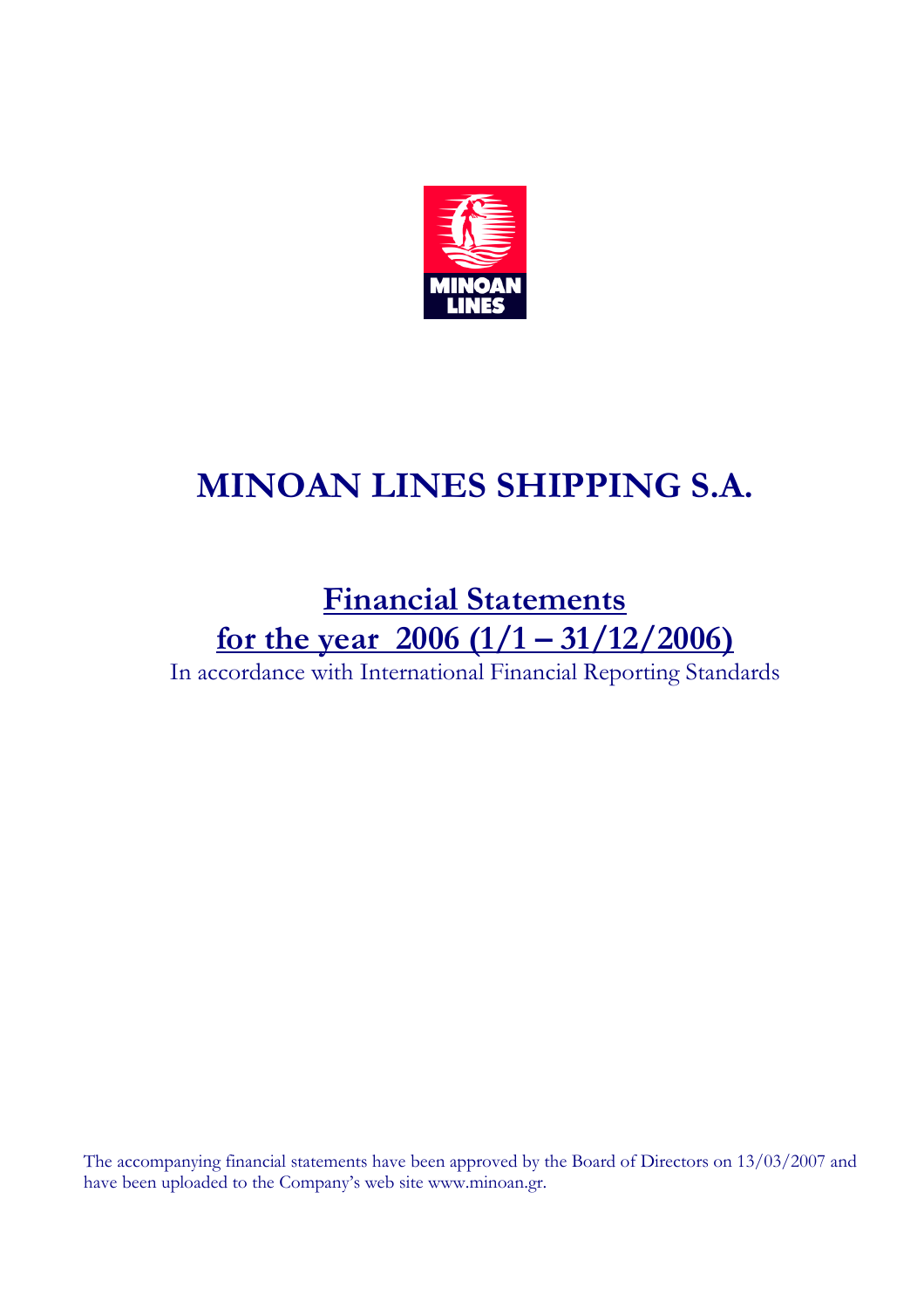$\sqrt{ }$ 

| <b>Report of the Board of Directors</b>                     |                                      |                                                                          |                                           |  |  |  |  |  |
|-------------------------------------------------------------|--------------------------------------|--------------------------------------------------------------------------|-------------------------------------------|--|--|--|--|--|
| <b>Independent Auditor's Report</b>                         |                                      |                                                                          |                                           |  |  |  |  |  |
| Financial statements for the year 2006 $(1/1 - 31/12/2006)$ |                                      |                                                                          |                                           |  |  |  |  |  |
| <b>Income Statement</b>                                     |                                      |                                                                          |                                           |  |  |  |  |  |
| <b>Balance Sheet</b>                                        |                                      |                                                                          |                                           |  |  |  |  |  |
| <b>Statement of changes in Equity</b>                       |                                      |                                                                          |                                           |  |  |  |  |  |
|                                                             |                                      | <b>Consolidated Statement of changes in Equity</b>                       | $\overline{\mathbf{3}}$<br>$\overline{4}$ |  |  |  |  |  |
|                                                             |                                      | <b>Statement of Cash Flows</b>                                           | $\overline{5}$                            |  |  |  |  |  |
|                                                             |                                      |                                                                          |                                           |  |  |  |  |  |
|                                                             |                                      | Notes to the financial statements for the year $2006 (1/1 - 31/12/2006)$ |                                           |  |  |  |  |  |
|                                                             | Note Nr                              |                                                                          |                                           |  |  |  |  |  |
|                                                             | $\mathbf{1}$                         | <b>General Company's Information</b>                                     | 6                                         |  |  |  |  |  |
|                                                             | $\overline{2}$                       | Basis of preparation of the financial statements                         | $\overline{7}$                            |  |  |  |  |  |
|                                                             | 2.1                                  | <b>Statement of Compliance</b>                                           | $\overline{7}$                            |  |  |  |  |  |
|                                                             | 2.2                                  | <b>Basis of preparation</b>                                              | $\overline{7}$                            |  |  |  |  |  |
|                                                             | $\overline{3}$                       | <b>Significant Accounting policies</b>                                   | $\overline{7}$                            |  |  |  |  |  |
|                                                             | 3.1                                  | <b>Basis of Consolidation</b>                                            | $\overline{7}$                            |  |  |  |  |  |
|                                                             | 3.1.1                                | <b>Subsidiaries</b>                                                      | $\overline{7}$                            |  |  |  |  |  |
|                                                             | 3.1.2                                | <b>Associates</b>                                                        | $\overline{7}$                            |  |  |  |  |  |
|                                                             | 3.1.3                                | <b>Transactions eliminated on Consolidation</b>                          | $\bf{8}$<br>$\overline{\mathbf{8}}$       |  |  |  |  |  |
|                                                             | 3.2<br>Foreign currency transactions |                                                                          |                                           |  |  |  |  |  |
|                                                             | <b>Financial instruments</b><br>3.3  |                                                                          |                                           |  |  |  |  |  |
|                                                             | 3.3.1                                | Non - Derivative financial instruments                                   | ${\bf 8}$                                 |  |  |  |  |  |
|                                                             | 3.3.1.a                              | <b>Trade and Other receivables</b>                                       | $\overline{\mathbf{8}}$                   |  |  |  |  |  |
|                                                             | 3.3.1.b                              | <b>Available for sale securities</b>                                     | $\overline{\mathbf{8}}$                   |  |  |  |  |  |
|                                                             | 3.3.1.c                              | <b>Cash and Cash equivalents</b>                                         | $\overline{9}$                            |  |  |  |  |  |
|                                                             | 3.3.1.d                              | <b>Interest bearing loans and borrowings</b>                             | $\boldsymbol{9}$                          |  |  |  |  |  |
|                                                             | 3.3.1.e                              | <b>Trade and Other payables</b>                                          | $\boldsymbol{9}$                          |  |  |  |  |  |
|                                                             | 3.3.2                                | <b>Derivative financial instruments</b>                                  | $\overline{9}$                            |  |  |  |  |  |
|                                                             | 3.3.3                                | Costs associated with share capital increase                             | $\boldsymbol{9}$                          |  |  |  |  |  |
|                                                             | 3.4                                  | Property, plant and equipment                                            | $\boldsymbol{9}$                          |  |  |  |  |  |
|                                                             | 3.5                                  | <b>Leased</b> assets                                                     | 10                                        |  |  |  |  |  |
|                                                             | 3.6                                  | <b>Inventories</b>                                                       | 10                                        |  |  |  |  |  |
|                                                             | 3.7                                  | Impairment                                                               | 10                                        |  |  |  |  |  |
|                                                             | 3.7.1                                | <b>Financial assets</b>                                                  | 10                                        |  |  |  |  |  |
|                                                             | 3.7.2                                | Non - Financial assets                                                   | 10                                        |  |  |  |  |  |
|                                                             | 3.8                                  | Non - Current assets held for sale                                       | 11                                        |  |  |  |  |  |
|                                                             | 3.9                                  | <b>Dividends</b>                                                         | 11                                        |  |  |  |  |  |
|                                                             | 3.10                                 | <b>Employee benefits</b>                                                 | 11                                        |  |  |  |  |  |
|                                                             | 3.11                                 | <b>Provisions</b>                                                        | 11                                        |  |  |  |  |  |
|                                                             | 3.12                                 | <b>Revenue</b>                                                           | 11                                        |  |  |  |  |  |
|                                                             | 3.12.1                               | <b>Operating revenue (freight)</b>                                       | 11                                        |  |  |  |  |  |
|                                                             | 3.12.2                               | Revenue from on - board services                                         | 12                                        |  |  |  |  |  |
|                                                             | 3.12.3                               | Other income                                                             |                                           |  |  |  |  |  |
|                                                             | 3.12.4                               | <b>Dividend income</b>                                                   | 12                                        |  |  |  |  |  |
|                                                             | 3.12.5                               | <b>Government grants</b>                                                 | 12 <sup>12</sup>                          |  |  |  |  |  |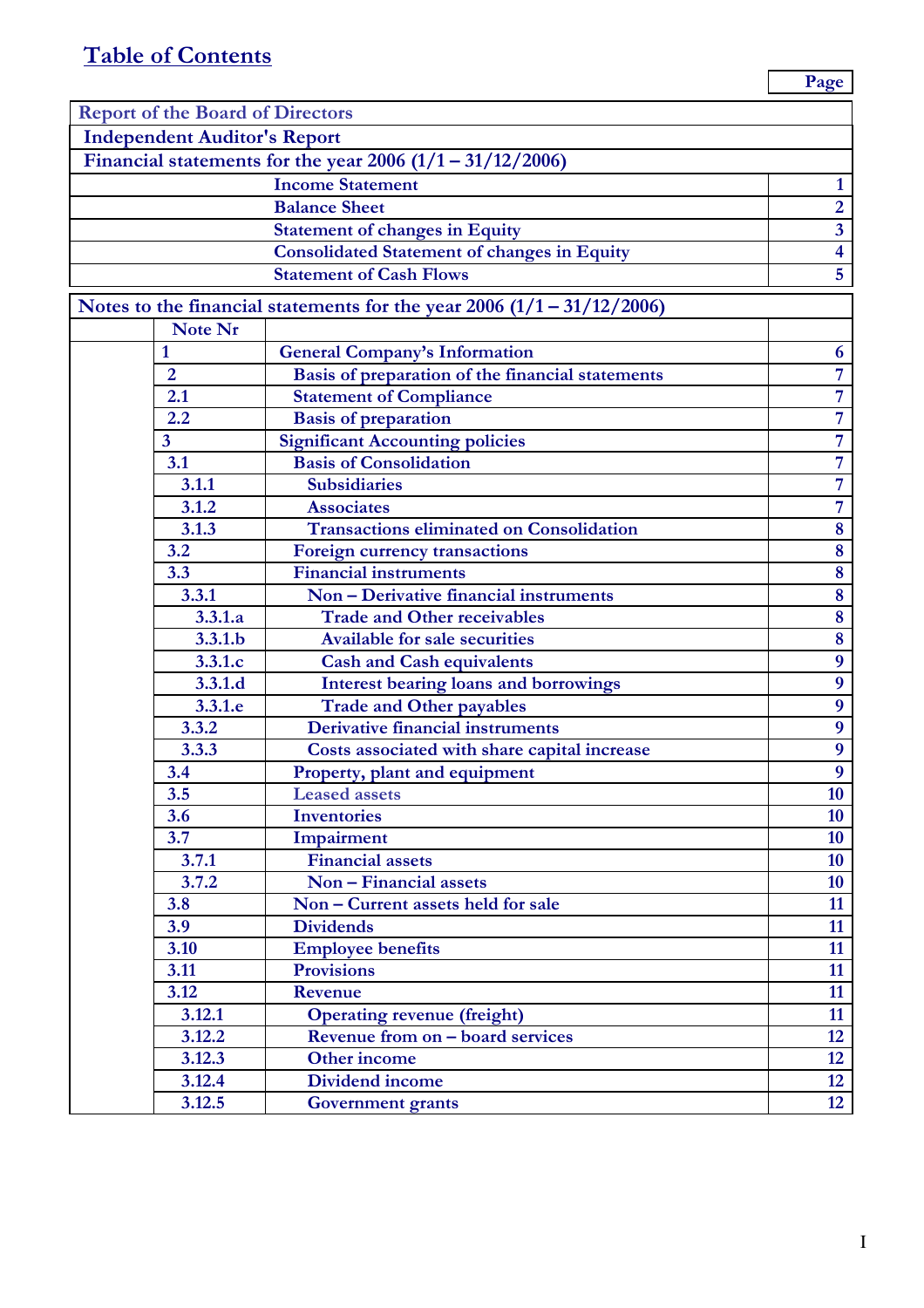|                              | Note Nr |                                                             | Page            |
|------------------------------|---------|-------------------------------------------------------------|-----------------|
|                              | 3.13    | <b>Expenses</b>                                             | 12              |
|                              | 3.13.1  | Finance income and expense                                  | $\overline{12}$ |
|                              | 3.13.2  | <b>Income</b> tax                                           | 12              |
|                              | 3.14    | Earnings per share                                          | 12              |
|                              | 3.15    | <b>Segment reporting</b>                                    | 13              |
|                              | 3.16    | <b>New Standards and Interpretations</b>                    | 13              |
|                              | 4       | Revenue                                                     | 13              |
| Income statement             | 5       | <b>Cost of sales</b>                                        | 14              |
|                              | 6       | Other operating income                                      | 14              |
|                              | 7       | Other operating expense                                     | 14              |
|                              | 8       | <b>Financial income</b>                                     | 14              |
|                              | 9       | <b>Financial expense</b>                                    | 14              |
|                              | 10      | <b>Personnel expenses</b>                                   | 15              |
|                              | 11      | <b>Income taxes</b>                                         | 15              |
|                              | 12      | Property, plant, equipment                                  | 15              |
|                              | 13      | <b>Investments in subsidiaries</b>                          | 16              |
|                              | 14      | <b>Investments in associates</b>                            | 17              |
| Assets                       | 15      | Other financial assets                                      | 17              |
|                              | 16      | <b>Inventories</b>                                          | 17              |
|                              | 17      | <b>Trade and Other receivables</b>                          | 17              |
|                              | 18      | <b>Cash and Cash equivalents</b>                            | 18              |
|                              | 19      | Non-current assets held for sale                            | 18              |
|                              | 20      | Share capital - Share premium                               | 18              |
|                              | 21      | <b>Other reserves</b>                                       | 18              |
| Equity<br>and<br>Liabilities | 22      | <b>Dividends</b>                                            | 18              |
|                              | 23      | Long term debt - bank overdrafts - and current portion of   |                 |
|                              |         | long term interest bearing loans and borrowings             | 18              |
|                              | 24      | <b>Employee defined benefit obligations</b>                 | 19              |
|                              | 25      | Deferred government grants                                  | 19              |
|                              | 26      | Trade and other payables                                    | 20              |
|                              | 27      | <b>Financial instruments</b>                                | 20              |
|                              | 27.1    | Interest rate, fuel price - credit - foreign currency risks | <b>20</b>       |
|                              | 27.2    | <b>Effective interest rates</b>                             | 21              |
|                              | 27.3    | <b>Fair values</b>                                          | 21              |
|                              | 28      | Analysis of business activities by geographical segment     | 21              |
|                              | 29      | <b>Earnings per share</b>                                   | 22              |
|                              | 30      | <b>Related party transactions</b>                           | 22              |
|                              | 30.1    | <b>Subsidiaries</b>                                         | 22              |
|                              | 30.2    | <b>Associates</b>                                           | 23              |
|                              | 30.3    | Members of the Board of Directors and management            | 24              |
|                              | 31      | <b>Contingent liabilities</b>                               | 24              |
|                              | 32      | <b>Subsequent events</b>                                    | 25              |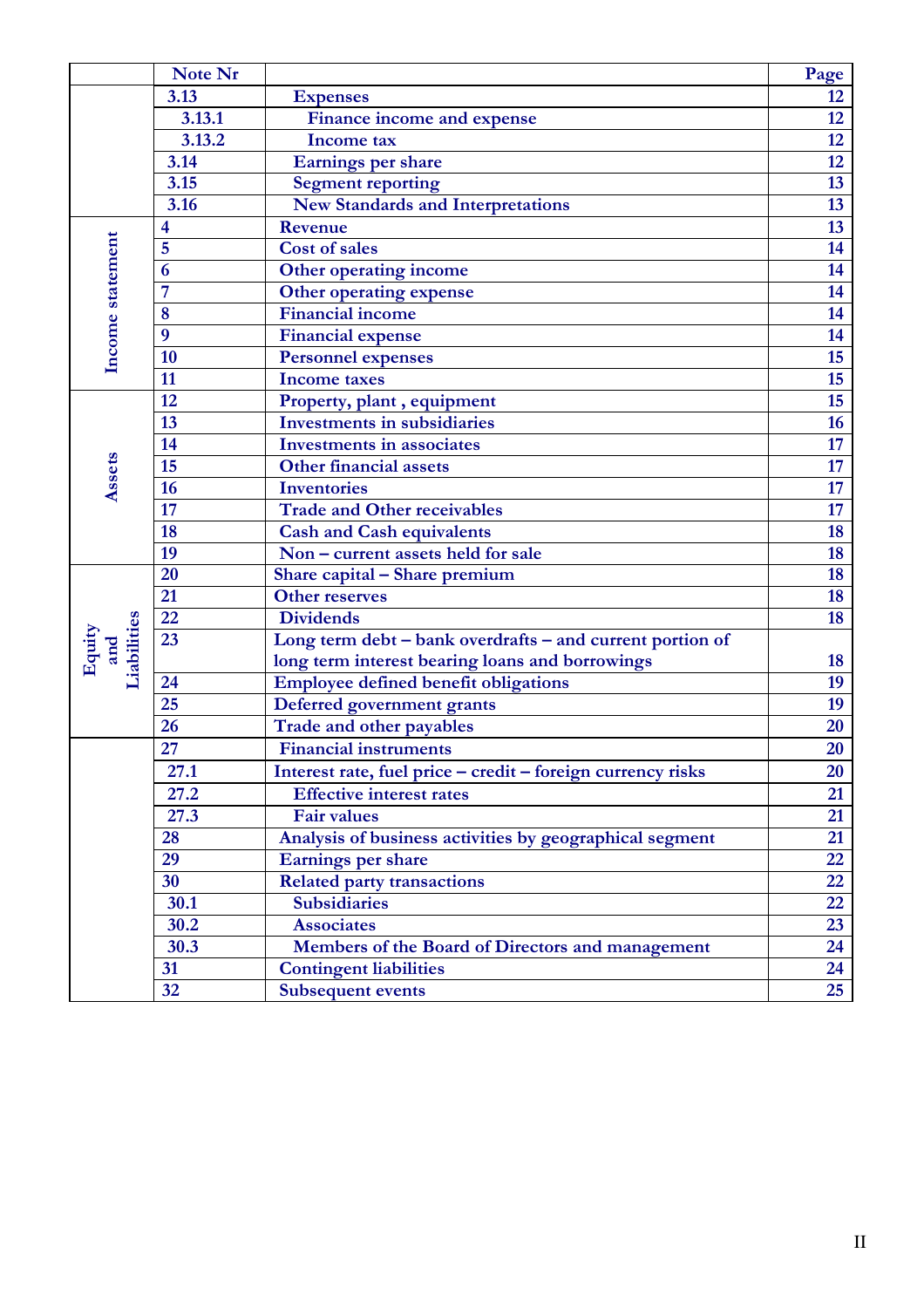## REPORT OF THE BOARD OF DIRECTORS OF "MINOAN LINES S.A." TO THE FINANCIAL STATEMENTS AS OF 31 DECEMBER 2006

The Board of Directors' Report of the 'MINOAN LINES S.A' (hereinafter referred to as 'MINOAN LINES' or 'the Company') was prepared in accordance with article 136 of the Codified Law 2190/1920 and refers to the Annual Stand-Alone and Consolidated Financial Statements as of 31 December 2006 and for the year ended, which have been prepared for the first time in accordance with International Financial Reporting Standards (I.F.R.S.)

## To the Shareholders

#### Ladies and Gentlemen,

We present to you the financial results of, the Group and the Parent Company, as well as the most significant events that underlined the performance of the Company's business activity.

## **Overview**

The significant progress (partial markets' deregulation and abolition of the vessels' age-limit) that occurred during 2006 regarding the convergence of Greece's coastal institutional framework with the respective one of the European Union has differentiated the prevailing market conditions to the whole sector's account.

However, the completion of harmonization process is still to be done in order for the Greek Shipping companies to obtain the flexibility required to remain strong and powerful at their deploying markets.

In business level, the determinant factor of the market was the continuous upward course of the fuel price, which ended up at a price 25% higher than the already high levels of 2005. This fact affected negatively the financial results of all the companies of the shipping sector, constraining significantly their operating profits.

Fortunately, the increase of internal tourism and merchandizing acted as a counter measure to the above mentioned situation.

## The Company

#### Traffic statistics

The Company managed to maintain its leading position for the year 2006 in both, the two main target markets of its operation. In particular:

- Heraklion Piraeus Route: The Company achieved to increase significantly its traffic volumes in each traffic category carrying in total, 968 thous. passengers, 126 thous. cars and 66 thous. trucks while the market shares for the aforementioned categories were shaped at 71.0%, 62.1% and 49.6% respectively.
- North Adriatic Routes (Ancona Venice Routes): The Company carried in total, 581 thous. passengers, 154 thous. cars and 91 thous. trucks. Furthermore, the Company carried out the 33.4% of the total trips in the particular market achieving the highest market shares in all traffic categories (35.7% in passengers, 37.5% in cars and 35.2% in trucks).

The most important items of the Balance Sheet and Income Statement of the Company that have been prepared in accordance with I.F.R.S. are presented below:

- The 'Non-Current Assets' are shaped at €637.54 million against €729.26 of the previous year reduced by  $\epsilon$ 91.71 million (-12.6%), a fact owing primarily to the sale of the vessel H/S/F ARIADNE PALACE and land and buildings in Patras and Heraklion as well as the liquidation of the Company's share in the subsidiary MINOAN AGENCIES S.r.l .
- The 'Current Assets' are shown increased by  $\epsilon$ 22.23 million (+38.4%) and were shaped at  $\epsilon$ 80.09 million against  $€57.86$  million of the previous year, a result mainly attributed to the significant improvement of the Company's cash reserves.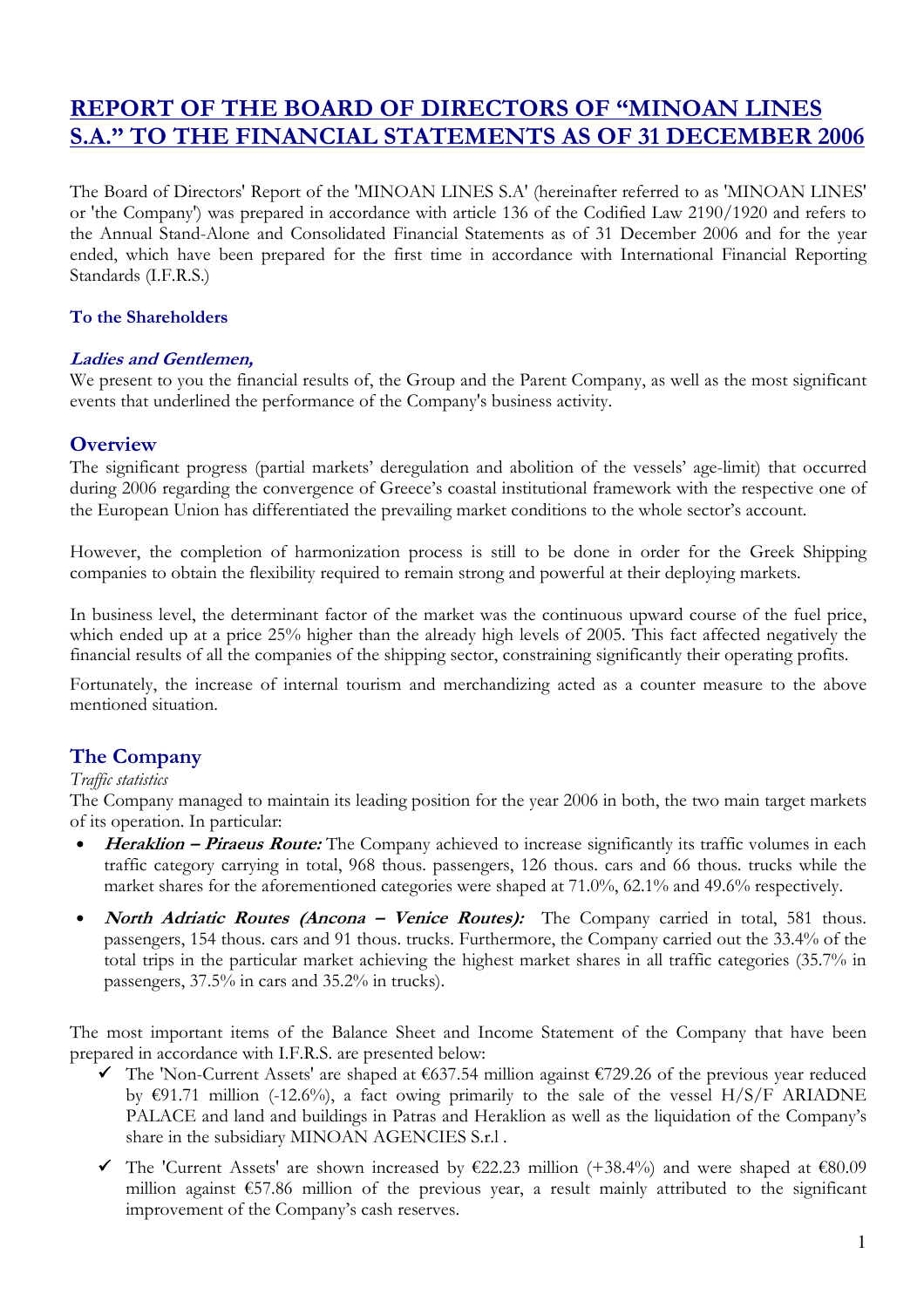- The 'Equity' was improved by  $\epsilon$ 21.72 million (+8.7%) and reached  $\epsilon$ 270.63 million against  $\epsilon$ 248.91 million of the previous year a fact which primarily attributed to the profit of the year.
- The 'Total Liabilities' dropped at  $\epsilon$  447.00 against  $\epsilon$  538.20 million of the previous year. This decreased amount is due to the decline so of the Company's debt as of the "Trade and Other payables" item.

The significant reduction of the Company's long-term Debt at the current levels of  $\epsilon$  365.56 million versus € 453.84 in 2005 (€ 88.28 million, decrease) is attributable to the annual scheduled payments as well as the sale of the vessel H/S/F ARIADNE PALACE and the repayment of its debt. The aforementioned reduction led to the improvement of the "Debt to EBITDA" ratio from 8.1 points in the previous year to 6.0 points in 2006.

- The 'Revenues' registered an increase of  $\epsilon$ 2.50 million (+1.2%) and reached  $\epsilon$ 206.70 million, despite the fact that the Company operated its business with one vessel less (F/B DAEDALUS), of which contribution to the Revenues was  $\epsilon$  8.38 million, for 2005.
- The 'Cost of Sales before depreciation' was increased by  $\epsilon$ 7.36 million (+6.1%) as compared to the previous year, reaching €128.95 million, a fact owing solely to the increase in fuel price.
- The 'Distribution costs and Administration expenses before depreciation' kept at the previous year levels (€ 0.26 million reduction and were shaped at €28.02 million. The ratio of the particular item to the Revenues was reduced from 13.9% in 2005 to 13.6% in 2006.
- $\checkmark$  The 'Other Operating Income' increased as compared to the previous year due to the gains from the sale of H/S/F ARIADNE PALACE amounted of  $£11.24$  million.
- The 'Operating Profit before tax, depreciation, financing and investing costs' which includes the aforementioned gains, reached €61.42 million against €56.04 million in 2005 while the respective margin was shaped at 29.7% against 27.4% in 2005.
- The 'Financial Expenses' stood at  $\epsilon$  27.77 million versus  $\epsilon$  26.55 million in 2005 while the "Financial" Income" dropped at  $\epsilon$  2.61 million against  $\epsilon$  8.24 million of the previous year. This reduction is mainly attributed to the gains from the sale of the Company's stake in FORTHnet S.A. and ANEK S.A. amounted to  $E$ 7.17 million that were recorded in the income statement of 2005.
- The 'Net Profit After taxation' was shaped at  $\epsilon$ 18.27 million against  $\epsilon$ 17.02 million of 2005 improved by €1.25 million  $(+7.4%)$
- The distribution of dividend proposed by the Management is  $\epsilon$  0.135 per share.

#### 2006 – Important events

- ✔ On January 2006, the Company paid the fine imposed by the European General Competition Committee after the rejection of its appeal. This fact did not affect the financial results for the year 2006 since the Company has already shaped the relevant provision for the total amount and the proportional interests for the previous years as well.
- ✔ On February 2006, the Company sold a private real estate in Patras instead of € 351 thousands while on March 30 2006 liquidated its stake on the subsidiary MINOAN AGENCIES instead of  $\epsilon$  1.42 million. The total gains from the sales reached  $\epsilon$  1.44 million.
- Sold, on December 2006, H/S/F ARIADNE PALACE at the net price of  $\epsilon$  88.00 million. Within the same month, Minoan Lines sold also, its private real estate (former Company's Head Office in Heraklion) in the price of  $\epsilon$  335 thous.

#### **Hedging**

Due to the nature of its business activities and debt's structure, the Company is exposed to potential risks which namely are the increase in interest rates and fuel prices. In order to hedge their exposure to such risks, derivative financial instruments are being used.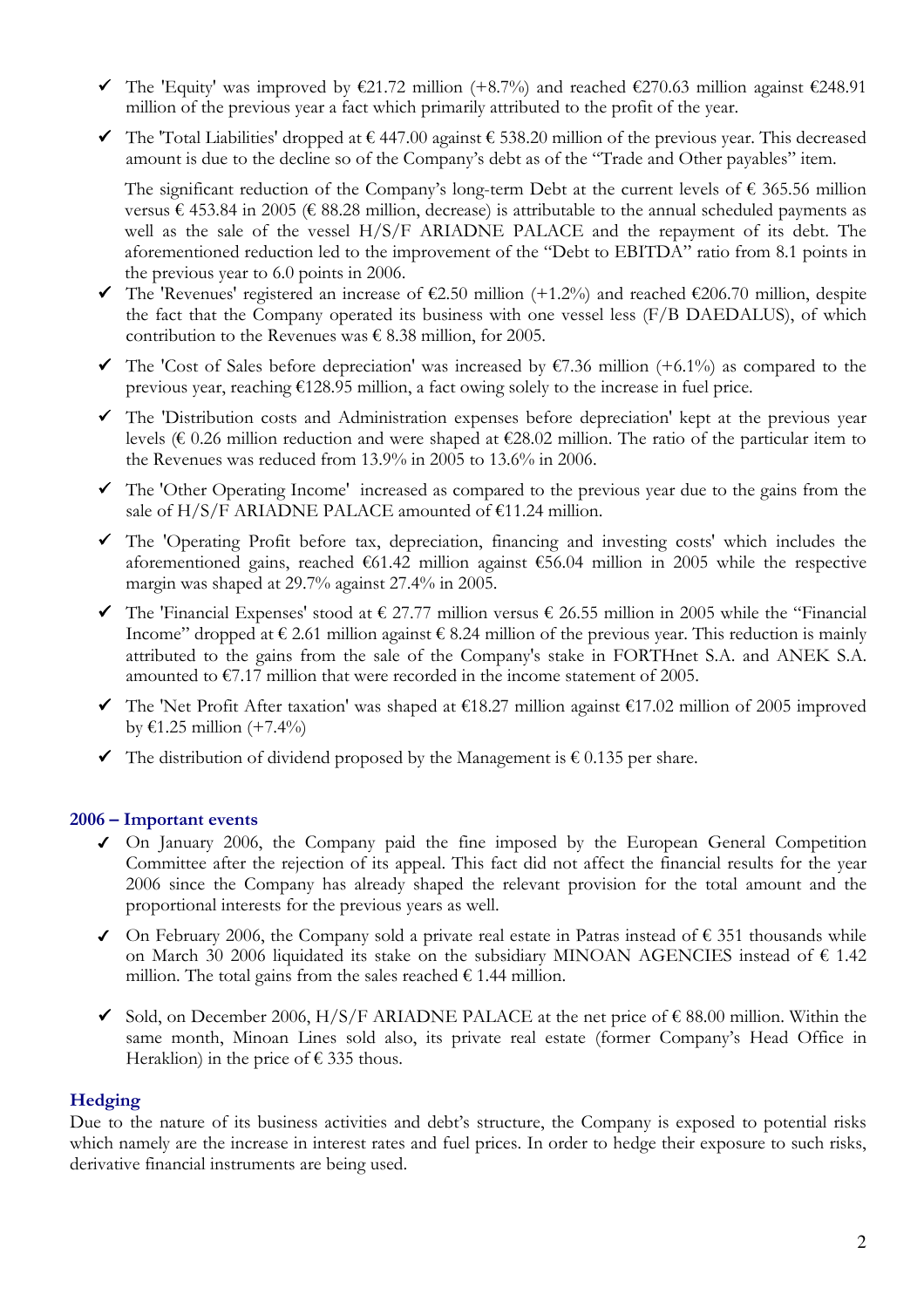In particular, the interest rate swap contracts of the Company cover the 55% approximately of the Company's loans as at 31/12/2006. The respective hedge contract related to the fuel prices covers the 50% of the estimated fuel consumption quantity for 2007.

## Quality and Safety Certifications

The Company aiming at the safe and qualitative transportation of people, it continuously seeks to improve and upgrade the services offered on board. Its efforts have been certified by the most prestigious quality and safety organizations.

In particular, the Company has been certified:

- In accordance with the ISO 9001-2000 Certification by the Germanischer Lloyd for "Safe and Ouality" transport of passengers and vehicles by sea" and in accordance with the ISO 14001:2004 (Environmental Management System) for the "transport of people and vehicles by sea" by the same organization.
- By the Mercantile Marine Ship Survey in accordance with ISM Code (International Safety Management) for "Safe transport on board"
- $\blacktriangleright$  By TUV Hellas in accordance with ISO 22000:2005 that warrants the hygiene in storage, production and disposal of food and beverages on board, securing on the best authority, the high quality of rendered services.
- $\blacktriangleright$  By the Ministry of Mercantile Marine with International Ship and Port facilities Security (I.S.P.S. Code) certification.

## Strategic Planning 2007 - Objectives

The modernization process attempted in all the sectors of our activity first highlighting those of Commercial and Marketing, the emphasis on cutting down the operating expenses form the guide lines and the objective intent of the strategy that we shall follow in the next years.

This strategy, which will lead to the further growth of the Company, will be strictly implemented and it is expected to bring positive results.

In particular, the Company, recognizing the trends and needs of the modern market, anticipates further growth regarding the market shares at the deployed lines, and plans the commercial policy for 2007 oriented to the following objectives:

- Growth of distribution channel in Europe.
- Strengthening of our reservation system by connecting it with even more sales points
- Distribution of our product though the major online travel agencies

Other significant objectives are:

- Synergies and other co-marketing activities with other important supplementary companies in order to provide added value to our customers
- The effective communication of the company's activities through targeted advertisement and other promotional campaigns.
- The further development of Minoan Εn Plo Loyalty program, which highlights the customer-centric philosophy of the company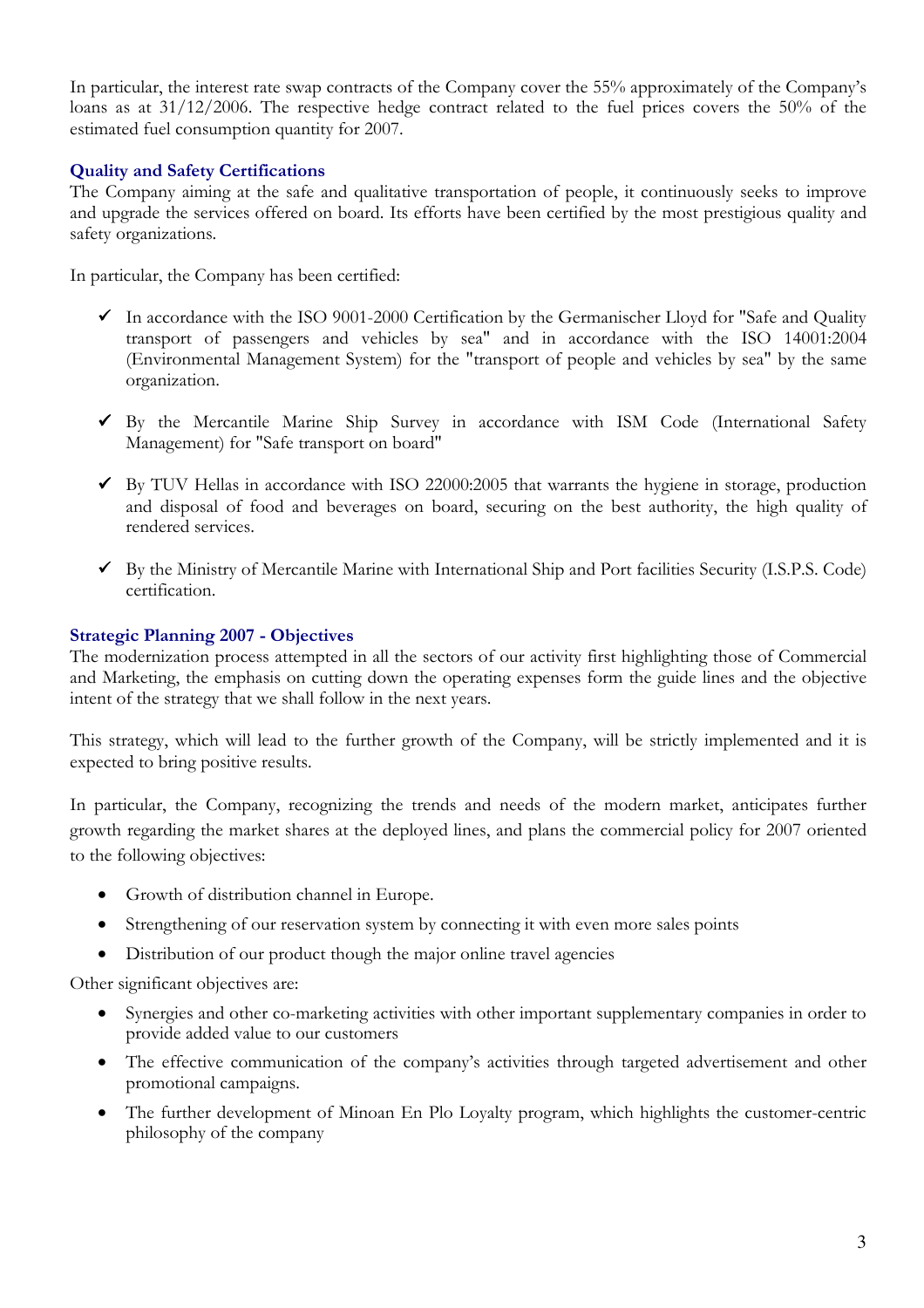## The Group

In the tables here below are set out the companies in which MINOAN LINES, as parent company has a majority holding and therefore consolidated by the full consolidation method (subsidiaries) as well as the companies in which the parent has neither majority holding nor control over them (associates) and therefore consolidated by the Equity method.

Companies consolidated by the method of 'full consolidation' at 31/12/2006

| Name                                                                | $%$ of share |
|---------------------------------------------------------------------|--------------|
| EUROPEAN THALASSIC AGENCIES SHIPPING MANAGEMENT & CONSULTANTS S.A.* | $100.00\%$   |
| CRETAN FILOXENIA S.A.                                               | 99.99%       |
| ATHINA A.V.E.E.                                                     | 99.99%       |
| MINOAN ESCAPE S.A.                                                  | 99.95%       |
| MINOAN CRUISES S.A.                                                 | 80.28%       |

\* in liquidation

#### Companies integrated by the method of 'net equity'

| Name                                       | $\%$ of share |
|--------------------------------------------|---------------|
| MEDITERRANEAN FERRIES S.r.l.*              | $50.00\%$     |
| HELLENIC SEAWAYS S.A. – GROUP OF COMPANIES | 33.31%        |
| * in limidation.                           |               |

in liquidation

## Consolidated Balance Sheet – Financial Results

In the table here below are set out in summary the consolidated balance sheet as well as the income statement of the Group, compared with the corresponding items of the previous year.

|                                                          |        |        | Change   |               |
|----------------------------------------------------------|--------|--------|----------|---------------|
| $(in \mathbf{\varepsilon}$ million)                      | 2006   | 2005   | €        | $\frac{0}{0}$ |
| <b>Balance Sheet</b>                                     |        |        |          |               |
| Non Current Assets                                       | 637.49 | 731.01 | $-93.52$ | $-12.8\%$     |
| <b>Current Assets</b>                                    | 85.75  | 58.55  | 27.20    | $+46.5%$      |
| Equity                                                   | 276.20 | 251.07 | 25.13    | $+10.0\%$     |
| <b>Total Liabilities</b>                                 | 447.04 | 538.49 | $-91.44$ | $-17.0\%$     |
| <b>Income Statement</b>                                  |        |        |          |               |
| <b>Revenues</b>                                          | 206.89 | 204.81 | 2.08     | $+1.0\%$      |
| Cost of Sales*                                           | 129.02 | 122.41 | 6.61     | $+5.4\%$      |
| Distribution Costs and Administration Expenses*          | 28.13  | 27.86  | 0.27     | $+1.0\%$      |
| Operating Profit before tax, depreciation, financing and | 61.39  | 56.25  | 5.14     | $+9.1%$       |
| investing costs                                          |        |        |          |               |
| Depreciation                                             | 19.40  | 20.71  | $-1.31$  | $-6.3\%$      |
| Financial Expenses                                       | 21.76  | 17.79  | 3.97     | $+22.3%$      |
| Net Profit after taxation                                | 21.60  | 17.61  | 3.99     | $+22.7%$      |

\* before depreciation

The Net Profit of the Group reached  $\epsilon$  21.60 million versus  $\epsilon$  17.61 million of the previous year, improved by  $\epsilon$  3.99 million (+ 22.7%). The difference in the Group's Net Profit as compared with this of the Parent is primarily owing to the gains from the participation in the associated company HELLENIC SEAWAYS, of which the consolidated net profit for the year 2006 in accordance with I.F.R.S. reached  $\epsilon$  10.14 million against  $\epsilon$  1.99 million in 2005. The respective profit that is recorded to the Consolidated Financial Statements reached € 3.38 million against  $€ 0.66$  million in 2005, corresponding to the Parent's share.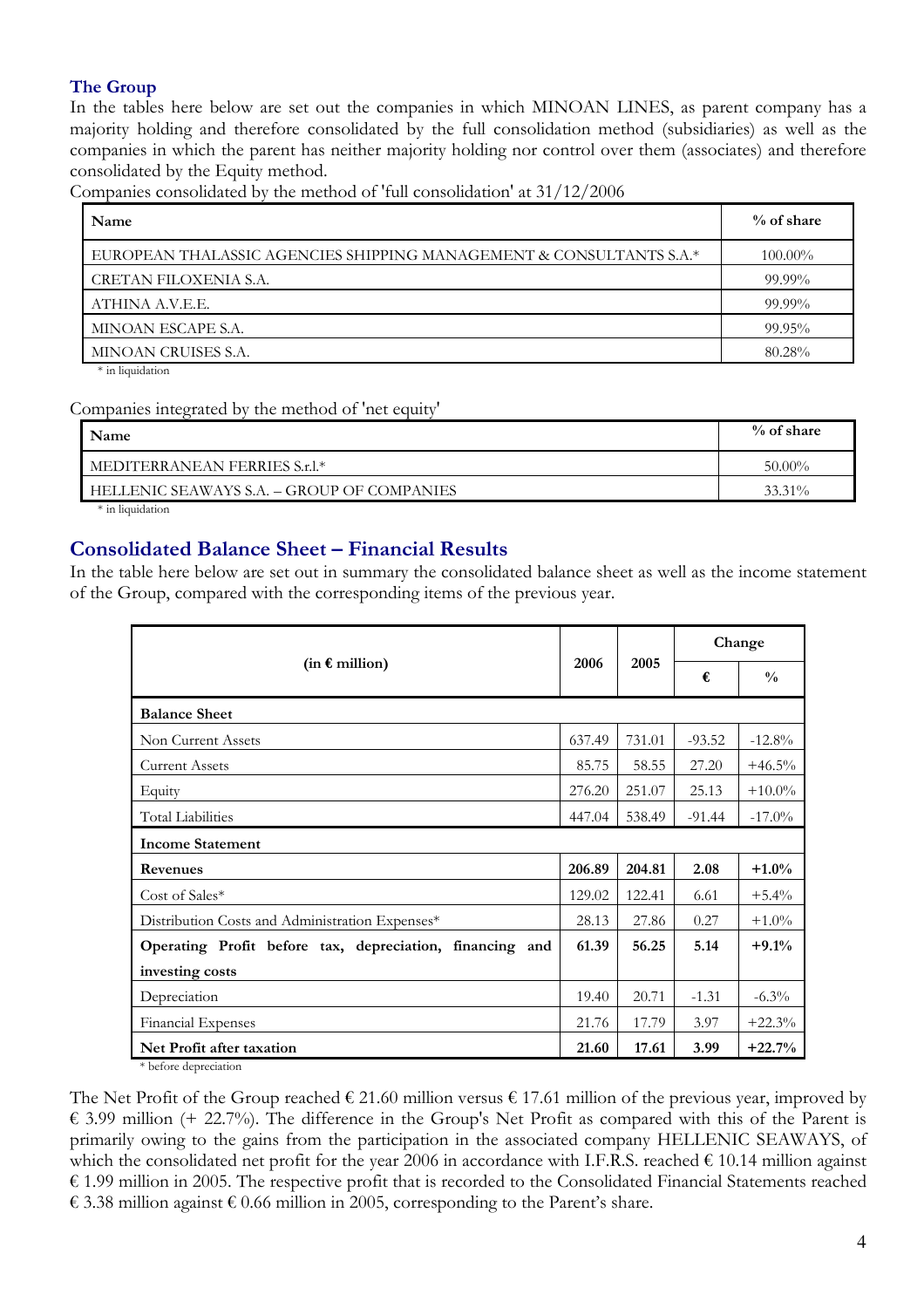#### Hellenic Seaways

Hellenic Seaways constitutes a significant investment within the wider frame of the Company's strategic planning.

The H.S.W's strategic development along with its modern organization structure brought positive results, as indicated into the company's financial statements for the year 2006.

The key financial data of the H.S.W's consolidated financial statements in accordance with I.F.R.S. are as follows:

| $(in \in \{m\})$          | 2006   | 2005   |
|---------------------------|--------|--------|
| Non Current Assets        | 325.60 | 269.65 |
| Equity                    | 208.66 | 198.33 |
| Revenues                  | 165.41 | 141.08 |
| Net Profit After Taxation | 10.14  | 199    |

The steady course in terms of profitability growth over the last couple of years and the solid shareholder structure along with the strict implementation of its business plan, consist the basis of leading Hellenic Seaways to the route of further improvement of its financial position.

#### Subsidiaries' Summary Financial Data

The table hereunder provides summary financial data of the subsidiaries that were consolidated by the method of full consolidation in the year 2006, according to their respective financial statements.

| $(in \mathbf{\varepsilon}$ million) | <b>EUROPEAN THALASSIC</b><br><b>AGENCIES SHIPPING</b><br><b>MANAGEMENT &amp;</b><br><b>CONSULTANTS S.A.*</b> | <b>CRETAN</b><br><b>FILOXENIA</b><br>S.A. | <b>ATHINA</b><br>A.V.E.E. | <b>MINOAN</b><br><b>ESCAPE S.A.</b> | <b>MINOAN</b><br><b>CRUISES S.A.</b> |
|-------------------------------------|--------------------------------------------------------------------------------------------------------------|-------------------------------------------|---------------------------|-------------------------------------|--------------------------------------|
| Non Current Assets                  | 0.00                                                                                                         | 3.28                                      | 5.20                      | 0.00                                | 0.00                                 |
| <b>Current Assets</b>               | 0.01                                                                                                         | 0.02                                      | 0.14                      | 0.07                                | 0.34                                 |
| Equity                              | $-0.03$                                                                                                      | 3.23                                      | 5.32                      | 0.05                                | 0.34                                 |
| <b>Total Liabilities</b>            | 0.05                                                                                                         | 0.05                                      | 0.02                      | 0.02                                | 0.00                                 |
| Revenues                            | 0.00                                                                                                         | 0.00                                      | 0.08                      | 0.17                                | 0.00                                 |
| Net Profit After Taxation           | 0.00                                                                                                         | 0.02                                      | $-0.01$                   | $-0.01$                             | 0.11                                 |

\* in liquidation

## Events held on 2007

#### Share Capital Composition

The intense investing interest as expressed by the upward performance of the Company's share over the year, was confirmed recently, by the increase of the ATTICA GROUP S.A. share (the main Company's shareholder for the last 2.5 years) in the Company's share capital which now is 22.25%.

## Ladies and Gentlemen,

On the 'Notes to the Financial Statements' you may find the complete financial analysis so of the Company as also of the Group. From the data presented above paired with the attached financial statements of this report, you can definitely shape a full view of both, Company's and Group's financial performance for the year 2006. At the present General Meeting expires the term in office of the Chief Executive Officer Mr. Antonios Maniadakis and the members of the Board, Messrs. Michael Vavourakis, Iraklis – Dimitrios Kalogerakis and Konstantinos Mamalakis.

The present General Meeting is called to elect, for making up the Board of Directors and for a term of office of three-years, four (4) regular members and two (2) substitute members, in accordance with Article 17 of the Articles of Association and the L. 3016/2002 as well as to appoint statutory auditors for the year 2007.

Concluding this report on the work performed during the year just ended, we wish to extend our gratitude to:

- Our shareholders, for the contribution and continuous support to our Company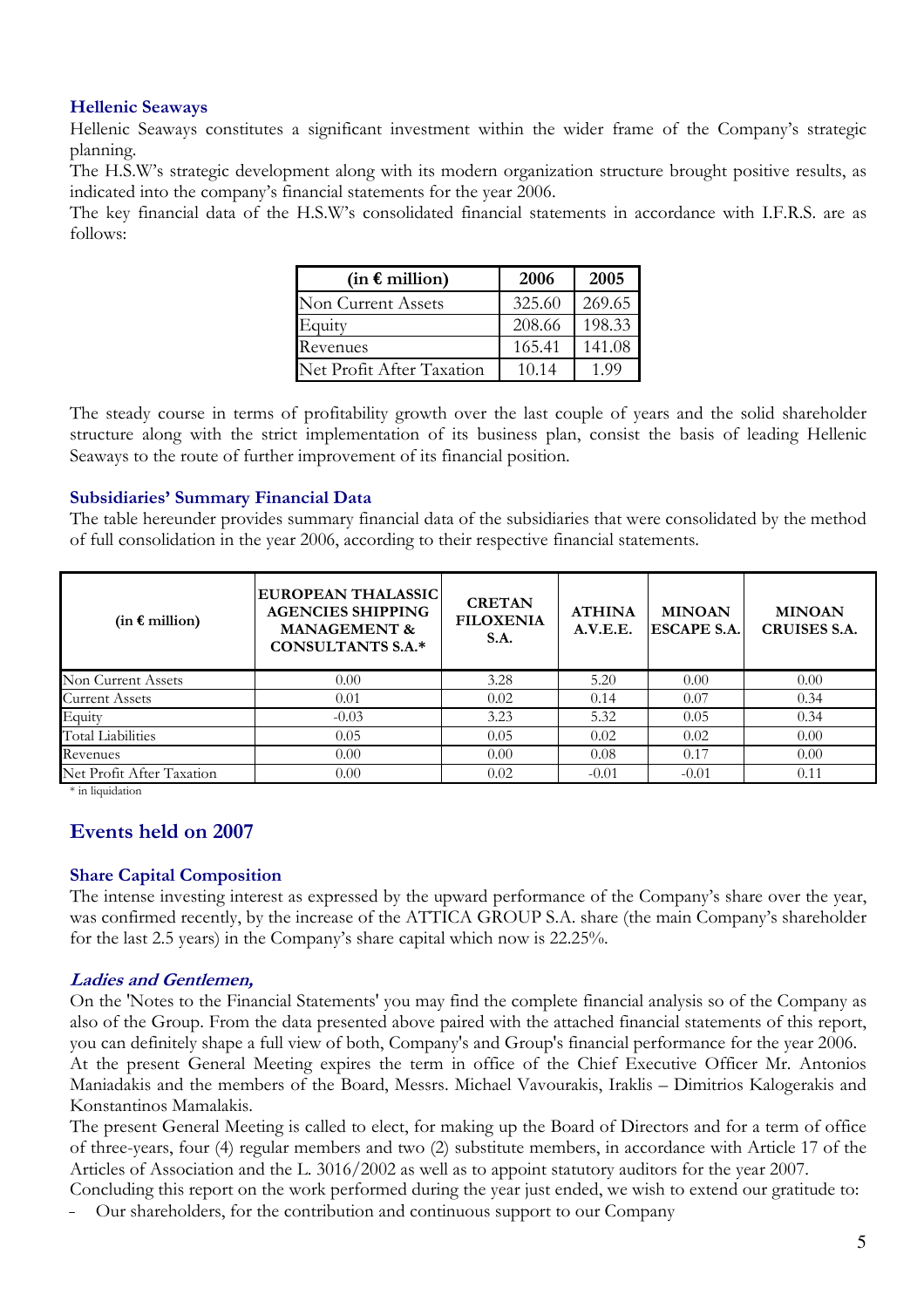- Our customers, the passenger public and the transport companies for their preference in the ships of our Company, recompensing this way the efforts made for continuing improvement of the quality of our services.
- Particular thanks we owe to express to the banks, which collaborate with us, for the spirit of confidence and trust towards our Company.
- All of our direct and indirect co-operators for the excellent co-operation.
- The personnel of our Company on land and in the sea, who with dedication and conscientiousness contributes significantly to the progress of the Company.

Feeling confident that we have performed with loyalty and dedication the task assigned, we remain for your fair and constructive comments that might assist the new Board of Directors to continue the increasingly upward course of our Company.

#### Heraklion, 13 March 2007 For and on Behalf of the Board Of Directors

The Chairman The Chief Executive Officer

Stylianos Sarris Antonios Maniadakis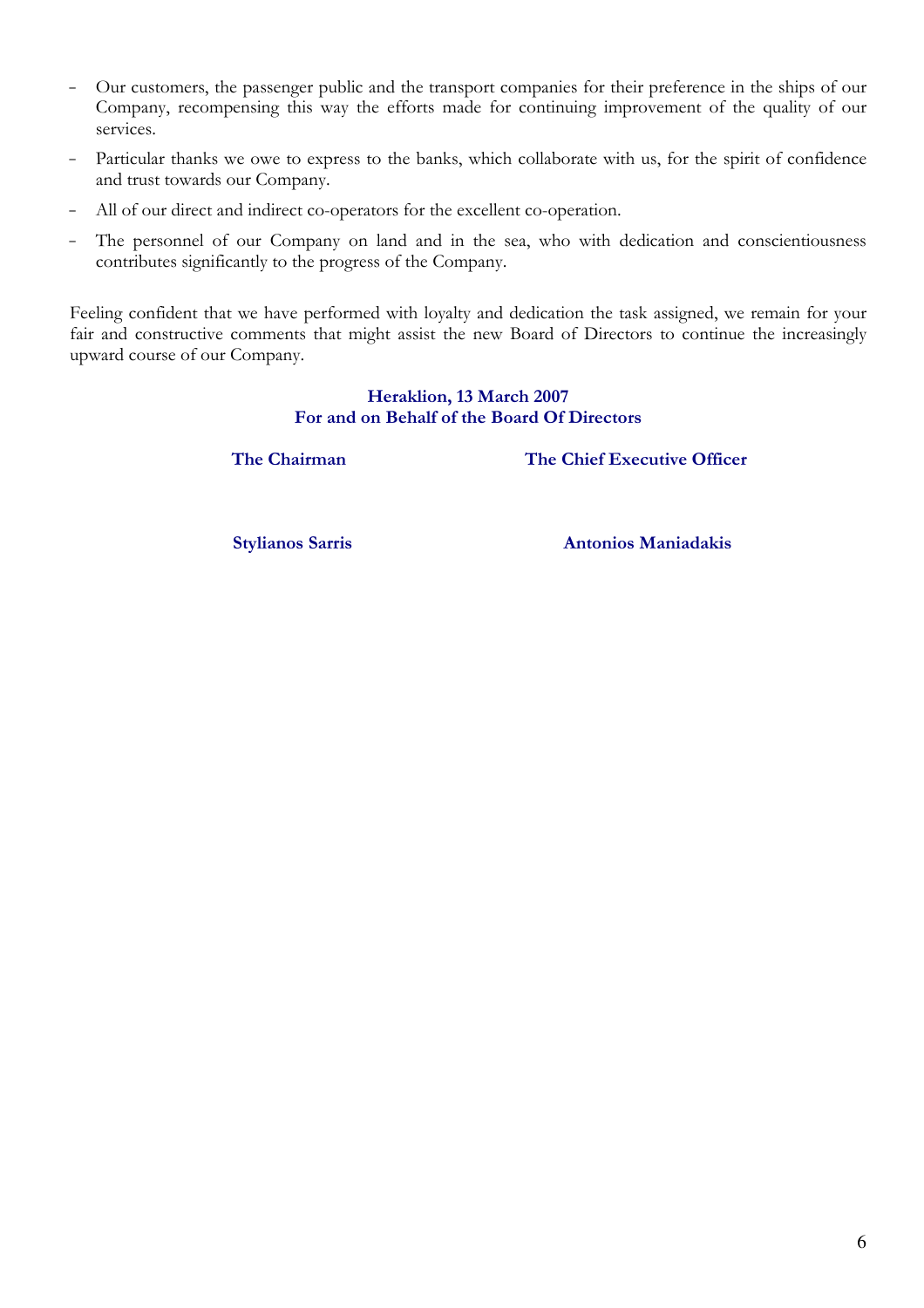## Translation from the Greek original Independent Auditor's Report

#### To the Shareholders of MINOAN LINES A.E.

#### Report on the Financial Statements

We have audited the accompanying Stand Alone and Consolidated Financial Statements (the "Financial Statements") of MINOAN LINES A.E. (the "Company"), which comprise the balance sheet as at 31 December 2006, and the income statement, statement of changes in equity and cash flow statement for the year then ended, and a summary of significant accounting policies and other explanatory notes.

#### Management's responsibility for the Financial Statements

Management is responsible for the preparation and fair presentation of these Financial Statements in accordance with International Financial Reporting Standards, as they have been adopted by the European Union. This responsibility includes: designing, implementing and maintaining internal control relevant to the preparation and fair presentation of Financial Statements that are free from material misstatement, whether due to fraud or error; selecting and applying appropriate accounting policies; and making accounting estimates that are reasonable in the circumstances.

#### Auditor's responsibility

Our responsibility is to express an opinion on these Financial Statements based on our audit. We conducted our audit in accordance with Greek Auditing Standards, which are based on International Standards on Auditing. Those standards require that we comply with ethical requirements and plan and perform the audit to obtain reasonable assurance whether the financial statements are free from material misstatement.

An audit involves performing procedures to obtain audit evidence about the amounts and disclosures in the financial statements. The procedures selected depend on the auditor's judgment, including the assessment of the risks of material misstatement of the financial statements, whether due to fraud or error. In making those risk assessments, the auditor considers internal control relevant to the entity's preparation and fair presentation of the financial statements in order to design audit procedures that are appropriate in the circumstances, but not for the purpose of expressing an opinion on the effectiveness of the entity's internal control. An audit also includes evaluating the appropriateness of accounting policies used and the reasonableness of accounting estimates made by management, as well as evaluating the overall presentation of the financial statements.

We believe that the audit evidence we have obtained is sufficient and appropriate to provide a basis for our audit opinion.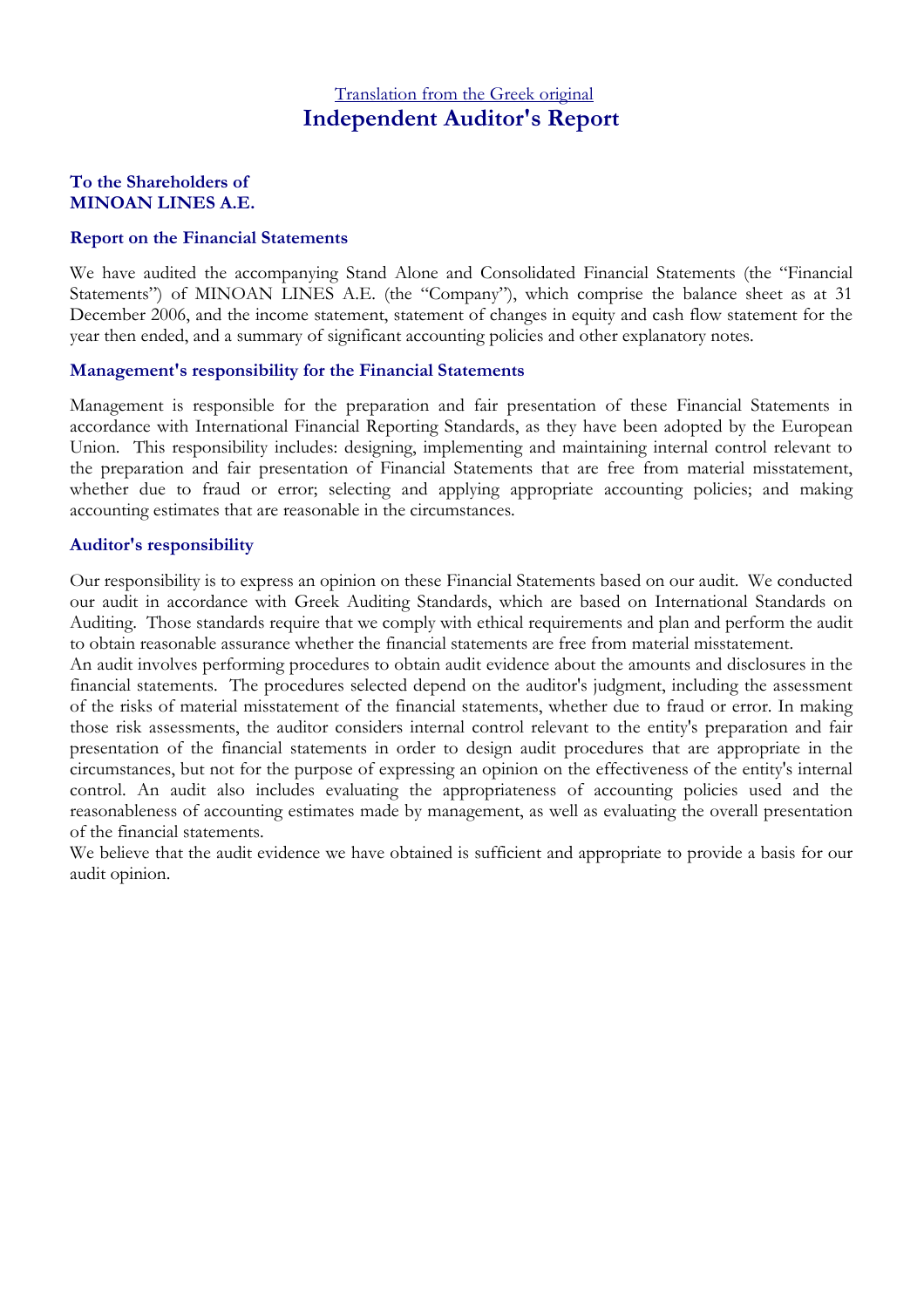## Opinion

In our opinion, the accompanying Financial Statements present fairly, in all material respects, the financial position of the Company as of 31 December 2006, and of its financial performance and its cash flows for the year then ended in accordance with International Financial Reporting Standards as they have been adopted by the European Union.

#### Report on Other Legal and Regulatory Requirements

The Board of Director's Report is consistent with the accompanying Financial Statements.

Athens, 16 March 2007 KPMG Kyriacou Certified Auditors S.A.

Marios T. Kyriacou, Certified Auditor Accountant A.M. SOEL 11121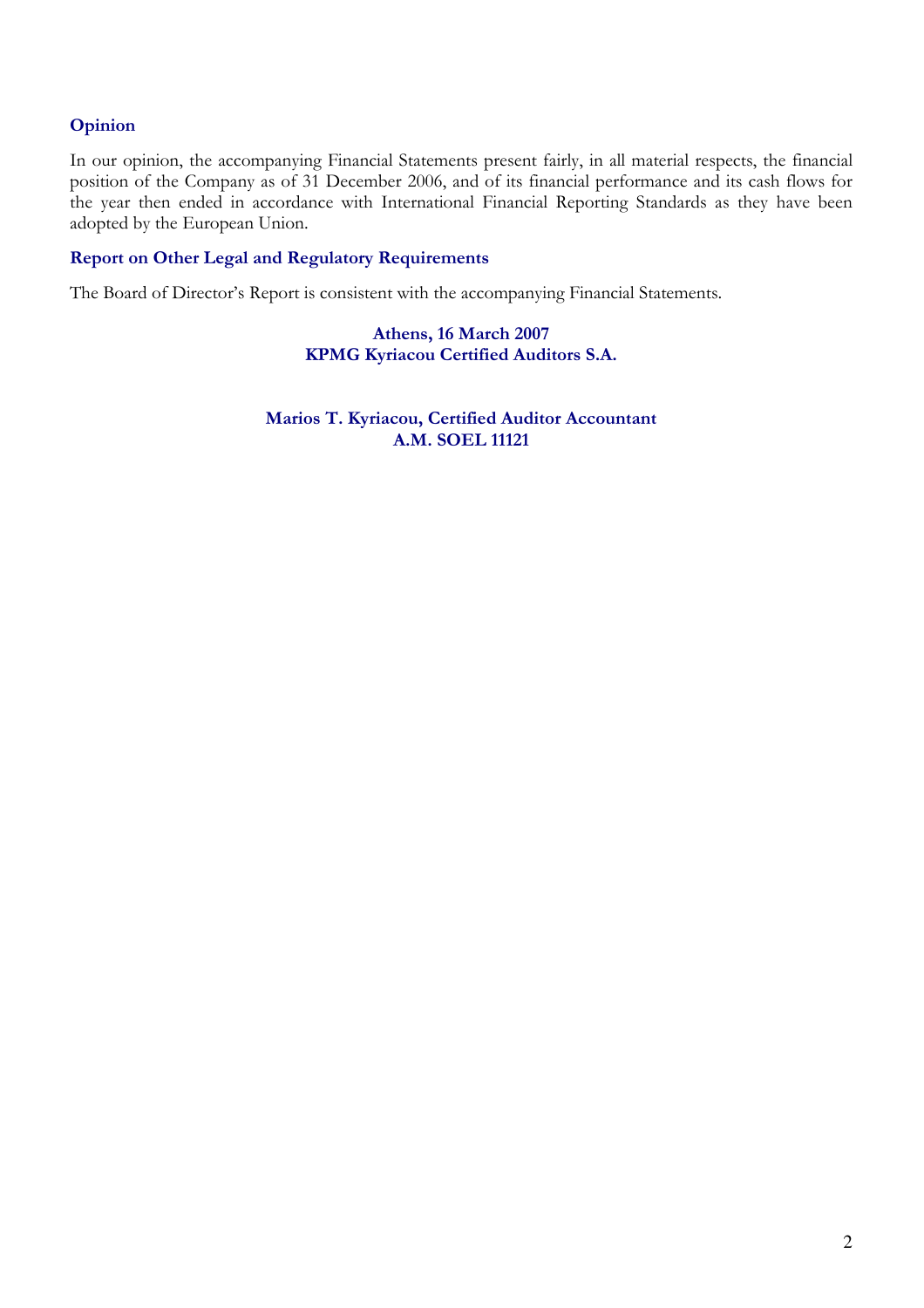| <b>Income Statement</b>                    |             |                    |                    |                    |                     |  |  |  |
|--------------------------------------------|-------------|--------------------|--------------------|--------------------|---------------------|--|--|--|
|                                            | <b>Note</b> | The Group          |                    | The Company        |                     |  |  |  |
|                                            |             | $1/1 - 31/12/2006$ | $1/1 - 31/12/2005$ | $1/1 - 31/12/2006$ | $1/1 - 31/12/2005$  |  |  |  |
| Revenue                                    | 4           | 206,891,038.30     | 204,808,782.81     | 206,703,062.77     | 204, 197, 670. 14   |  |  |  |
| Cost of Sales                              | 5           | $-147,653,365.14$  | $-141,976,881.15$  | -147,580,389.82    | $-141, 156, 112.43$ |  |  |  |
| <b>Gross Profit</b>                        |             | 59,237,673.16      | 62,831,901.66      | 59,122,672.95      | 63,041,557.71       |  |  |  |
| Other Operating Income                     | 6           | 11,992,862.74      | 2,385,925.18       | 12,021,101.73      | 2,384,199.20        |  |  |  |
| Distribution expenses                      |             | $-19,157,395.94$   | $-18,692,054.43$   | $-19,134,825.72$   | $-19,337,161.38$    |  |  |  |
| Administrative expenses                    |             | $-9,743,781.80$    | $-10,310,403.85$   | $-9,654,793.96$    | $-10,080,014.63$    |  |  |  |
| Other Operating expenses                   |             | $-333,710.58$      | $-672,834.18$      | $-333,710.58$      | $-671,951.19$       |  |  |  |
| Operating profit before financing costs    |             | 41,995,647.58      | 35,542,534.38      | 42,020,444.42      | 35,336,629.71       |  |  |  |
| Financial income                           | 8           | 2,645,962.74       | 8,116,887.44       | 2,614,354.01       | 8,245,325.55        |  |  |  |
| Financial expenses                         | 9           | $-27,781,288.23$   | $-26,565,261.74$   | $-27,768,957.22$   | $-26,553,770.59$    |  |  |  |
| Share of Profit of associates              | 14          | 3,377,044.72       | 662,282.94         |                    |                     |  |  |  |
| Profit before tax                          |             | 20,237,366.81      | 17,756,443.02      | 16,865,841.21      | 17,028,184.67       |  |  |  |
| Income Tax                                 | 11          | 1,387,055.16       | $-145,725.08$      | 1,407,595.56       | $-6,525.25$         |  |  |  |
| Profit after tax                           |             | 21,624,421.97      | 17,610,717.94      | 18,273,436.77      | 17,021,659.42       |  |  |  |
| Attributable to:                           |             |                    |                    |                    |                     |  |  |  |
| Equity holders of the parent               |             | 21,603,340.15      | 17,612,845.90      | 18,273,436.77      | 17,021,659.42       |  |  |  |
| <b>Minority Interest</b>                   |             | 21,081.82          | $-2,127.96$        |                    |                     |  |  |  |
| Basic and Diluted earnings per Share after |             |                    |                    |                    |                     |  |  |  |
| Tax                                        | 29          | 0.30               | 0.25               | 0.26               | 0.24                |  |  |  |

The accompanying notes on pages 6 – 25 are integral part of the Financial Statements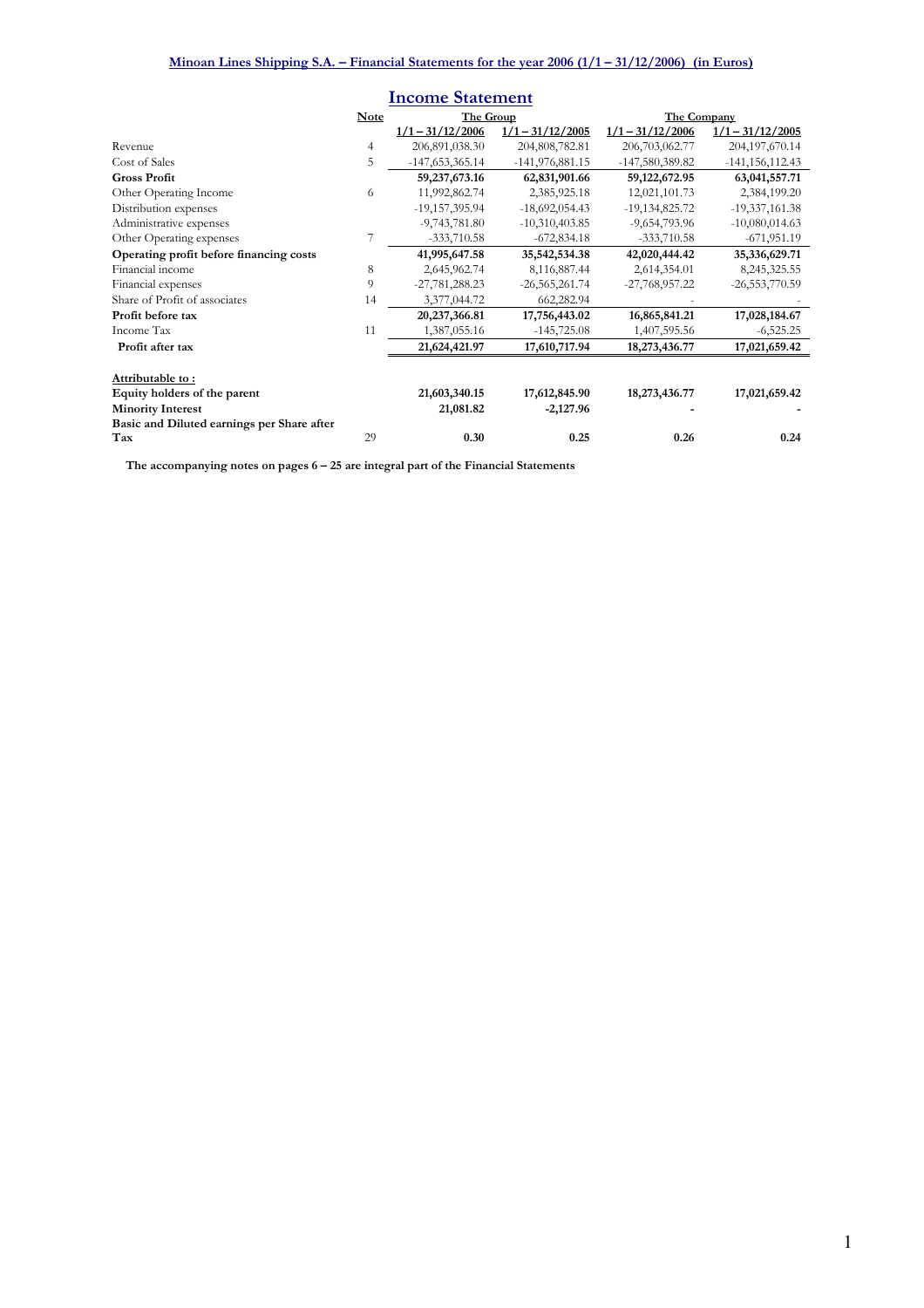| <b>Balance Sheet</b>                               |             |                  |                   |                    |                   |  |  |  |
|----------------------------------------------------|-------------|------------------|-------------------|--------------------|-------------------|--|--|--|
|                                                    | <b>Note</b> | <b>The Group</b> |                   | <b>The Company</b> |                   |  |  |  |
|                                                    |             | 31/12/2006       | 31/12/2005        | 31/12/2006         | 31/12/2005        |  |  |  |
| <b>Assets</b>                                      |             |                  |                   |                    |                   |  |  |  |
| Non – current assets                               |             |                  |                   |                    |                   |  |  |  |
| Property, plant and equipment                      | 12          | 563,644,681.51   | 664, 907, 564. 79 | 563, 644, 175.87   | 659,679,880.69    |  |  |  |
| Investments in subsidiaries                        | 13          |                  |                   | 3,478,021.47       | 3,465,551.47      |  |  |  |
| Investments in associates                          | 14          | 69,505,352.00    | 66,062,812.79     | 66,080,097.17      | 66,080,097.17     |  |  |  |
| Other Financial Assets                             | 15          | 4,311,622.45     |                   | 4,311,622.45       |                   |  |  |  |
| Other long term assets                             |             | 31,079.19        | 36,546.84         | 31,079.19          | 30,963.41         |  |  |  |
| Total non - current assets                         |             | 637,492,735.15   | 731,006,924.42    | 637,544,996.15     | 729,256,492.74    |  |  |  |
| <b>Current</b> assets                              |             |                  |                   |                    |                   |  |  |  |
| Inventories                                        | 16          | 4,030,255.95     | 4,048,037.97      | 4,030,255.95       | 4,048,037.97      |  |  |  |
| Trade and other receivables                        | 17          | 52,402,104.12    | 43,674,919.25     | 52,150,215.08      | 43, 134, 359.86   |  |  |  |
| Available -for- sale securities                    |             | 64,900.64        | 64,508.30         | 64,900.64          | 64,508.30         |  |  |  |
| Other current assets                               | 17          | 7,251,816.47     | 6,419,546.89      | 7,250,064.47       | 6,402,097.46      |  |  |  |
| Cash and cash equivalents                          | 18          | 16,800,487.88    | 4,342,769.57      | 16,596,091.98      | 4,211,617.78      |  |  |  |
| Non - current assets held for sale                 | 19          | 5,200,000.05     |                   |                    |                   |  |  |  |
| Total current assets                               |             | 85,749,565.11    | 58,549,781.98     | 80,091,528.12      | 57,860,621.37     |  |  |  |
| <b>Total assets</b>                                |             | 723,242,300.26   | 789,556,706.40    | 717,636,524.27     | 787, 117, 114. 11 |  |  |  |
|                                                    |             |                  |                   |                    |                   |  |  |  |
| <b>Equity and liabilities</b>                      |             |                  |                   |                    |                   |  |  |  |
| <b>Equity</b>                                      |             |                  |                   |                    |                   |  |  |  |
| Share capital                                      | 20          | 159,583,500.00   | 159,583,500.00    | 159,583,500.00     | 159,583,500.00    |  |  |  |
| Share premium                                      | 20          | 26,942,576.38    | 26, 942, 576. 38  | 26,942,576.38      | 26,942,576.38     |  |  |  |
| Fair value and hedge reserves                      | 15, 27      | 3,512,306.39     |                   | 3,446,811.90       |                   |  |  |  |
| Other reserves                                     | 21          | 57,752,265.18    | 69,252,152.85     | 57,732,295.73      | 69,216,024.12     |  |  |  |
| Retained earnings                                  |             | 28, 341, 347. 36 | $-4,761,880.46$   | 22,926,713.97      | $-6,830,451.19$   |  |  |  |
| Total Equity attributable to equity holders of the |             |                  |                   |                    |                   |  |  |  |
| parent                                             |             | 276,131,995.31   | 251,016,348.77    | 270,631,897.98     | 248,911,649.31    |  |  |  |
| <b>Minority Interest</b>                           |             | 68,783.22        | 54,791.97         |                    |                   |  |  |  |
| <b>Total Equity</b>                                |             | 276,200,778.53   | 251,071,140.74    | 270,631,897.98     | 248,911,649.31    |  |  |  |
| Non - current liabilities                          |             |                  |                   |                    |                   |  |  |  |
| Interest-bearing loans and borrowings              |             |                  |                   |                    |                   |  |  |  |
| Employee defined benefit obligations               | 23          | 339,835,685.36   | 425, 344, 867. 39 | 339,835,685.36     | 425,344,867.39    |  |  |  |
| Deferred government grants                         | 24          | 2,321,825.80     | 2,201,038.33      | 2,321,825.80       | 2,130,389.35      |  |  |  |
| Provisions                                         | 25          | 5, 189, 385. 78  | 5,382,506.39      | 5, 189, 385. 78    | 5,382,506.39      |  |  |  |
| Total Non - current liabilities                    |             |                  | 63,333.72         |                    | 57,308.36         |  |  |  |
| <b>Current liabilities</b>                         |             | 347,346,896.94   | 432,991,745.83    | 347,346,896.94     | 432,915,071.49    |  |  |  |
| <b>Bank</b> overdrafts                             | 23          | 35,072,877.45    | 28,083,893.59     | 35,072,877.45      | 28,083,893.59     |  |  |  |
| Current portion of interest -bearing loans and     |             |                  |                   |                    |                   |  |  |  |
| borrowings                                         | 23          | 25,729,596.00    | 28,500,000.00     | 25,729,596.00      | 28,500,000.00     |  |  |  |
| Trade and other payables                           | 26          | 38,892,151.34    | 48,909,926.24     | 38,855,255.90      | 48,706,499.72     |  |  |  |
| <b>Total current liabilities</b>                   |             | 99,694,624.79    | 105,493,819.83    | 99,657,729.35      | 105,290,393.31    |  |  |  |
| <b>Total liabilities</b>                           |             | 447,041,521.73   | 538,485,565.66    | 447,004,626.29     | 538,205,464.80    |  |  |  |
| <b>Total Equity and liabilities</b>                |             | 723,242,300.26   | 789,556,706.40    | 717,636,524.27     | 787,117,114.11    |  |  |  |

The accompanying notes on pages 6 – 25 are integral part of the Financial Statements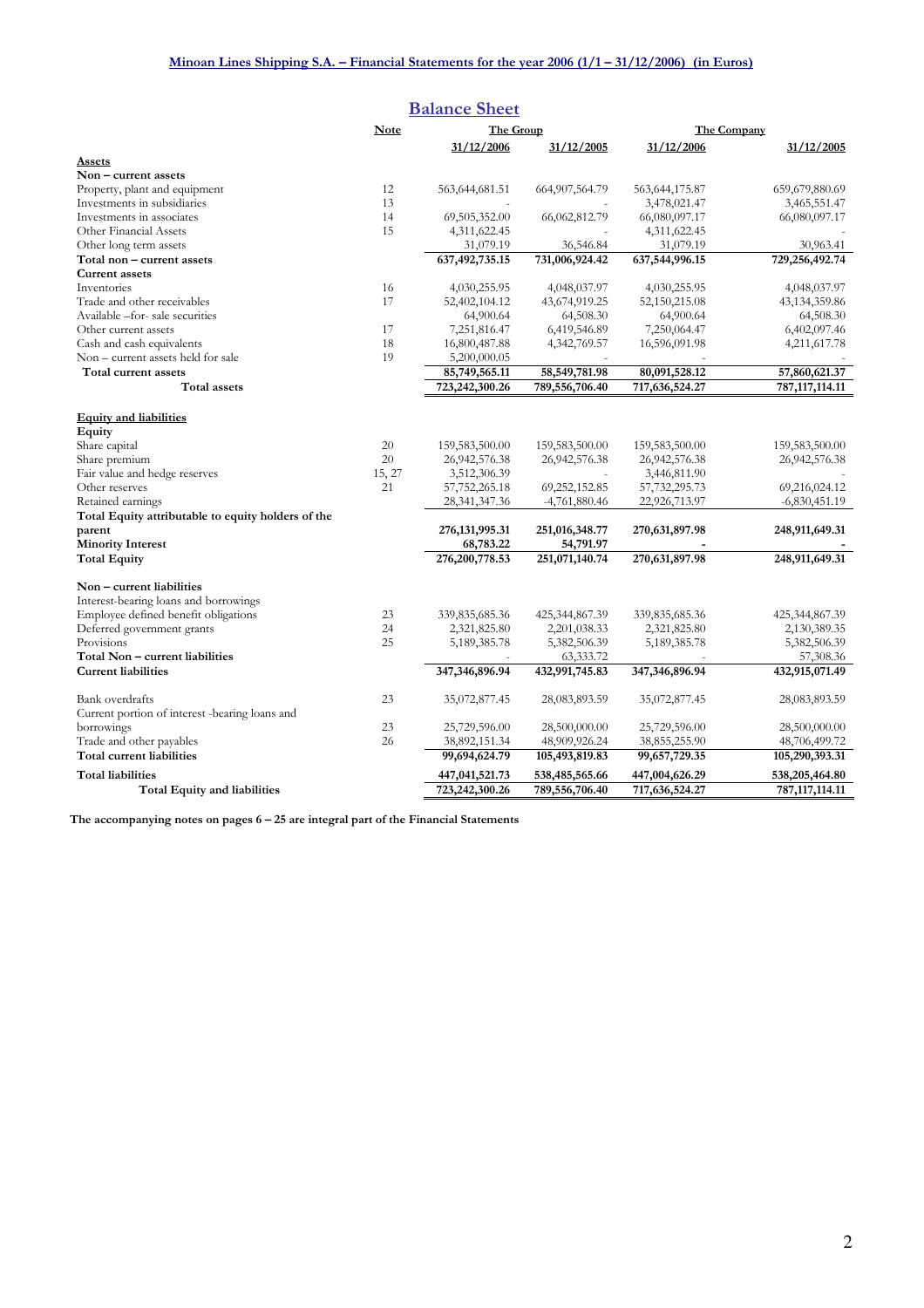|                                                                                  |                  | <b>Statement of changes in Equity</b> |                       |                  |                          |                             |                 |
|----------------------------------------------------------------------------------|------------------|---------------------------------------|-----------------------|------------------|--------------------------|-----------------------------|-----------------|
|                                                                                  | Share<br>Capital | Share<br>Premium                      | Fair Value<br>Reserve | Hedge<br>Reserve | Other<br><b>Reserves</b> | Retained<br><b>Earnings</b> | Total<br>Equity |
| Balance as at $1/1/2005$<br>Changes in equity for the year<br>$1/1 - 31/12/2005$ | 159,583,500.00   | 26,942,576.38                         | 7,648,086.10          |                  | 69,216,024.12            | $-16,759,510.61$            | 246,630,675.99  |
| Change in fair value of available for sale<br>securities                         |                  |                                       | $-7,648,086.10$       |                  |                          |                             | $-7,648,086.10$ |
| Net Profit for the year<br>$1/1 - 31/12/2005$                                    |                  |                                       |                       |                  |                          | 17,021,659.42               | 17,021,659.42   |
| Total recognized income and expense                                              |                  |                                       | $-7,648,086.10$       |                  |                          | 17,021,659.42               | 9,373,573.32    |
| Dividends paid                                                                   |                  |                                       |                       |                  |                          | $-7,092,600.00$             | $-7,092,600.00$ |
| Balance as at 31/12/2005                                                         | 159,583,500.00   | 26,942,576.38                         |                       |                  | 69,216,024.12            | $-6,830,451.19$             | 248,911,649.31  |
| Balance as at $1/1/2006$                                                         | 159,583,500.00   | 26,942,576.38                         |                       |                  | 69,216,024.12            | $-6,830,451.19$             | 248,911,649.31  |
| Changes in equity for the year<br>$1/1 - 31/12/2006$                             |                  |                                       |                       |                  |                          |                             |                 |
| Change in fair value of derivative<br>financial instruments                      |                  |                                       |                       | 3,446,811.90     |                          |                             | 3,446,811.90    |
| Net Profit for the year<br>$1/1 - 31/12/2006$                                    |                  |                                       |                       |                  |                          | 18,273,436.77               | 18,273,436.77   |
| Total recognized income and expense                                              |                  |                                       |                       | 3,446,811.90     |                          | 18,273,436.77               | 21,720,248.67   |
| <b>Statutory Reserve</b>                                                         |                  |                                       |                       |                  | 914,000.00               | $-914,000.00$               |                 |
| Offset of accumulated losses of prior years<br>to other reserves                 |                  |                                       |                       |                  | -12,397,728.39           | 12,397,728.39               |                 |
| Balance as at 31/12/2006                                                         | 159,583,500.00   | 26,942,576.38                         |                       | 3,446,811.90     | 57,732,295.73            | 22,926,713.97               | 270,631,897.98  |

The accompanying notes on pages  $6 - 25$  are integral part of the Financial Statements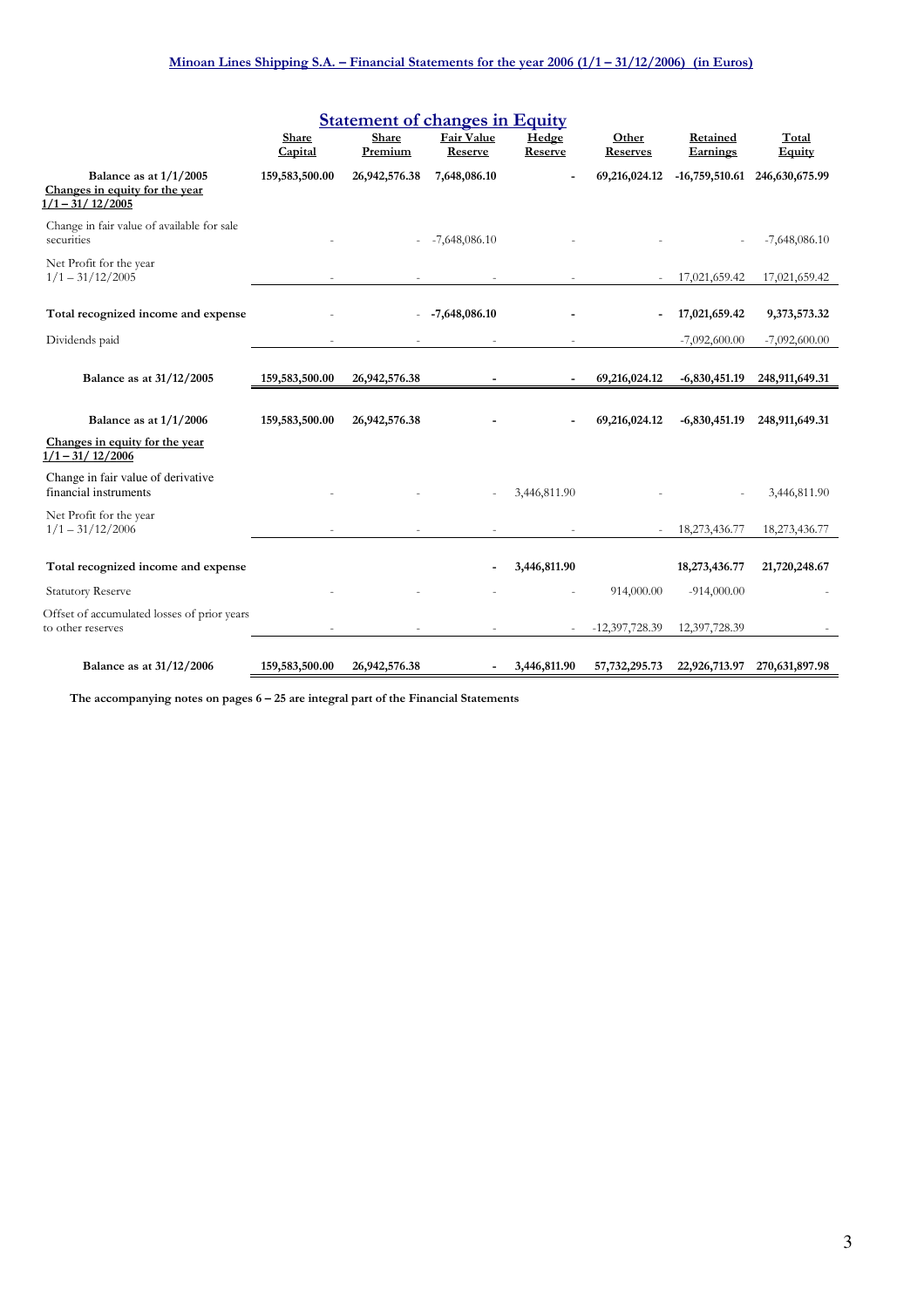#### Consolidated Statement of changes in Equity

#### EQUITY HOLDERS OF THE PARENT COMPANY

| Balance as at $1/1/2005$                                                                                    | Share<br>Capital<br>159,583,500.00 | Share<br>Premium<br>26,942,576.38 | <b>Fair Value</b><br>Reserve<br>7,648,086.10 | Hedge<br>Reserve<br>Ĭ.   | Other<br><b>Reserves</b><br>69,245,866.00 | Retained<br><b>Earnings</b><br>$-15,277,429.73$ | Total<br><b>Shareholders</b><br>Equity<br>248, 142, 598. 75 | Minority<br>Interest<br>60,633.43 | Total<br>Equity<br>248, 203, 232. 18 |
|-------------------------------------------------------------------------------------------------------------|------------------------------------|-----------------------------------|----------------------------------------------|--------------------------|-------------------------------------------|-------------------------------------------------|-------------------------------------------------------------|-----------------------------------|--------------------------------------|
| Changes in equity                                                                                           |                                    |                                   |                                              |                          |                                           |                                                 |                                                             |                                   |                                      |
| for the year $1/1 - 31/12/2005$<br>Change in fair value of available for<br>sale securities and other items |                                    |                                   |                                              |                          |                                           |                                                 |                                                             |                                   |                                      |
| recognized directly in Equity<br>Net Profit for the year                                                    |                                    |                                   | $-7,648,086.10$                              |                          |                                           | 1,590.22                                        | $-7,646,495.88$                                             |                                   | $-7,646,495.88$                      |
| $1/1 - 31/12/2005$                                                                                          |                                    |                                   |                                              |                          |                                           | 17,612,845.90                                   | 17,612,845.90                                               | $-2,127.96$                       | 17,610,717.94                        |
| Total recognized<br>income and<br>expense                                                                   |                                    |                                   | $-7,648,086.10$                              |                          |                                           | 17,614,436.12                                   | 9,966,350.02                                                | $-2,127.96$                       | 9,964,222.06                         |
| Dividends paid                                                                                              |                                    |                                   |                                              |                          |                                           | $-7,092,600.00$                                 | $-7,092,600.00$                                             | $-3,713.50$                       | $-7,096,313.50$                      |
| <b>Statutory Reserve</b>                                                                                    |                                    |                                   | $\sim$                                       | $\overline{\phantom{a}}$ | 6,286.85                                  | $-6,286.85$                                     |                                                             |                                   |                                      |
| Balance as at 31/12/2005                                                                                    | 159,583,500.00                     | 26,942,576.38                     |                                              | $\overline{a}$           | 69,252,152.85                             | -4,761,880.46                                   | 251,016,348.77                                              | 54,791.97                         | 251,071,140.74                       |
| Balance as at $1/1/2006$<br>Changes in equity<br>for the year $1/1 - 31/12/2006$                            | 159,583,500.00                     | 26,942,576.38                     |                                              | Ē,                       | 69,252,152.85                             | -4,761,880.46                                   | 251,016,348.77                                              | 54,791.97                         | 251,071,140.74                       |
| Change in fair value of derivative<br>financial instruments<br>Change in fair value of securities           |                                    |                                   |                                              | 3,004,296.58             |                                           |                                                 | 3,004,296.58                                                |                                   | 3,004,296.58                         |
| available for sale<br>Net Profit for the year                                                               |                                    |                                   | 508,009.81                                   |                          |                                           |                                                 | 508,009.81                                                  |                                   | 508,009.81                           |
| $1/1 - 31/12/2006$                                                                                          |                                    |                                   |                                              |                          |                                           | 21,603,340.15                                   | 21,603,340.15                                               | 21,081.82                         | 21,624,421.97                        |
| Total recognized income and<br>expense                                                                      |                                    |                                   | 508,009.81                                   | 3,004,296.58             |                                           | 21,603,340.15                                   | 25, 115, 646.54                                             | 21,081.82                         | 25, 136, 728.36                      |
| <b>Statutory Reserve</b><br>Change in equity due to the sale of                                             |                                    |                                   |                                              |                          | 914,984.55                                | $-914,984.55$                                   |                                                             |                                   |                                      |
| subsidiary<br>Offset of accumulated losses of                                                               |                                    |                                   |                                              |                          | $-17,143.83$                              | 17,143.83                                       |                                                             | $-7,090.57$                       | $-7,090.57$                          |
| prior years to other reserves                                                                               |                                    |                                   |                                              | $\bar{a}$                | -12,397,728.39                            | 12,397,728.39                                   |                                                             |                                   |                                      |
| Balance as at 31/12/2006                                                                                    |                                    |                                   |                                              |                          |                                           |                                                 |                                                             |                                   |                                      |

The accompanying notes on pages 6-25 are integral part of the Financial Statements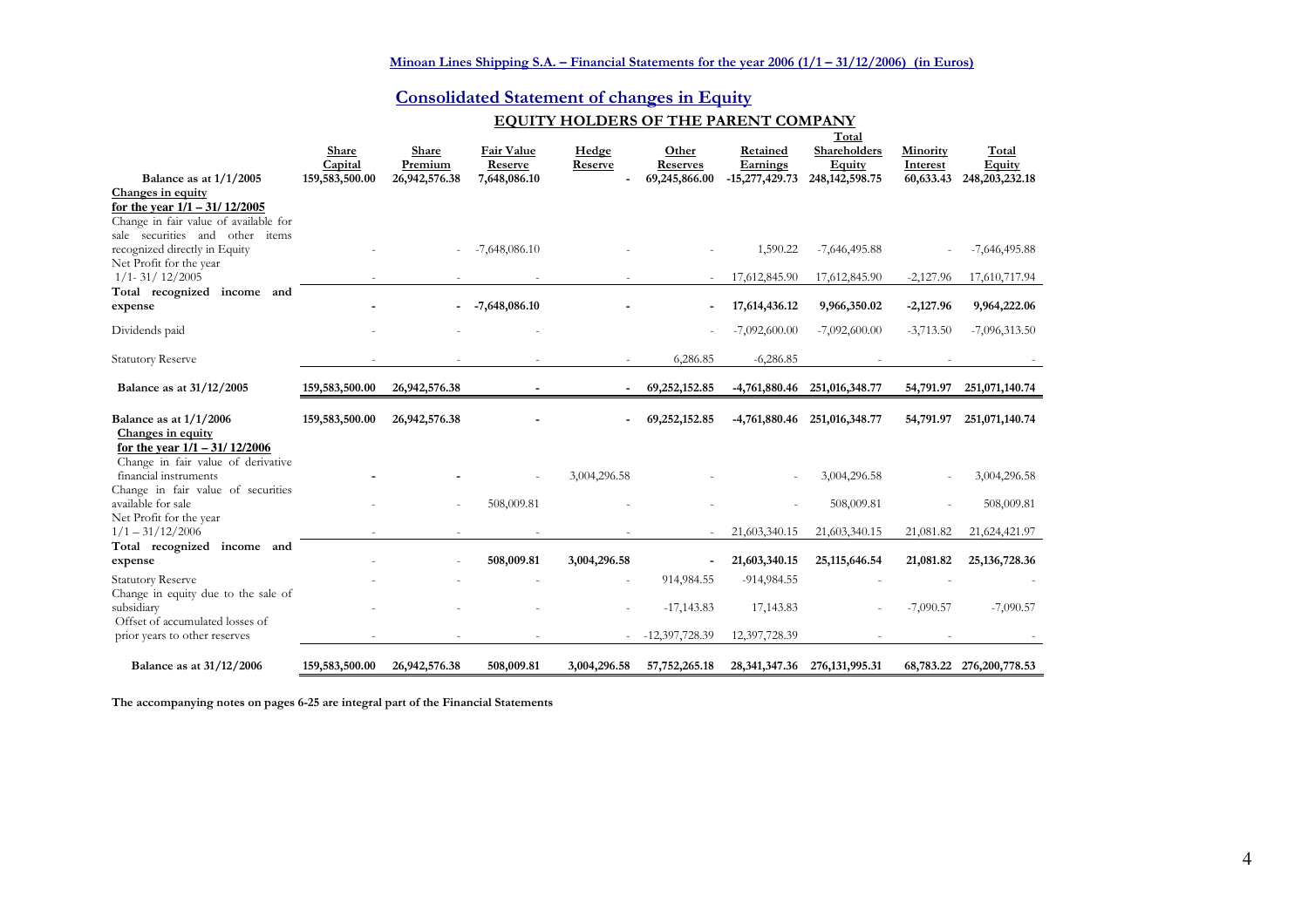#### Statement of Cash Flows

|                                                                 | The Group          |                    | The Company        |                    |
|-----------------------------------------------------------------|--------------------|--------------------|--------------------|--------------------|
|                                                                 | $1/1 - 31/12/2006$ | $1/1 - 31/12/2005$ | $1/1 - 31/12/2006$ | $1/1 - 31/12/2005$ |
| <b>Cash flow from Operating Activities</b>                      |                    |                    |                    |                    |
| Profit before tax                                               | 20,237,366.81      | 17,756,443.02      | 16,865,841.21      | 17,028,184.67      |
| Adjustments for:                                                |                    |                    |                    |                    |
| Depreciation and amortization                                   | 19,398,182.08      | 20,709,559.04      | 19,398,009.65      | 20,700,307.92      |
| Provisions                                                      | 459,987.27         | 741,006.09         | 459,987.27         | 722,672.07         |
| Unrealized foreign exchange differences                         | $-79,257.86$       | 342,825.50         | $-79,257.86$       | 342,825.50         |
| (Gain) on sale of investments and property, plant and equipment | $-16, 138, 913.06$ | $-10,289,160.82$   | $-12,863,903.55$   | $-9,755,315.99$    |
| Financial expenses                                              | 27,778,903.14      | 25,648,839.32      | 27,766,572.13      | 25, 637, 348. 17   |
| Other non - monetary (expenses)                                 | $-440,271.67$      | $-192,661.52$      | $-440,301.69$      | $-192,661.52$      |
| Operating results before changes in working capital             | 51,215,996.71      | 54,716,850.63      | 51,106,947.16      | 54,483,360.82      |
| Decrease (Increase) in inventories                              | 17,782.02          | $-324,588.05$      | 17,782.02          | $-324,588.05$      |
| Increase in trade and other receivables                         | $-10,126,414.26$   | $-7,795,797.61$    | $-10,078,323.57$   | $-7,653,871.85$    |
| Increase (Decrease) in liabilities (other than borrowings)      | $-12,744,744.25$   | 9,620,375.89       | $-12,746,279.37$   | 9,432,455.77       |
| Interest and related expenses paid                              | $-24,619,243.82$   | $-22,996,137.42$   | $-24,606,912.81$   | $-22,984,646.27$   |
| Taxes paid                                                      | 890,658.83         | $-145,725.08$      | 912,608.00         | $-6,525.25$        |
| Cash flows from operating activities (a)                        | 4,634,035.23       | 33,074,978.36      | 4,605,821.43       | 32,946,185.17      |
| Cash flow from investing activities                             |                    |                    |                    |                    |
| Acquisition of subsidiaries and associates net of cash          |                    |                    | $-59,970.00$       |                    |
| Purchase of property, plant and equipment                       | $-834,211.30$      | -584,839.84        | $-833,533.26$      | $-581,529.50$      |
| Proceeds from property, plant and equipment and investments     |                    |                    |                    |                    |
| disposal                                                        | 90,106,622.70      | 23,052,679.03      | 90,106,622.70      | 23,052,679.03      |
| Increase in other long-term assets                              | $-490.51$          | $-3,651.00$        | $-508.12$          | $-3,651.00$        |
| Interest income received                                        |                    | 94,331.79          |                    | 92,617.85          |
| Dividends received                                              | 148,252.98         | 166,402.74         | 162,532.19         | 296,554.79         |
| Cash flows from investing activities (b)                        | 89,420,173.87      | 22,724,922.72      | 89,375,143.51      | 22,856,671.17      |
| Cash flow from financing activities                             |                    |                    |                    |                    |
| Proceeds from the issue of long-term borrowings                 | 2,000,000.00       |                    | 2,000,000.00       |                    |
| Repayment of long/short term borrowings                         | $-83,290,602.17$   | $-45,666,054.55$   | $-83,290,602.17$   | $-45,666,054.55$   |
| Repayment of finance lease liabilities                          | $-95,983.95$       | $-74,128.93$       | $-95,983.95$       | $-74,128.93$       |
| Dividends paid                                                  | $-209,904.67$      | $-6,852,627.03$    | $-209,904.62$      | $-6,848,905.93$    |
| Cash Flow from financing activities (c)                         | -81,596,490.79     | -52,592,810.51     | $-81,596,490.74$   | -52,589,089.41     |
| Net Increase in cash and cash equivalents (a) + (b) + (c)       | 12,457,718.31      | 3,207,090.57       | 12,384,474.20      | 3,213,766.93       |
| Cash and cash equivalents at the beginning of the year          | 4,342,769.57       | 1,135,679.00       | 4,211,617.78       | 997,850.85         |
| Cash and cash equivalents at the end of the year                | 16,800,487.88      | 4,342,769.57       | 16,596,091.98      | 4,211,617.78       |

The accompanying notes on pages 6 – 25 are integral part of the Financial Statements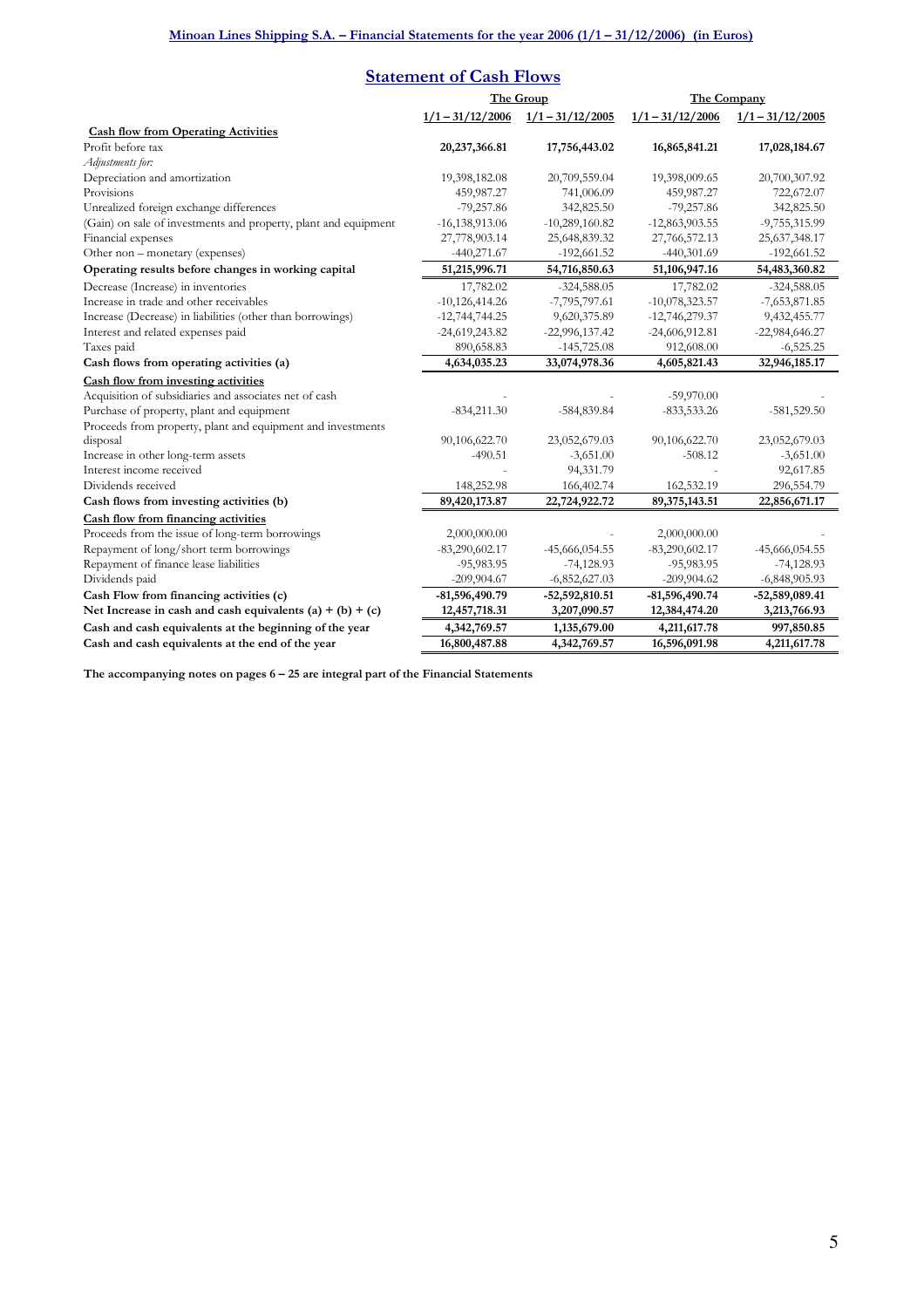## NOTES TO THE FINANCIAL STATEMENTS FOR THE YEAR 2006 (1/1- 31/12/2006)

## 1. General Company's Information

The Company was established on 25/05/1972 (FEK 939–25/5/1972), is based in the Heraklion Crete Municipality and its discrete title is "MINOAN LINES S.A.". It operates in the Ferry shipping sector both in Domestic and International sea routes.

The number of the personnel employed for the year ended 2006 and 2005 was 803 and 917, respectively.

Minoan Lines' shares are listed on the Athens Stock Exchange (code: MINOA). The corresponding code under Reuters is MILr.AT and under Bloomberg is MINOA GA.

The total number of ordinary shares outstanding at 31/12/2006 was 70,926,000, while the total market capitalization reached  $\epsilon$  296,470,680.00. Every share carries one voting right.

The Company's share participates in the composition of the following Athens Stock Exchange indices:

| <b>Index</b>                             | Code         |
|------------------------------------------|--------------|
| Athex Composite Share Price Index        | GD           |
| FTSE / Athex International               | <b>FTSEI</b> |
| FTSE / Athex 140                         | <b>FTSEA</b> |
| Athex Composite Index Total Return Index | SAGD         |
| Eurobank Mid Cap Private Sector 50 Index | EPS50        |
| FTSE / Athex Travel-Leisure              | <b>DTA</b>   |
| Athex All Share Index                    | <b>DOM</b>   |
|                                          |              |

The General Shareholders' Meeting elects the Board of Directors. The Board of Directors consists of twelve members of which three are executive and nine are non-executive members. Four among the non-executive members are acting independently.

The financial statements for the year ended 31/12/2006 include the stand alone financial statements and the consolidated financial statements (the "financial statements"). The consolidated financial statements include the Company and its subsidiaries (the Group), as well as the participation of the Group in the associates.

The subsidiaries and associates that are included in the consolidated financial statements along with the respective percentages of participation that parent Company holds either directly or indirectly are outlined in the table below.

| <b>Name</b>                                                         | Headquarters     | Participation % |            |
|---------------------------------------------------------------------|------------------|-----------------|------------|
|                                                                     |                  | 2006            | 2005       |
| European Thalassic Agencies shipping management & consultants S.A.* | Panama           | $100.00\%$      | $100.00\%$ |
| Kritiki Filoxenia S.A.                                              | Heraklion, Crete | $99.99\%$       | 99.99%     |
| Minoan Agencies S.r.l.                                              | Ancona, Italy    |                 | $95.00\%$  |
| Minoan Escape S.A.                                                  | Heraklion, Crete | $99.95\%$       |            |
| Minoan Cruises S.A.                                                 | Heraklion, Crete | 80.28%          | 80.28%     |
| Athina A.V.E.E.                                                     | Heraklion, Crete | 99.99%          | 99.99%     |
| Hellenic Seaways S.A.                                               | Piraeus          | 33.31%          | 33.31%     |
| Mediterranean Ferries S.r.l.*                                       | Genova, Italy    | $50.00\%$       | $50.00\%$  |
| * The companies are in liquidation.                                 |                  |                 |            |

The financial statements for the year ended 31/12/2006 have been approved by the Board of Directors on 13/03/2007.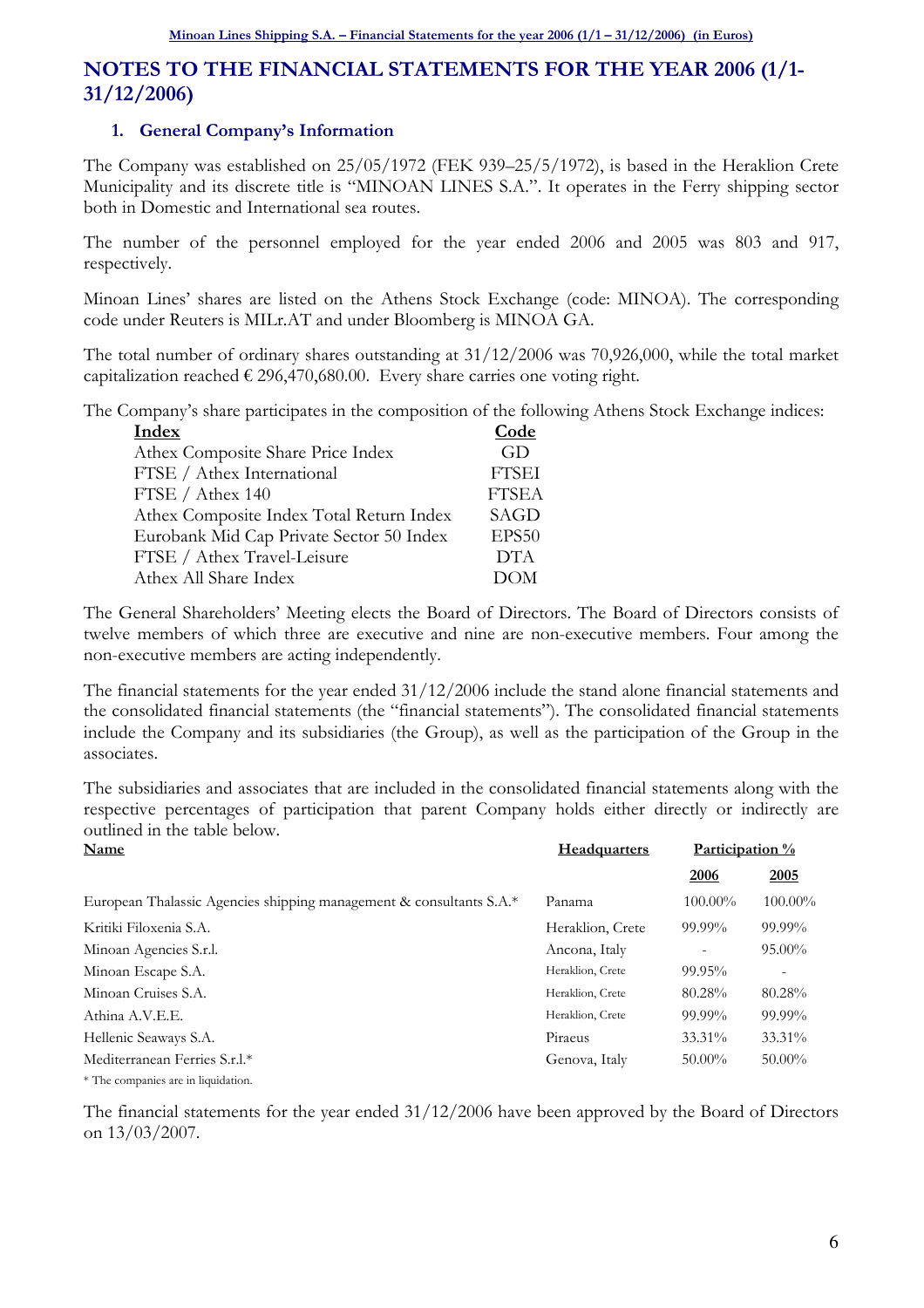#### 2. Basis of preparation of the financial statements

#### 2.1 Statement of Compliance

The financial statements have been prepared in accordance with International Financial Reporting Standards (IFRS) as issued by the International Accounting Standards Board and adopted by the European Union.

#### 2.2 Basis of Preparation

The financial statements are presented in Euro. They are prepared on the historical cost basis except for available-for-sale financial assets and derivative financial instruments that are stated at their fair value.

The preparation of the financial statements in conformity with IFRS requires management to make judgements, estimates and assumptions that affect the application of policies and reported amounts of assets and liabilities, income and expenses. The estimates and underlying assumptions are based on historical experience and various other factors that are considered to be reasonable under the circumstances, the results of which form the basis of making decisions about carrying values of assets and liabilities that are not readily apparent from other sources. Actual results may differ from these estimates.

The estimates and underlying assumptions are reviewed on an ongoing basis. Revisions to accounting estimates are recognized in the period in which the estimate is revised if the revision affects only that period or in the period of the revision and future periods if the revision affects both current and future periods.

Information about significant estimates and critical judgements in applying accounting policies that have significant effect on the financial statements as well about those which involve potential adjustment risks for the next fiscal year are referred to the following notes:

- Note 3.4: Property, Plant and Equipment
- Note 24: Employee Defined Benefit Obligation
- Note 27: Financial Instruments
- Note 31: Contingent liabilities

## 3. Significant Accounting Policies

#### 3.1 Basis of Consolidation

#### 3.1.1 Subsidiaries

Subsidiaries are entities controlled by the Company. Control exists when the Company has the power directly or indirectly, to govern the financial and operating policies of an entity so as to obtain benefits from its activities. In assessing control, potential voting rights that presently are exercisable or convertible are taken into account. The financial statements of the subsidiaries are included in the consolidated financial statements from the date that control commences until the date that control ceases.

In the Company's financial statements, investment in subsidiaries is presented at the acquisition cost less any impairment loss.

#### 3.1.2 Associates

Associates are those entities in which the Company has significant influence, but not control, over their financial and operating policies. In the consolidated financial statements, associates are accounted for using the equity method. The consolidated financial statements include the Group's share of the income and expenses of equity accounted investees, from the date that significant influence commences until the date that significant influence ceases. When the Group's share of losses exceeds its interest in an equity accounted investee, the carrying amount of that interest is reduced to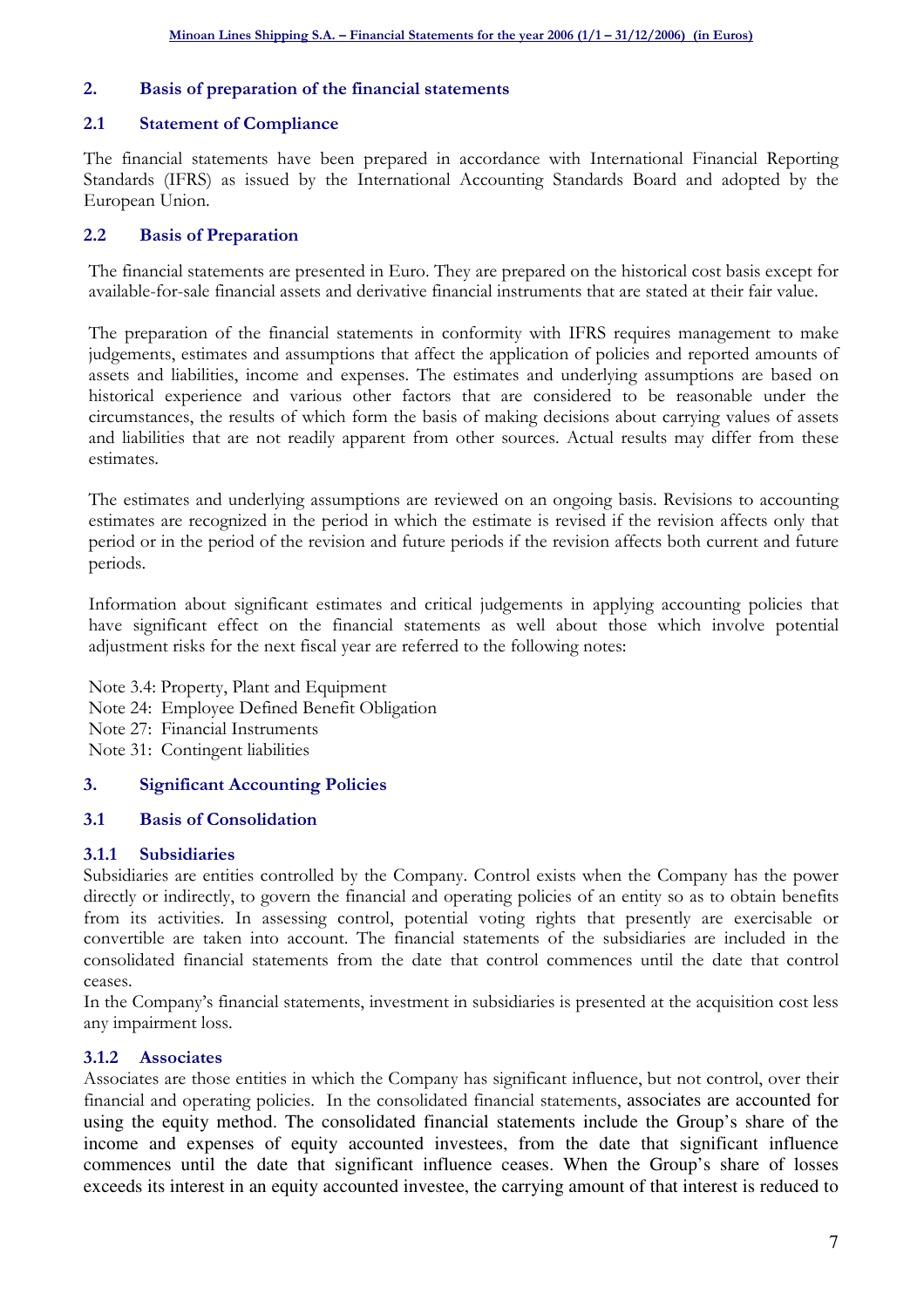nil and the recognition of further losses is discontinued except to the extent that the Group has an obligation or has made payments on behalf of the investee.

In the Company's financial statements participation in associates is presented at the cost value less any impairment loss.

#### 3.1.3 Transactions eliminated on Consolidation

Intra-group balances and transactions, and any realized income and expenses arising from intragroup transactions, are eliminated in preparing the consolidated financial statements. Unrealized gains and losses arising from transactions with equity accounted investees are eliminated against the investment to the extent of the Group's interest in the investee.

#### 3.2 Foreign Currency Transactions

The financial statements are presented in Euro (functional currency). Transactions in foreign currencies are translated to Euro at the exchange rates at the date of the transaction. Monetary assets and liabilities denominated in foreign currencies at the balance sheet date are translated to Euro at the closing exchange rate on that date. Foreign exchange differences arising on transaction are recognized in the income statement. Non-monetary assets that are accounted for at cost are translated at the exchange rate at the date of the transaction.

#### 3.3 Financial Instruments

#### 3.3.1 Non – derivative financial instruments

Non-derivative financial instruments comprise investments in equity securities, trade and other receivables, cash and cash equivalents, loans and borrowings, and trade and other payables.

Non-derivative financial instruments are recognized initially at fair value plus, for instruments not at fair value through profit or loss, any directly attributable transaction costs, except as described below. Subsequent to initial recognition non-derivative financial instruments are measured as described below.

Non-derivative financial instruments are recognized if the Company and the Group become a party to the contractual provisions of the instrument. Financial assets are derecognized if the Group companies' contractual rights to the cash flows from the financial assets expire or if the Group companies transfer the financial asset to another party without retaining control or substantially all risks and rewards of the asset. Regular way purchases and sales of financial assets are accounted for at trade date, i.e., the date that the Group companies commit themselves to purchase or sell the asset. Financial liabilities are derecognized if the Group companies obligations specified in the contract expire or are discharged or cancelled.

#### 3.3.1a Trade and Other receivables

Trade and Other Receivables are stated at the unamortized cost with the effective interest rate method, except of the cases, which an impairment indication exists. In such cases a provision is determined while the item is estimated at the recoverable amount and the relevant loss is recognized at the income statement (accounting policy 3.7.1). Receivables with a short-term duration (one year) are not discounted.

#### 3.3.1b Available for sale securities

Available for sale securities include investments in entities that are listed on a stock exchange and nonlisted and are classified as financial instruments available for sale and are recognized at the acquisition cost less any transaction costs. Subsequent to the initial recognition available for sale securities for listed entities are stated at their fair value (the quoted bid price at the balance sheet date) and any changes therein are recognized directly in equity, except for impairment losses which are recognizedεd directly in the income statement (accounting policy 3.7.1). When these securities are derecognized, the accumulated gain or loss that was previously recognized in equity is recognized directly in the income statement.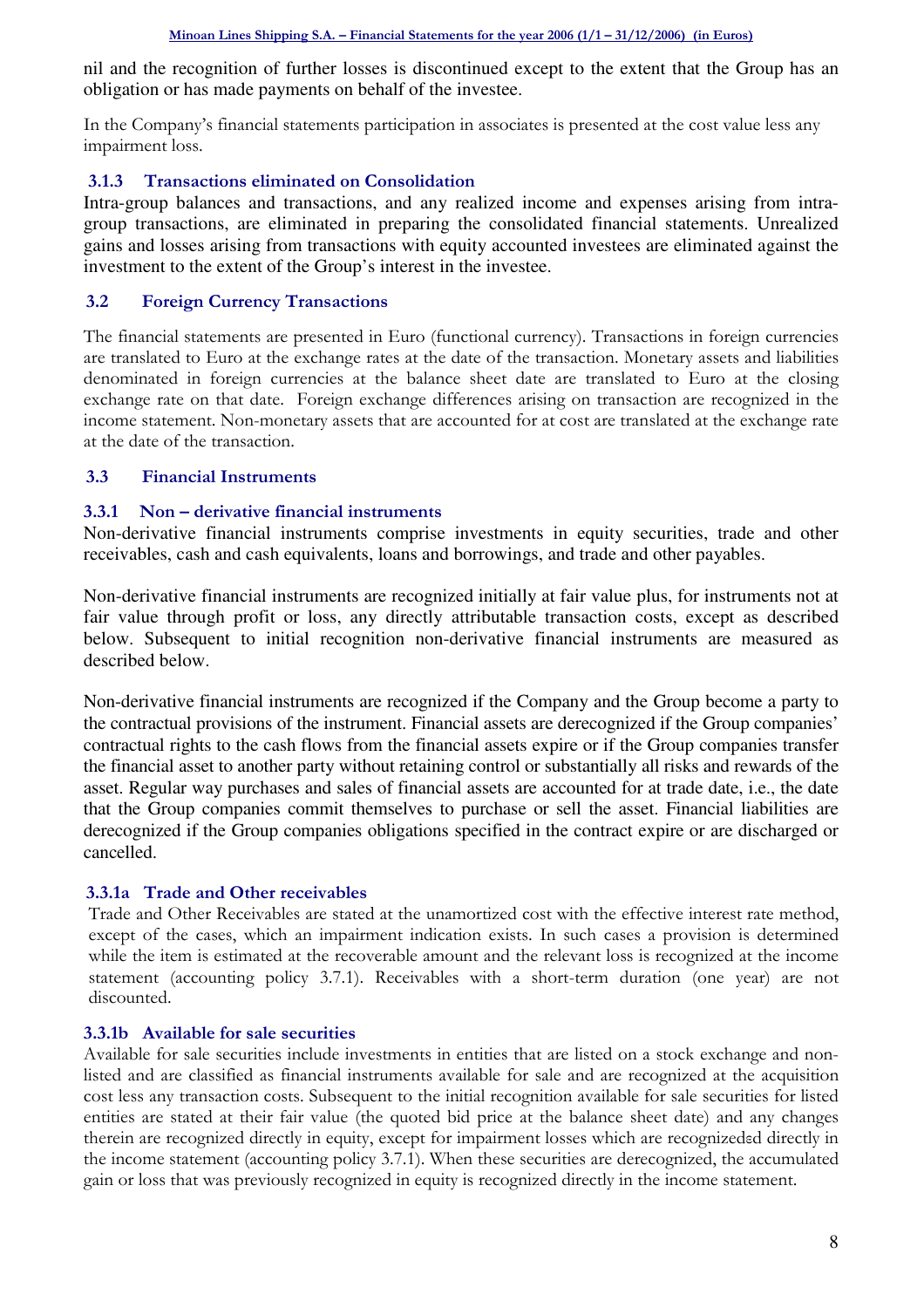Securities not listed in the stock exchange for which there is no other method of reliably determining fair value are measured at cost.

#### 3.3.1c Cash and Cash equivalents

Cash and cash equivalents comprise of cash in hand and in banks, as well as short term investments of high liquidity, such as short-term balances due from banks maturing within three months after the balance sheet date.

#### 3.3.1d Interest bearing loans and borrowings

The interest bearing loans and borrowings are initially measured at their fair value that represents the amount of cash borrowed. Subsequent to initial recognition, the loans are measured at amortized cost using the effective interest rate method.

#### 3.3.1e Trade and other payables

The trade and other payables are recognized at cost.

#### 3.3.2 Derivative financial instruments

The Company holds derivative financial instruments to hedge its exposure to interest rate risks and risks arising from the increase in fuel prices. In accordance with its policy, the Company does not hold derivative financial instruments for speculation purposes but only to hedge cash flows.

Derivatives are recognized at fair values, which are based on the mark to market values of the particular contracts at the balance sheet date.

The Company and the Group apply hedge accounting because they meet the required criteria. The Company and the Group justify that hedging is effective at inception of the contracts and at each reporting date. Changes in the fair value of the derivative hedging instrument are recognized directly in equity to the extent that the hedge is effective. To the extent that the hedge is ineffective, changes in fair value are recognized in the income statement. The cumulative gain or loss previously recognized in equity is taken to the income statement after the sale of the derivative.

#### 3.3.3 Costs associated with share capital increase

Incremental costs directly attributable to issue of ordinary shares are recognized as a deduction from share premium.

#### 3.4 Property, plant and equipment

Items of property, plant and equipment are stated at cost less accumulated depreciation and impairment losses, and increased by the subsequent additions. a) Land, Buildings and Vessels have been revalued to fair value which has been determined by independent appraisals on or prior to the date of transition to IFRS 1 (1 January 2004) which fair value has been considered as deemed cost. b) The remaining tangible assets have been recorded at historical cost.

The carrying amount of the above items is increased by the subsequent costs if it is probable that the future economic benefits embodied within these costs will flow to the Group companies. All other costs are recognized in the income statement.

Depreciation is recognized in the income statement on a straight-line basis over the estimated useful lives of each asset that is reassessed annually. Land is not depreciated.

The depreciation of the vessels is calculated on the cost less the residual value. Management's estimates that may have an effect in the future on the financial statements relate to the useful lives and the residual value of vessels. The useful lives and the residual value are based on the historical data and assumptions that, at the present time, are considered reasonable. The aforementioned assumptions are not expected to change within the next 12 months.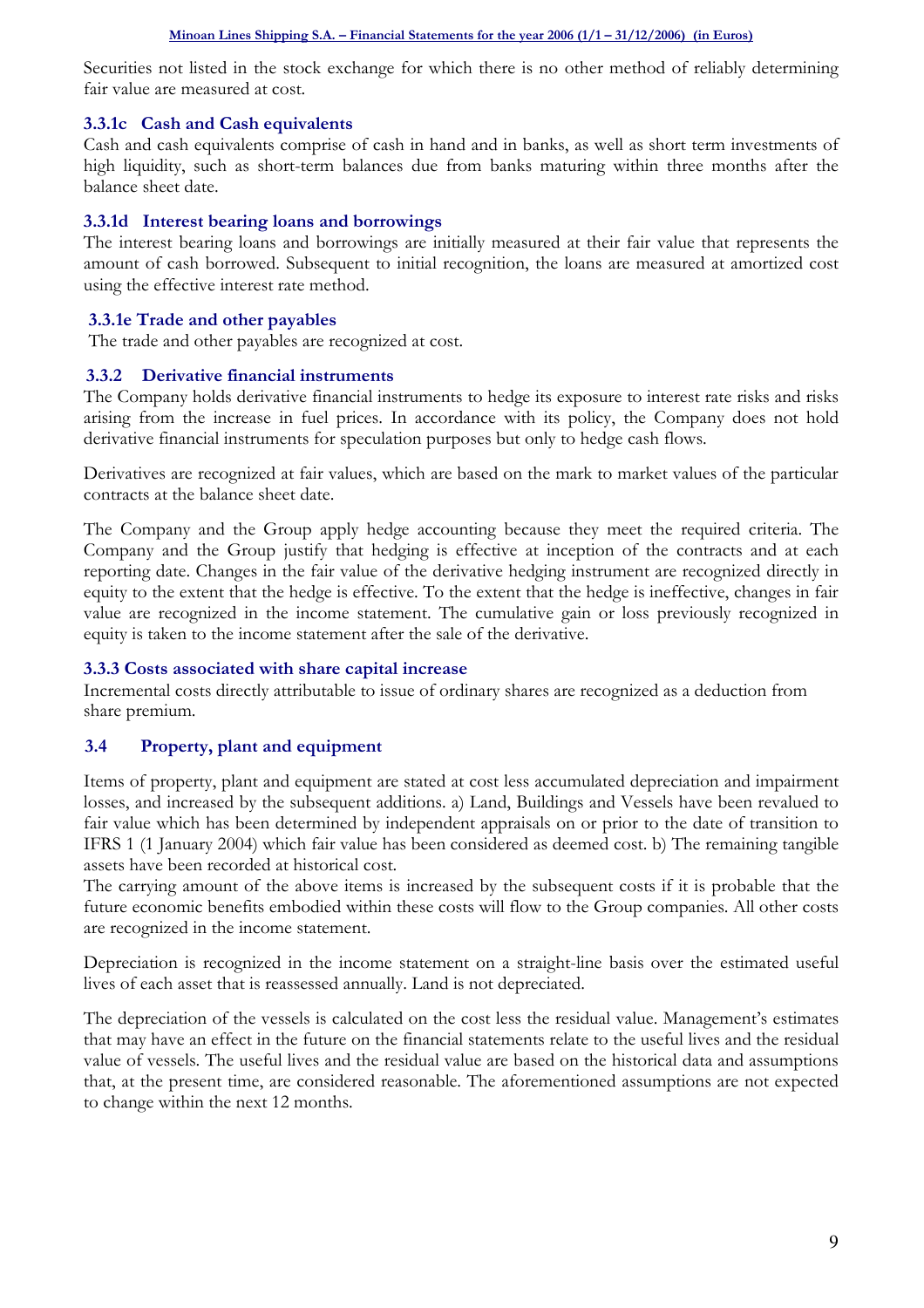The estimated useful lives are as follows:

| <b>Buildings</b>                 | 33 years   |
|----------------------------------|------------|
| <b>Vessels</b>                   | 35 years   |
| Vessels' equipment               | 4.16 years |
| <b>Transportation Means</b>      | 6.66 years |
| Furniture and relevant equipment | 6.66 years |
| Computers and Software           | 4.16 years |

The acquisition cost and the accumulated depreciation of the property, plant and equipment are transferred from the respective accounts at the time of their sale or withdrawal while the expected gain or loss is recognized in the income statement.

#### 3.5 Leased assets

Leases in terms of which the Company and the Group assume substantially all the risks and rewards of ownership are classified as finance leases. For the property, plant and equipment acquired through a finance lease, the relevant leased asset and liability are initially recognized at an amount equal to the fair value of leased asset or, if lower, the present value of the minimum lease payments that have been agreed to be paid to the lessor at the beginning of the lease. The present value is measured with the discount interest rate referred to in the lease contract. After the initial recognition the leased assets are depreciated over the shorter of the term of the lease agreement or the asset's useful life. The lease payments are apportioned between the finance charge and reduction of the outstanding liability for the duration of the lease agreement.

Other leases that do not fulfill the criteria of a finance lease are operating leases and the leased assets are not recognized on the Company and Group's balance sheet. The lease payments to the lessor are recognized in the income statement over the term of the lease agreement.

#### 3.6 Inventories

Inventories are stated at the lower of cost and net realisable value. The cost of inventories is based on the F.I.F.O. (First In First Out) method. Net realisable value is the estimated selling price in the ordinary course of business, less the selling expenses.

#### 3.7 Impairment

#### 3.7.1 Financial assets

A financial asset is considered to be impaired if objective evidence indicates that one or more events have had a negative effect on the estimated future cash flows of that asset.

An impairment loss in respect of a financial asset measured at amortized cost is calculated as the difference between its carrying amount, and the present value of the estimated future cash flows discounted at the effective interest rate (accounting policy 3.3.1a). An impairment loss in respect of an available-for-sale financial asset is calculated by reference to its current fair value (accounting policy 3.3.1b). Impairment losses are recognized in the income statement.

An impairment loss is reversed if the reversal can be related objectively to an event occurring after the impairment loss was recognized. For financial assets measured at amortized cost the reversal is recognized in profit and loss. For available for sale financial assets that are equity securities listed in a stock exchange the reversal is recognized directly in equity. Impairment loss of available for sale securities not listed in a stock exchange that are measured at cost can not be reversed.

#### 3.7.2 Non – Financial assets

The carrying amounts of non-financial assets, other than inventories, are reviewed at each reporting date to determine whether there is any indication that their carrying value is greater than its recoverable amount. The impairment loss of non-financial assets is recognized directly in the income statement.

The recoverable amount of an asset is the greater of its value in use and its fair value less costs to sell. In assessing value in use, the estimated future cash flows are discounted to their present value using a pre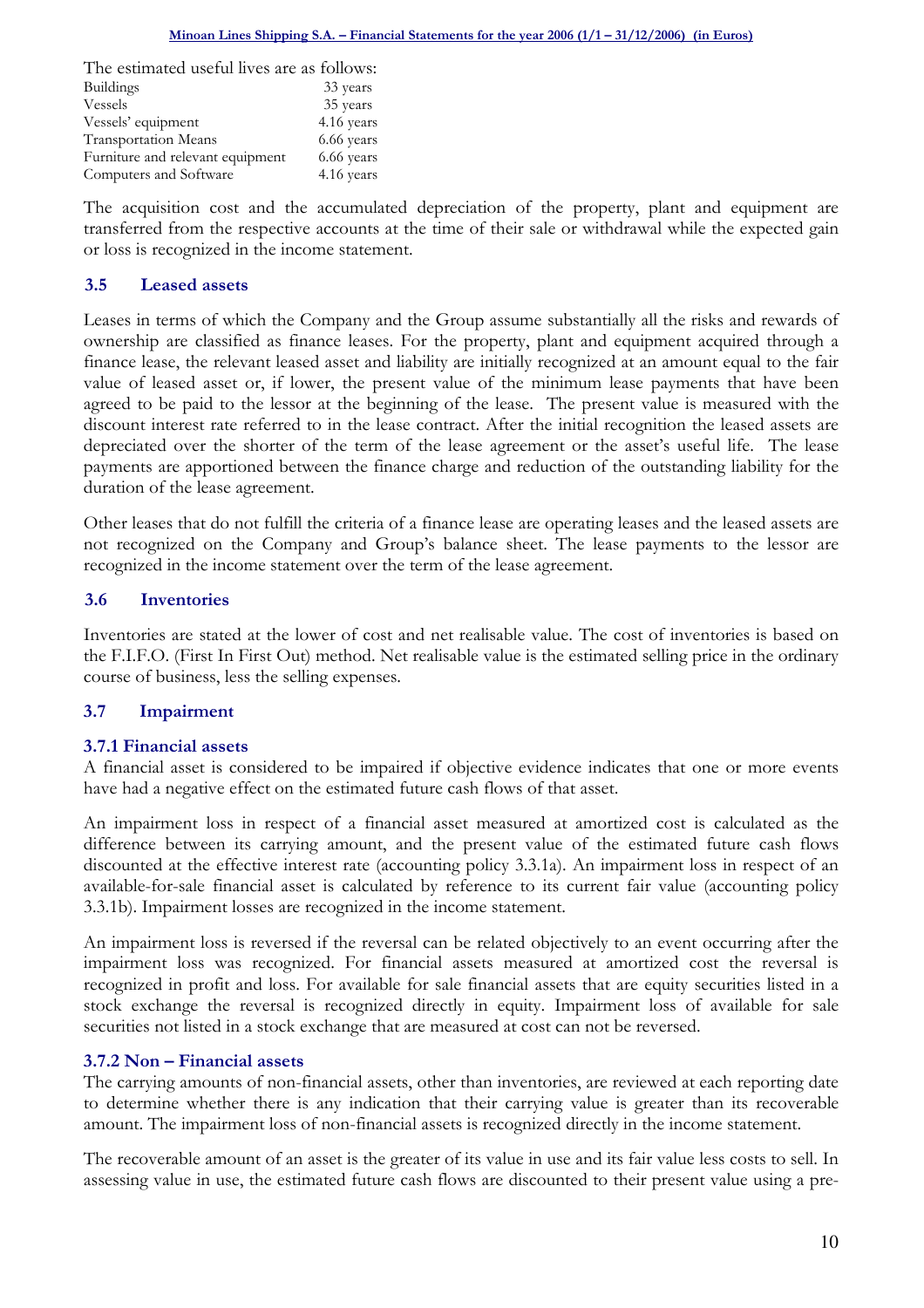tax discount rate that reflects current market assessments of the time value of money and the risks specific to the asset.

Impairment losses recognized in prior periods are assessed at each reporting date for any indications that the loss has decreased. An impairment loss is reversed if there has been a change in the estimates used to determine the recoverable amount. An impairment loss is reversed only to the extent that the asset's carrying amount does not exceed the carrying amount that would have been determined, net of depreciation, if no impairment loss had been recognized.

#### 3.8 Non – Current assets held for sale

Non-current assets that are expected to be recovered primarily through sale rather than through continuing use are classified as held for sale. Generally the assets are measured at the lower of their carrying amount and fair value less cost to sell.

#### 3.9 Dividends

Dividends payable are recognized as a liability at the time they are declared (approved) by the General Shareholder's Meeting of the companies that are included in the consolidation.

#### 3.10 Employee benefits

The short – term employee benefits (other than termination benefits) are recognized as salaries expenses on an accrual basis.

Termination benefits are recognized as an expense when the Company and the Group are committed to a formal detailed plan to terminate employment before the normal retirement date.

A defined benefit plan is a pension plan that defines an amount of pension benefit that an employee will receive a lump sum payment on retirement. The liability recognized in respect of defined benefit pension plans is the present value of the future benefit that employees have earned in return for their service in the current and prior years. The calculation is determined by discounting the expected future cash flows at a rate that reflects the weighted average interest of the Government bonds.

The defined benefit obligation is calculated annually based on actuarial valuation performed by independent actuaries using the projected unit credit method.

Cumulative actuarial gains and losses arising from actuarial assumption variations to the extent that they exceed 10 per cent of the accrued liabilities are amortized in a period equal to the average remaining working lives of the employees.

## 3.11 Provisions

A provision is recognized when the Company and the Group have a present contractual or legal obligation as a result of a past event and it is probable that an outflow of economic benefits will be required to settle the obligation and the amount has been reliably estimated. Provisions are determined by discounting the expected future cash flows at a rate that reflects current market assessments of the time value of money. At each reporting period provisions are re-assessed.

## 3.12 Revenue

The Revenues consist of the following:

#### 3.12.1 Operating revenue (freight)

Income from vessel's services (freight from passengers, vehicles and trucks) is recognized in the income statement when the trip is completed which coincides with the time the services are rendered.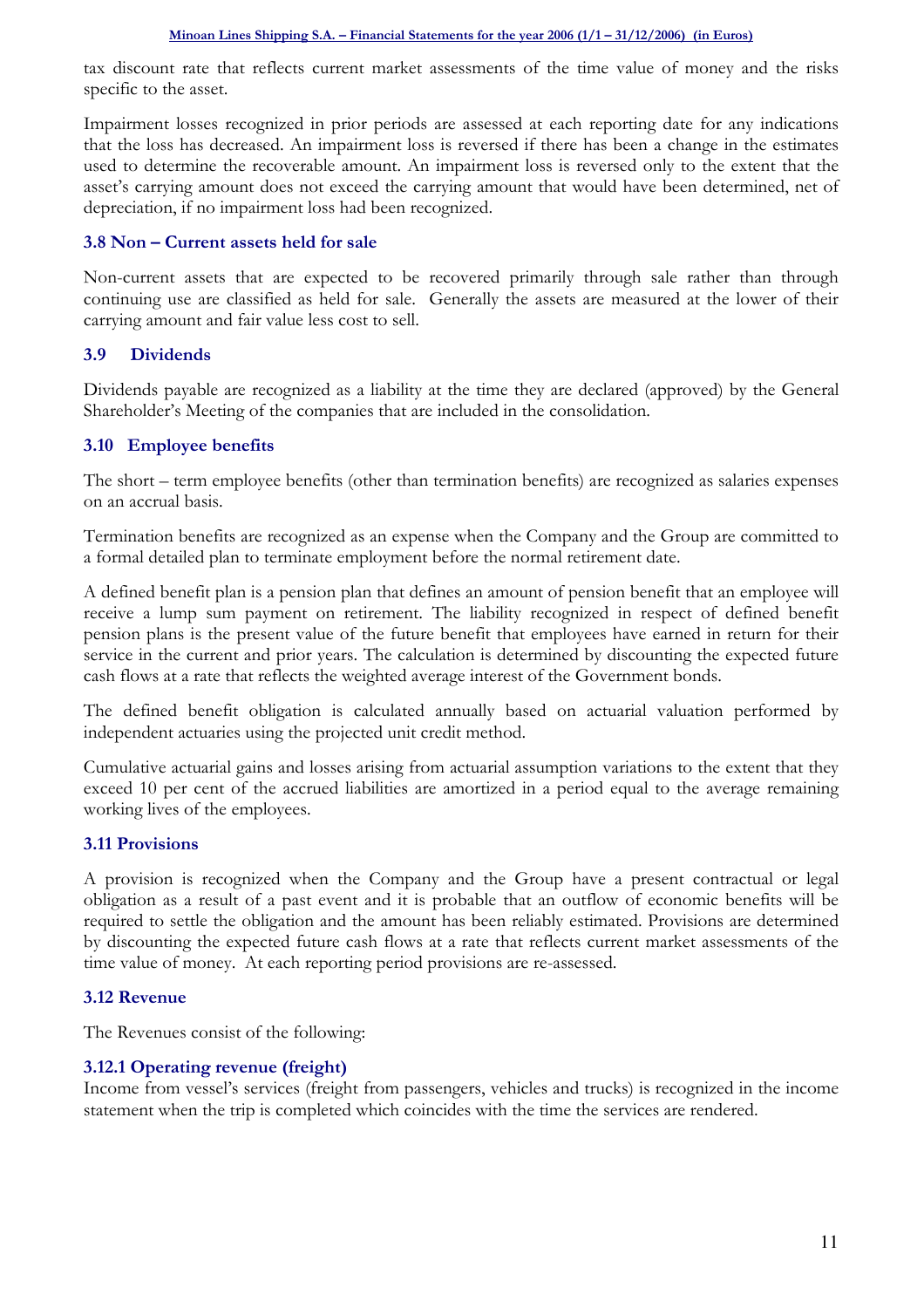#### 3.12.2 Revenue from on – board services

Revenue from on-board services (shops, bars and restaurant services) is recognized in the income statement at their fair value less discounts and returns, when the risks and rewards of ownership have been transferred to the buyer and the collection is reasonably assured.

#### 3.12.3 Other income

Other income is recognized as revenue in the income statement when the services have been rendered.

#### 3.12.4 Dividend income

Dividend income is recognized as revenue at the date the dividends are approved from the General Shareholder's Meeting.

#### 3.12.5 Government grants

Government grants are recognized in the financial statements initially as deferred income where there is reasonable assurance that it will be received and that the Group companies will comply with the conditions attaching to it. Grants that compensate the Company and the Group for expenses incurred are recognized as revenue in the income statement on a systematic basis in the same periods in which the expenses are incurred. Grants that compensate the cost of an asset are recognized in the income statement as other operating income on a systematic basis over the useful life of the asset.

#### 3.13 Expenses

#### 3.13.1 Finance income and expense

Finance income and expense comprise of interest payable on borrowings recognized in the income statement using the effective interest rate method, interest receivable on funds invested, foreign exchange gains and losses, dividends income, gains or losses from the sale of other investments and securities, and gains or losses on the interest rate swap contracts.

#### 3.13.2 Income Tax

Income Tax comprises current and deferred taxes. Current Tax is the expected tax payable on the taxable income for the year using tax rates enacted or substantially enacted at the balance sheet date, and any adjustment to tax payable in respect of previous years.

Deferred tax is provided using the balance sheet liability method, providing for temporary differences between the carrying amounts of assets and liabilities for financial reporting purposes and the amounts used for taxation purposes. Temporary differences are not provided for the initial recognition of assets or liabilities that affect neither accounting nor taxable profit. The amount of deferred tax provided is based on the expected manner of realization or settlement of the carrying amount of assets and liabilities, using tax rates enacted or substantially enacted at the balance sheet date. A deferred tax asset is recognized only to the extent that it is probable that future taxable profits will be available against which the asset can be utilized.

No deferred taxes are recognized in the Company's financial statements by reason of the special fiscal regime (shipping company) according to the law 27/1975 indicating that no tax is imposed to the revenues acquired by vessels with Greek flag. For other than vessel's profit the computation of taxable income is made after deducting the tax free amount which equals to the ratio of vessel's profit to the total gross profits of the Company. The applicable rates are 29% for 2006 and 25% for 2007 and thereafter.

#### 3.14 Earnings per share

Basic Earnings per Share is calculated by dividing the profit or loss attributable to ordinary shareholders of the Company by the weighted average number of ordinary shares outstanding during the period.

The calculation of the diluted earnings per share does not differ from the calculation of the basic earning per share.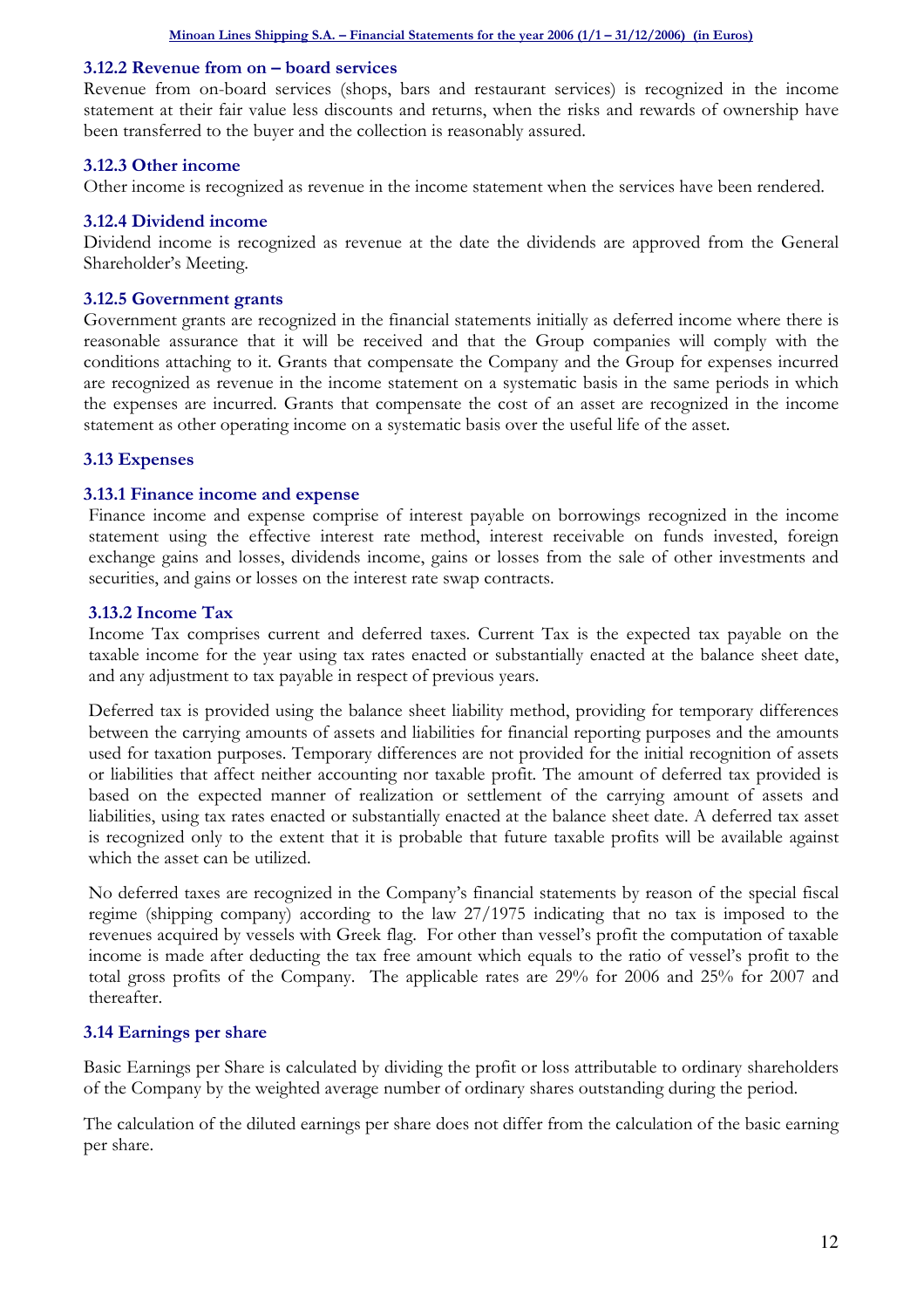#### 3.15 Segment reporting

A segment is a distinguishable component of the Company that is engaged in providing specific services (business segment), or in providing services within a particular economic environment (geographical segment), which is subject to risks and rewards that are different from other segments. The Group has one primary business segment that is that of the parent company's shipping operations. The geographical segments are the following based on the geographical location of the routes of the vessels that is Greece and Adriatic Sea (Europe).

#### 3.16 New Standards and Interpretations

The International Accounting Standards Board and the Interpretations Committee have issued a number of new accounting standards and interpretations as well as amendments of to the standards, which are effective for accounting periods that commenced from  $1/1/2006$  and thereafter unless it is mentioned otherwise below.

- IFRS 7 Financial Instruments Disclosures require additional qualitative and quantitative disclosures about the financial instruments and the risks of an entity. IFRS 7 becomes effective for accounting periods beginning on or after 1/1/2007 and is not expected to have any significant impact on the financial statements except for certain additional disclosures.
- IAS 1 (Amendment) Capital disclosures: requires disclosures with respect to capital management. The amendment becomes effective for accounting periods beginning on or after 1/1/2007. The Company assessed the impact of the amendment and concluded that additional disclosures will be required.
- IFRS 8 Operating segments: requires that segment reporting is based on information used by management in order to allocate resources and evaluate performance of each segment. IFRS 8 will become effective for accounting periods beginning on or after 1/1/2009 and is not expected to have an impact on the financial statements.
- IAS 19 (Amendment) *Employee benefits*: Provides the alternative of recognizing actuarial gains and losses directly in equity, introduces new recognition criteria for multi-employer plans for which there are not sufficient information for the defined benefit accounting and provides for additional disclosures. The amendment did not have any impact on the financial statements.
- IAS 39 (Amendment) Fair value option: The amendment did not have an impact on the classification of the financial instruments.
- IFRIC 4 Determining whether an arrangement contains a lease: IFRIC 4 did not have an impact on the accounting treatment of any of the existing arrangements.
- IFRIC 10 Interim Financial Reporting and Impairment prohibits the reversal of an impairment loss recognized in a previous interim period in respect of goodwill, an investment in an equity instrument or a financial asset carried at cost. IFRIC 10 becomes effective for accounting periods beginning on or after 1/11/2006 and will apply prospectively from the date that the Company and the Group first applied the measurement criteria of IAS 36 and IAS 39 respectively (i.e., 1 January 2004). The adoption of IFRIC 10 did not have an impact on the financial statements.

#### 4. Revenue

|                                | The Group<br>31/12/2005<br>31/12/2006 |                | The Company    |                   |  |
|--------------------------------|---------------------------------------|----------------|----------------|-------------------|--|
|                                |                                       |                | 31/12/2006     | 31/12/2005        |  |
| Revenue from Vessel Operations | 173,976,878.91                        | 171,501,462.09 | 174,045,535.54 | 171, 521, 221. 55 |  |
| Revenue from restaurant – bars | 18,990,085.50                         | 19,223,661.82  | 18,990,085.50  | 19,223,661.82     |  |
| Revenue from shops on board    | 12,005,155.12                         | 11,576,347.90  | 12,005,155.12  | 11,576,347.90     |  |
| Revenue from slot machines     | 1,662,286.61                          | 1,876,438.87   | 1,662,286.61   | 1,876,438.87      |  |
| Revenue from travel agencies   | 179,623.85                            |                |                |                   |  |
| Other revenue                  |                                       | 555,428.19     |                |                   |  |
| Rental income                  | 77,008.31                             | 75,443.94      |                |                   |  |
| Totals                         | 206,891,038.30                        | 204,808,782.81 | 206,703,062.77 | 204, 197, 670. 14 |  |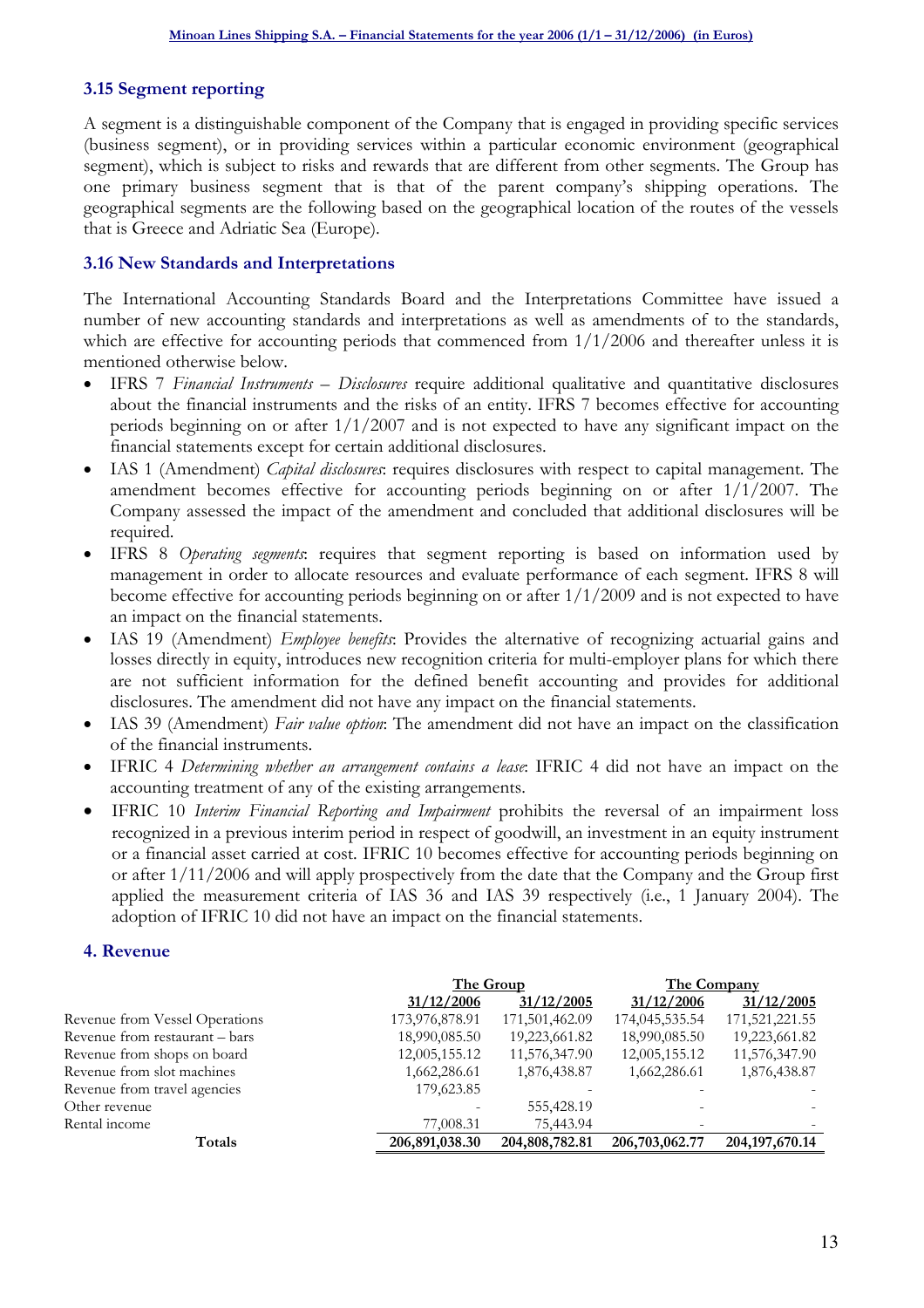## 5. Cost of sales

|                                                | The Group         |                  | <b>The Company</b> |                   |
|------------------------------------------------|-------------------|------------------|--------------------|-------------------|
|                                                | 31/12/2006        | 31/12/2005       | 31/12/2006         | 31/12/2005        |
| Crew Salaries and employer's contribution      | 30,820,784.21     | 32,457,925.62    | 30,820,784.21      | 32,457,925.62     |
| Bunkers and Lubricants                         | 61,731,046.14     | 53,650,970.91    | 61,731,046.14      | 53,650,970.91     |
| Repairs - Maintenance - Consumables - Salaries |                   |                  |                    |                   |
| and technical work expenses                    | 8,528,874.57      | 8,517,289.15     | 8,528,874.57       | 8,517,289.15      |
| Food - Beverages - Shops merchandize           | 12,805,754.41     | 12,590,341.89    | 12,805,754.41      | 12,590,341.89     |
| Other Costs                                    | 15, 137, 196.02   | 15, 194, 227. 18 | 15,064,220.70      | 14,373,458.46     |
| Depreciation                                   | 18,629,709.79     | 19,566,126.40    | 18,629,709.79      | 19,566,126.40     |
| Totals                                         | 147, 653, 365. 14 | 141,976,881.15   | 147,580,389.82     | 141, 156, 112. 43 |

## 6. Other operating income

|                                  |               | The Group    |               | The Company  |
|----------------------------------|---------------|--------------|---------------|--------------|
|                                  | 31/12/2006    | 31/12/2005   | 31/12/2006    | 31/12/2005   |
| Gains from the sale of vessel    | 11,240,400.31 | 2,083,587.36 | 11,240,400.31 | 2,083,587.36 |
| Gains from the sale of buildings | 72,882.71     | 72,882.71    |               |              |
| Commissions                      | 176,017.10    | 142,838.21   | 176,017.10    | 142,838.21   |
| Rental income                    | 37,470.40     | 36,155.28    | 45,558.70     | 38,516.12    |
| Revenue from Government Grants   | 340,433.25    | 10,396.93    | 340,433.25    | 10,396.93    |
| Other Revenue                    | 125,658.97    | 112,947.40   | 145,809.66    | 108,860.58   |
| Totals                           | 11,992,862.74 | 2,385,925.18 | 12,021,101.73 | 2,384,199.20 |

## 7. Other operating expenses

|                                      |            | The Group  |            | The Company |
|--------------------------------------|------------|------------|------------|-------------|
|                                      | 31/12/2006 | 31/12/2005 | 31/12/2006 | 31/12/2005  |
| Impairment loss on trade receivables | 253,871.06 | 400,817.65 | 253,871.06 | 400,817.65  |
| Other Expenses                       | 79.839.52  | 272,016.53 | 79.839.52  | 271,133.54  |
| Totals                               | 333,710.58 | 672,834.18 | 333,710.58 | 671,951.19  |

#### 8. Financial income

|                                                   | The Group    |              | The Company  |              |
|---------------------------------------------------|--------------|--------------|--------------|--------------|
|                                                   | 31/12/2006   | 31/12/2005   | 31/12/2006   | 31/12/2005   |
| Dividend Income from securities                   | 77,638.09    | 166,402.74   | 162,532.19   | 296,554.79   |
| Gain on disposal of investments and available for |              |              |              |              |
| sale securities                                   | 1,360,358.89 | 7,798,658.96 | 1,377,500.00 | 7,798,658.96 |
| Foreign exchange gains                            | 256,970.60   | 57,493.95    | 256,970.60   | 57,493.95    |
| Interest and other related income                 | 180,586.96   | 64,319.02    | 46,943.02    | 62,605.08    |
| Interest rate swap income                         | 770,408.20   | 30,012.77    | 770,408.20   | 30,012.77    |
| Totals                                            | 2,645,962.74 | 8,116,887.44 | 2,614,354.01 | 8,245,325.55 |

## 9. Financial expenses

|                                                   | The Group     |               | The Company   |               |
|---------------------------------------------------|---------------|---------------|---------------|---------------|
|                                                   | 31/12/2006    | 31/12/2005    | 31/12/2006    | 31/12/2005    |
| Interest expenses & bank commissions              | 26,966,132.19 | 24,776,212.81 | 26,966,052.94 | 24,764,721.66 |
| Loss on disposal of available for sale securities | 76,558.41     | 516,102.97    | 76,558.41     | 516,102.97    |
| Commissions on Letters of Guarantee               | 29,846.24     | 53,918.41     | 17,594.48     | 53,918.41     |
| Credit card commissions                           | 154,423.72    | 134,813.77    | 154,423.72    | 134,813.77    |
| Foreign Exchange Losses                           | 50,558.88     | 400,319.45    | 50,558.88     | 400,319.45    |
| Amortization of Loans Restructuring Cost          | 503,768.79    | 503,768.79    | 503,768.79    | 503,768.79    |
| Interest Expense on European Committee's Fine     |               | 180,125.54    |               | 180, 125.54   |
| Totals                                            | 27,781,288.23 | 26,565,261.74 | 27,768,957.22 | 26,553,770.59 |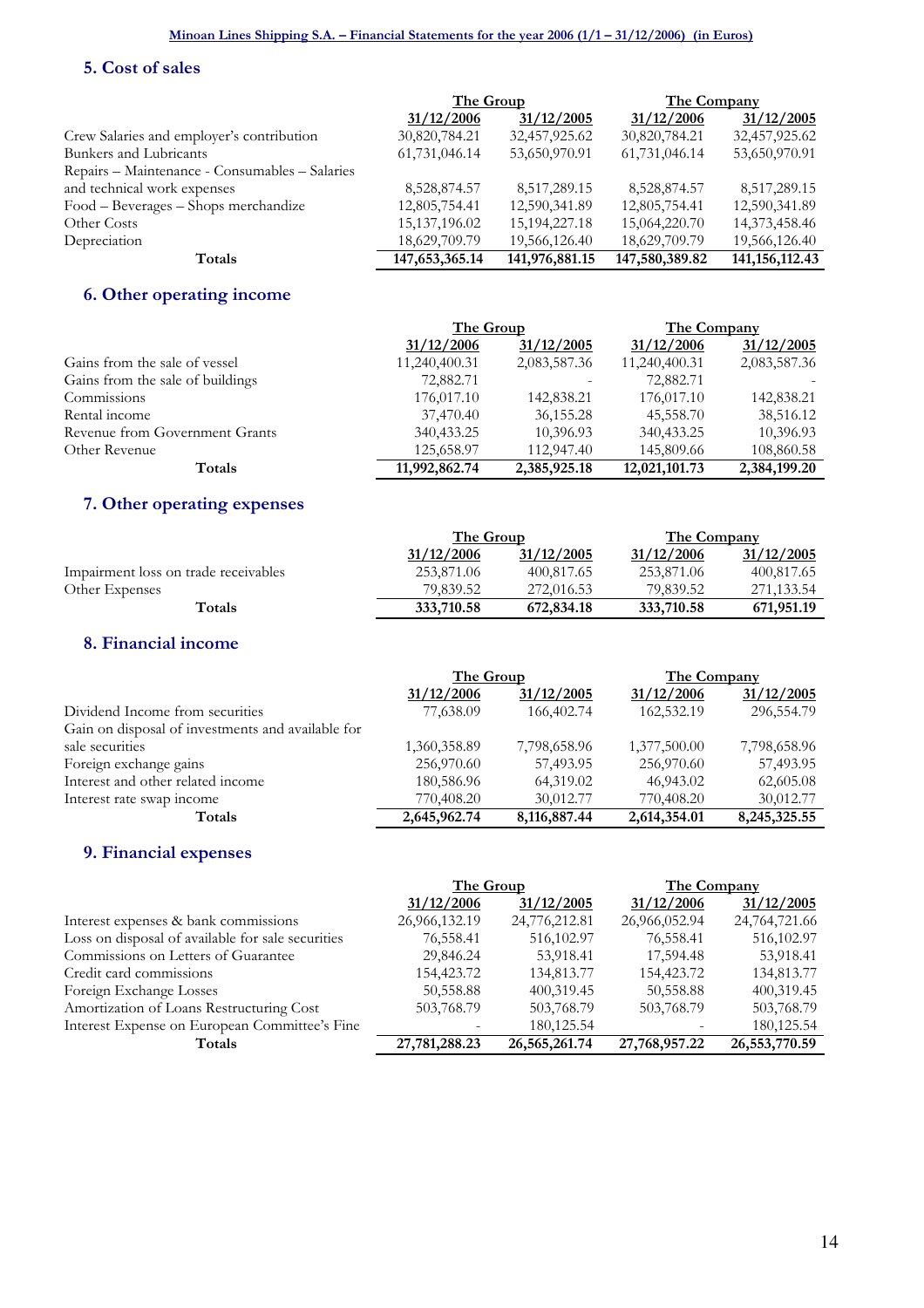#### 10. Personnel expenses

|                                               | The Group                |               | The Company     |                 |  |
|-----------------------------------------------|--------------------------|---------------|-----------------|-----------------|--|
|                                               | 31/12/2006<br>31/12/2005 |               | 31/12/2006      | 31/12/2005      |  |
| Salaries and wages                            | 36, 385, 681.87          | 37,712,271.54 | 36, 385, 681.87 | 37, 379, 591.06 |  |
| Social security contributions                 | 4,410,657.08             | 4,633,389.44  | 4,410,657.08    | 4,528,349.99    |  |
| Other personnel expenses                      | 488,897.81               | 543,104.94    | 488,897.81      | 543,104.94      |  |
| Employee Defined Benefit obligation (Note 24) | 213,354.74               | 344,895.25    | 213,354.74      | 322, 163. 35    |  |
| Totals                                        | 41,498,591.50            | 43,233,661.17 | 41,498,591.50   | 42,773,209.34   |  |

#### 11. Income taxes

The income from taxes has been finalized after the completion of the tax authorities' audit related to the Company's unaudited previous fiscal years.

|                                           | The Group    |               | The Company  |               |  |
|-------------------------------------------|--------------|---------------|--------------|---------------|--|
|                                           | 31/12/2006   | 31/12/2005    | 31/12/2006   | 31/12/2005    |  |
| Prior years' income taxes returned        | 1,443,608.67 | 209,162.84    | 1,443,608.67 | 209,162.84    |  |
| Prior years' income tax audit differences |              | $-211,664.65$ |              | $-211,664.65$ |  |
| Current tax provision                     | $-56,553.51$ | $-140,308.00$ | $-36,013.11$ | $-4,023.44$   |  |
| Deferred Tax                              |              | $-2.915.27$   |              |               |  |
| Totals                                    | 1,387,055.16 | $-145,725.08$ | 1,407,595.56 | $-6,525.25$   |  |

## **12.** Property, plant, equipment

|                                            |              |                  | The Group      |                |              |              |                   |
|--------------------------------------------|--------------|------------------|----------------|----------------|--------------|--------------|-------------------|
|                                            |              | <b>Buildings</b> |                |                | Furniture    |              |                   |
|                                            |              | Technical        | Transportation |                | and Other    | Computer     |                   |
|                                            | Land         | works            | Equipment      | <b>Vessels</b> | Equipment    | Software     | Totals            |
| Cost 1/1/2005                              | 8,144,535.60 | 8,378,973.40     | 164,478.68     | 692,382,141.65 | 3,829,633.95 | 2,171,739.19 | 715,071,502.47    |
| Acquisitions and additions 2005            |              |                  | 9,915.00       | 344,656.43     | 154,487.17   | 94,988.30    | 604,046.90        |
| Less: Disposals for the year 2005          |              |                  |                | 4,718,836.89   | 23,044.72    |              | 4,741,881.61      |
| Carrying amounts 31/12/2005                | 8,144,535.60 | 8,378,973.40     | 174,393.68     | 688,007,961.19 | 3,961,076.40 | 2,266,727.49 | 710,933,667.76    |
| $Cost\ 1/1/2006$                           | 8,144,535.60 | 8,378,973.40     | 174,393.68     | 688,007,961.19 | 3,961,076.40 | 2,266,727.49 | 710,933,667.76    |
| Acquisitions and additions                 |              |                  |                |                |              |              |                   |
| $1/1 - 31/12/2006$                         |              |                  | 13,748.80      | 499,186.58     | 238,438.12   | 82,837.80    | 834,211.30        |
| Less: Disposals $1/1 - 31/12/2006$         | 428,793.60   | 266,355.00       | 26,218.94      | 84,034,442.41  | 266,358.30   | 43,185.15    | 85,065,353.40     |
| Less: Transfer to the assets held for sale | 5,200,000.00 | 816,060.35       |                |                |              |              | 6,016,060.35      |
| Carrying amounts 31/12/2006                | 2,515,742.00 | 7,296,558.05     | 161,923.54     | 604,472,705.36 | 3,933,156.22 | 2,306,380.14 | 620, 686, 465.31  |
| Accumulated Depreciation 1/1/2005          |              | 1,159,749.29     | 109,979.05     | 21,325,065.10  | 3,089,473.98 | 1,524,678.92 | 27,208,946.34     |
| Depreciation $1/1 - 31/12/2005$            |              | 343,689.00       | 17,509.35      | 19,566,126.40  | 311,099.40   | 471,134.89   | 20,709,559.04     |
| Less: Disposed assets accumulated          |              |                  |                |                |              |              |                   |
| depreciation                               |              |                  |                | 1,889,622.89   | 2,779.52     |              | 1,892,402.41      |
| <b>Total Accumulated Depreciation</b>      |              |                  |                |                |              |              |                   |
| 31/12/2005                                 |              | 1,503,438.29     | 127,488.40     | 39,001,568.61  | 3,397,793.86 | 1,995,813.81 | 46,026,102.97     |
| <b>Accumulated Depreciation 1/1/2006</b>   |              | 1,503,438.29     | 127,488.40     | 39,001,568.61  | 3,397,793.86 | 1,995,813.81 | 46,026,102.97     |
| Depreciation $1/1 - 31/12/2006$            |              | 340,914.47       | 11,806.80      | 18,629,709.79  | 241,742.62   | 174,008.40   | 19,398,182.08     |
| Less: Disposed assets depreciation         |              | 97,108.61        | 13,153.64      | 7,229,586.78   | 186,561.07   | 40,030.85    | 7,566,440.95      |
| Less: Accumulated depreciation of assets   |              |                  |                |                |              |              |                   |
| classified as assets held for sale         |              | 816,060.30       |                |                |              |              | 816,060.30        |
| <b>Total Accumulated Depreciation</b>      |              |                  |                |                |              |              |                   |
| 31/12/2006                                 |              | 931,183.85       | 126, 141.56    | 50,401,691.62  | 3,452,975.41 | 2,129,791.36 | 57,041,783.80     |
| Net book value                             |              |                  |                |                |              |              |                   |
| at $1/1/2005$                              | 8,144,535.60 | 7,219,224.11     | 54,499.63      | 671,057,076.55 | 740,159.97   | 647,060.27   | 687, 862, 556. 13 |
| at 31/12/2005                              | 8,144,535.60 | 6,875,535.11     | 46,905.28      | 649,006,392.58 | 563,282.54   | 270,913.68   | 664, 907, 564. 79 |
| at 31/12/2006                              | 2,515,742.00 | 6,365,374.20     | 35,781.98      | 554,071,013.74 | 480,180.81   | 176,588.78   | 563,644,681.51    |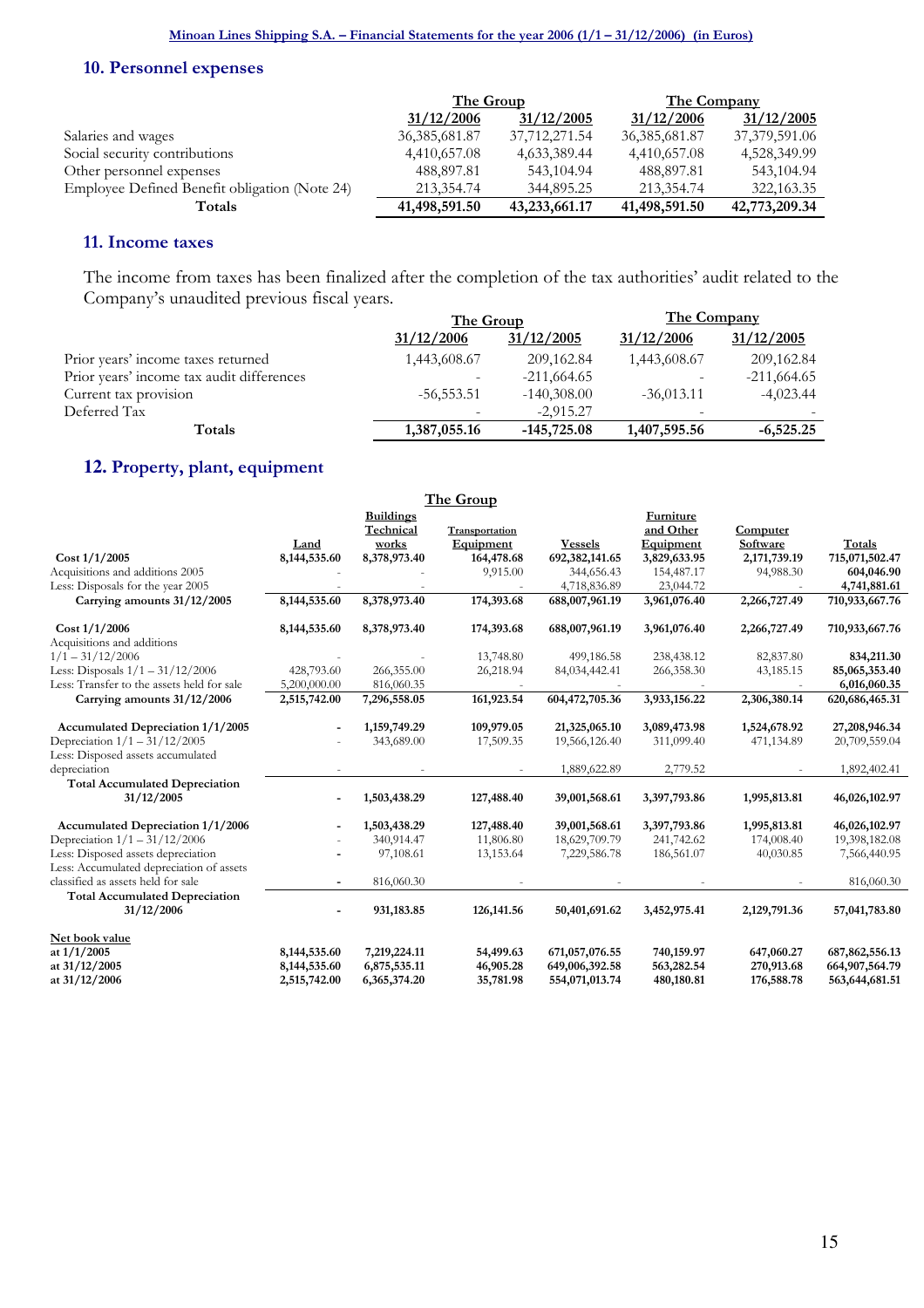|                                                     |                          |                  | The Company    |                |              |              |                  |
|-----------------------------------------------------|--------------------------|------------------|----------------|----------------|--------------|--------------|------------------|
|                                                     |                          | <b>Buildings</b> |                |                | Furniture    |              |                  |
|                                                     |                          | Technical        | Transportation |                | and Other    | Computer     |                  |
|                                                     | Land                     | works            | Equipment      | <b>Vessels</b> | Equipment    | Software     | Totals           |
| $Cost\ 1/1/2005$                                    | 2,944,535.60             | 7,562,913.05     | 147,214.36     | 692,382,141.65 | 3,775,495.97 | 2,171,739.19 | 708,984,039.82   |
| Acquisitions and additions 2005                     |                          |                  | 9,915.00       | 344,656.43     | 151,176.83   | 94,988.30    | 600,736.56       |
| Less: Disposals for the year 2005                   |                          |                  |                | 4,718,836.89   | 23,044.72    |              | 4,741,881.61     |
| Carrying amounts 31/12/2005                         | 2,944,535.60             | 7,562,913.05     | 157,129.36     | 688,007,961.19 | 3,903,628.08 | 2,266,727.49 | 704,842,894.77   |
| $Cost\ 1/1/2006$                                    | 2,944,535.60             | 7,562,913.05     | 157,129.36     | 688,007,961.19 | 3,903,628.08 | 2,266,727.49 | 704,842,894.77   |
| Acquisitions and additions                          |                          |                  |                |                |              |              |                  |
| $1/1 - 31/12/2006$                                  |                          |                  | 13,748.80      | 499,186.58     | 237,760.08   | 82,837.80    | 833,533.26       |
| Less: Disposals $1/1 - 31/12/2006$                  | 428,793.60               | 266,355.00       | 8,954.62       | 84,034,442.41  | 216,218.31   | 43,185.15    | 84,997,949.09    |
| Carrying amounts 31/12/2006                         | 2,515,742.00             | 7,296,558.05     | 161,923.54     | 604,472,705.36 | 3,925,169.85 | 2,306,380.14 | 620, 678, 478.94 |
| Accumulated Depreciation 1/1/2005                   |                          | 343,688.99       | 107,821.01     | 21,325,065.10  | 3,053,854.55 | 1,524,678.92 | 26, 355, 108.57  |
| Depreciation $1/1 - 31/12/2005$                     |                          | 343,689.00       | 13,193.27      | 19,566,126.40  | 306,164.36   | 471,134.89   | 20,700,307.92    |
| Less: Disposed assets depreciation                  |                          |                  |                | 1,889,622.89   | 2,779.52     |              | 1,892,402.41     |
| <b>Total Accumulated Depreciation</b>               |                          |                  |                |                |              |              |                  |
| 31/12/2005                                          |                          | 687,377.99       | 121,014.28     | 39,001,568.61  | 3,357,239.39 | 1,995,813.81 | 45,163,014.08    |
| Accumulated Depreciation 1/1/2006                   | $\overline{\phantom{0}}$ | 687,377.99       | 121,014.28     | 39,001,568.61  | 3,357,239.39 | 1,995,813.81 | 45,163,014.08    |
| Depreciation $1/1 - 31/12/2006$                     |                          | 340,914.47       | 11,806.80      | 18,629,709.79  | 241,570.19   | 174,008.40   | 19,398,009.65    |
| Less: Disposed assets depreciation                  |                          | 97,108.61        | 6,679.52       | 7,229,586.78   | 153,314.90   | 40,030.85    | 7,526,720.66     |
| <b>Total Accumulated Depreciation</b><br>31/12/2006 |                          | 931, 183.85      | 126, 141.56    | 50,401,691.62  | 3,445,494.68 | 2,129,791.36 | 57,034,303.07    |
| Net book value                                      |                          |                  |                |                |              |              |                  |
| at $1/1/2005$                                       | 2,944,535.60             | 7,219,224.06     | 39, 393. 35    | 671,057,076.55 | 721,641.42   | 647,060.27   | 682, 628, 931.25 |
| at 31/12/2005                                       | 2,944,535.60             | 6,875,535.06     | 36,115.08      | 649,006,392.58 | 546,388.69   | 270,913.68   | 659,679,880.69   |
| at 31/12/2006                                       | 2,515,742.00             | 6,365,374.20     | 35,781.98      | 554,071,013.74 | 479,675.17   | 176,588.78   | 563,644,175.87   |

In 2006, the Company sold land and buildings with a net book value of € 598,039.99 at the sales price of € 670,922.70. On December 2006, the Company sold the vessel ARIADNE PALACE with a net book value of € 76,759,599.69 at the net sales price of € 88,000,000.00. The gains from the aforementioned sales are recognized at the "Other Operating Income" caption (Note 6).

The depreciation of property plant and equipment is recorded in the following captions in the income statement:

|                         |               | The Group     |               | <b>The Company</b> |
|-------------------------|---------------|---------------|---------------|--------------------|
|                         | 31/12/2006    | 31/12/2005    | 31/12/2006    | 31/12/2005         |
| Cost of sales           | 18,629,709.79 | 19,566,126.40 | 18,629,709.79 | 19,566,126.40      |
| Distribution expenses   | 119,434.75    | 125,705.49    | 119,434.75    | 125,705.49         |
| Administrative expenses | 649,037.54    | 1.017.727.15  | 648,865.11    | 1,008,476.03       |
| Totals                  | 19,398,182.08 | 20,709,559.04 | 19,398,009.65 | 20,700,307.92      |

#### 13. Investments in subsidiaries

The investments in subsidiaries are as follows:

|                        |              | Investment   |  |  |  |
|------------------------|--------------|--------------|--|--|--|
| Name                   | 31/12/2006   | 31/12/2005   |  |  |  |
| Kritiki Filoxenia S.A. | 3.203.196,84 | 3.203.196,84 |  |  |  |
| Minoan Escape S.A.     | 59.970,00    |              |  |  |  |
| Minoan Agencies S.r.l. |              | 47.500,00    |  |  |  |
| Minoan Cruises S.A.    | 214.854,63   | 214.854,63   |  |  |  |
| Totals                 | 3.478.021,47 | 3.465.551,47 |  |  |  |

On March 2006, the Company sold its share in Minoan Agencies S.r.l. (acquisition cost: € 47,500.00) at the sales price of  $\epsilon$  1,425,000.00. The net sale proceeds amounted to  $\epsilon$  1,377,500.00 is included in the account "Financial Income".

Moreover, on February 2006, the Company established MINOAN ESCAPE S.A. which has as main objective the operation of a tourist agency while the initial share capital is  $\epsilon$  60,000.00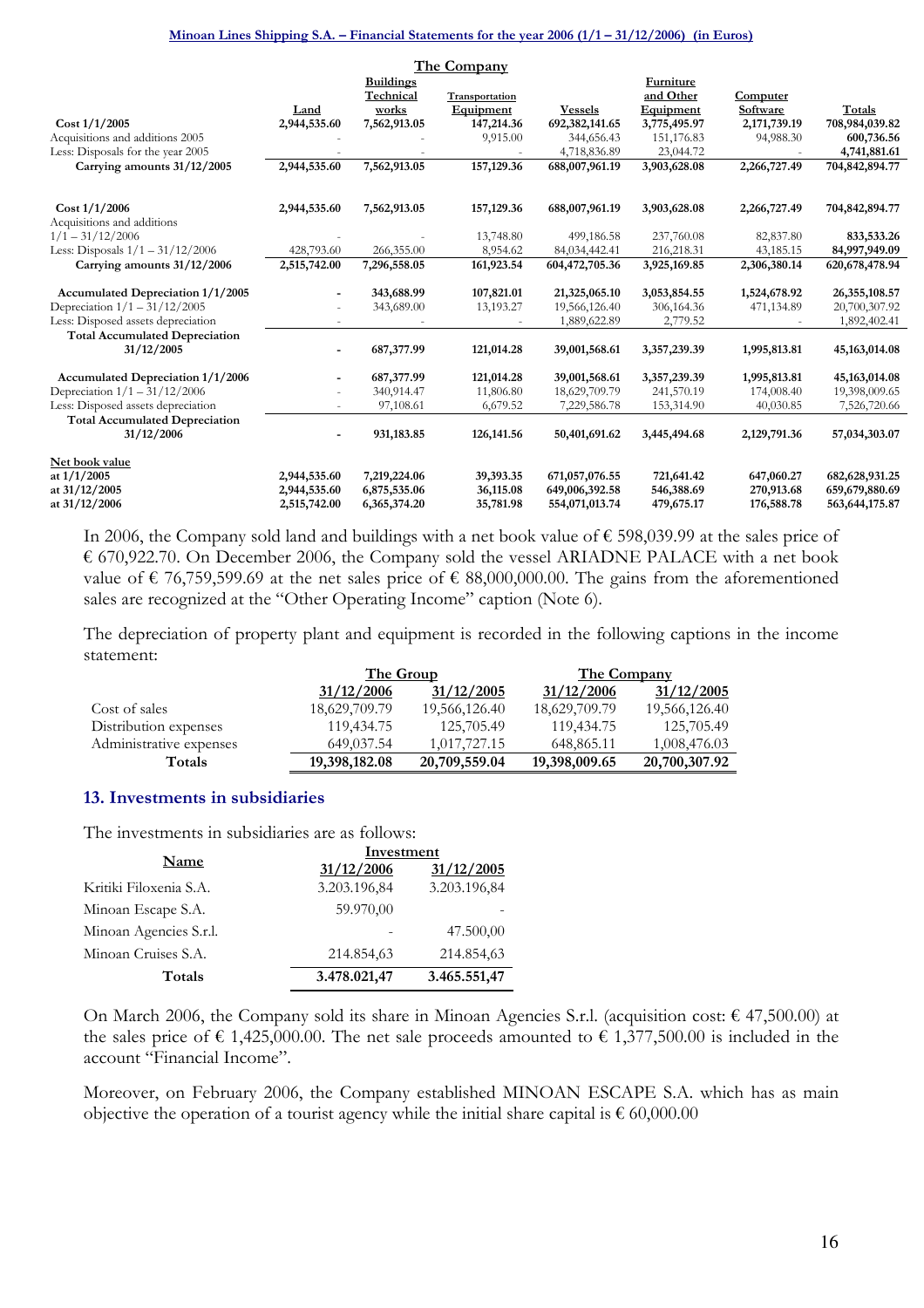#### **14. Investments in associates**

In the Company's financial statements, the investments in associates, amounted to 66,080,097.17 relate to the share of the Company in Hellenic Seaways S.A.

The main items of the consolidated financial statements of Hellenic Seaways S.A. in accordance with I.F.R.S. are as follows:

|                                        | 31/12/2006         | 31/12/2005         |
|----------------------------------------|--------------------|--------------------|
| <b>Total Assets</b>                    | 381,450,011.89     | 312,269,809.47     |
| <b>Total Liabilities</b>               | 172,787,892.40     | 113,942,542.02     |
| Total Equity                           | 208, 662, 119.49   | 198, 327, 267. 45  |
|                                        | $1/1 - 31/12/2006$ | $1/1 - 31/12/2005$ |
| Revenue                                | 165,406,163.58     | 141,084,798.38     |
| Net consolidated Profit for the period | 10,138,230.92      | 1,988,240.59       |

The share of profit of the Company in its associate Hellenic Seaways as of 31/12/2006 and 31/12/2005 is €3,377,044.72 and € 662,282.94 respectively.

The investment in the associate Mediterranean ferries S.r.l has been impaired in prior years.

#### 15. Other financial assets

Other Financial Assets include the fair value of the interest rate swap contracts as determined by the Banks (accounting policy 3.3.2) at 31/12/2006, which amounts to  $\epsilon$  4,311,622.45. The change in fair value is recorded in the hedge reserve in equity.

#### 16. Inventories

|             | The Group    |              | The Company  |              |
|-------------|--------------|--------------|--------------|--------------|
|             | 31/12/2006   | 31/12/2005   | 31/12/2006   | 31/12/2005   |
| Merchandise | 2,619,520.35 | 2,515,669.75 | 2,619,520.35 | 2,515,669.75 |
| Consumables | 1,410,735.60 | 1,532,368.22 | 1,410,735.60 | 1,532,368.22 |
| Totals      | 4,030,255.95 | 4,048,037.97 | 4,030,255.95 | 4,048,037.97 |

## 17. Trade and Other receivables

|                                                      | <b>Accounts Receivable</b>  |               |                 |                 |  |
|------------------------------------------------------|-----------------------------|---------------|-----------------|-----------------|--|
|                                                      | The Group                   |               | The Company     |                 |  |
|                                                      | 31/12/2006                  | 31/12/2005    | 31/12/2006      | 31/12/2005      |  |
| Customers – Check Receivables                        | 50,911,777.95               | 41,980,967.90 | 50,935,533.05   | 42,234,752.10   |  |
| Trade receivables due from affiliates and associates | 193,954.03                  | 193,954.03    | 207, 271.64     | 256,542.12      |  |
| Other Account Receivables                            | 1,296,372.14                | 1,499,997.32  | 1,007,410.39    | 643,065.64      |  |
| Totals                                               | 52,402,104.12               | 43,674,919.25 | 52, 150, 215.08 | 43, 134, 359.86 |  |
|                                                      | <b>Other Current Assets</b> |               |                 |                 |  |
|                                                      | The Group<br>The Company    |               |                 |                 |  |
|                                                      | 31/12/2006                  | 31/12/2005    | 31/12/2006      | 31/12/2005      |  |
| Prepaid Expenses                                     | 6,962,139.73                | 6,308,954.64  | 6,962,139.73    | 6,308,003.04    |  |
| Accrued Income                                       | 218,066.44                  | 51,698.78     | 216,314.44      | 35,200.95       |  |
| Other prepayments and accrued income                 | 71,610.30                   | 58,893.47     | 71,610.30       | 58,893.47       |  |
| Totals                                               | 7,251,816.47                | 6,419,546.89  | 7,250,064.47    | 6,402,097.46    |  |

In the item "Trade and Other Receivables" a provision of impairment due to doubtful debts has been recorded which amounted to  $\epsilon$  1,359,543.94. The provision of impairment recorded in current and prior year's income statement, amounted to  $\epsilon$  253,871.06 and  $\epsilon$  400,817.65 respectively. It is recorded in the "Other Expenses" item.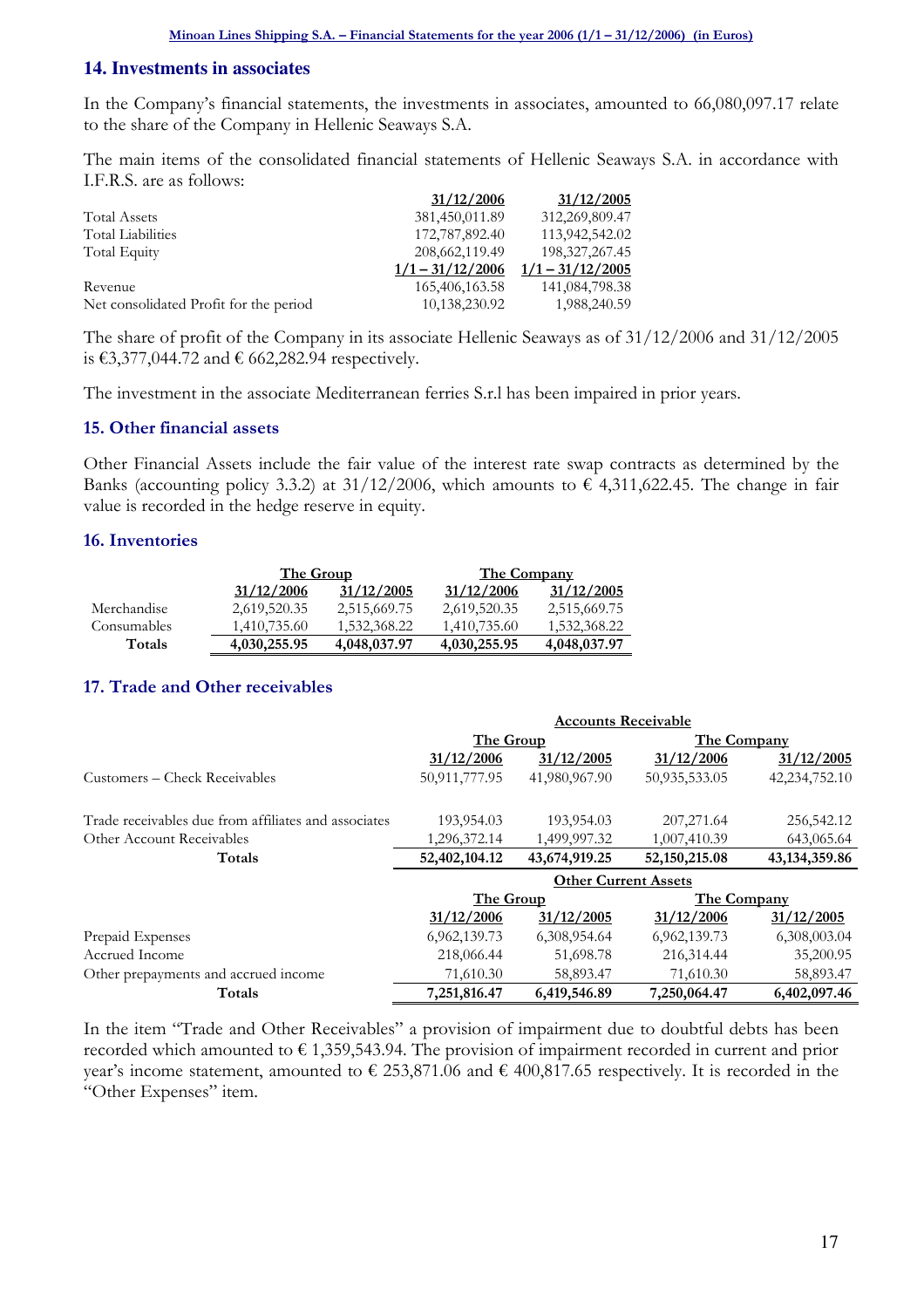#### 18. Cash and Cash equivalents

|                                 | <b>The Group</b> |              | The Company   |              |
|---------------------------------|------------------|--------------|---------------|--------------|
|                                 | 31/12/2006       | 31/12/2005   | 31/12/2006    | 31/12/2005   |
| Cash in hand                    | 254,688.67       | 233,363.75   | 253,789.70    | 232,622.70   |
| Cash in banks and time deposits | 16, 545, 799. 21 | 4,109,405.82 | 16,342,302.28 | 3,978,995.08 |
| <b>Totals</b>                   | 16,800,487.88    | 4,342,769.57 | 16,596,091.98 | 4,211,617.78 |

#### 19. Non – Current assets held for sale

 Non – current assets held for sale of the Group include land and buildings of a subsidiary of net book value as of  $31/12/2006$  of  $\epsilon$  5,200,000.05, for which a decision for sale has been made by management of the Group.

#### 20. Share capital – Share premium

Share capital of the Company is divided into 70.926.000 common shares with a nominal value of 2.25 euros each. The Share Premium is a result of the increase of share capital which was approved by the Regular General Meeting of the Company's shareholders held on 16/5/1999.

The shareholders have the right of dividend while every share carries one voting right.

#### 21. Other reserves

|                          |               | The Group        |                  | The Company      |
|--------------------------|---------------|------------------|------------------|------------------|
|                          | 31/12/2006    | 31/12/2005       | 31/12/2006       | 31/12/2005       |
| <b>Statutory Reserve</b> | 10,612,235.66 | 9,706,752.07     | 10,594,724.97    | 9,680,724.97     |
| Other reserves           | 47,140,029.52 | 59, 545, 400. 78 | 47, 137, 570. 76 | 59, 535, 299. 15 |
| <b>Totals</b>            | 57,752,265.18 | 69,252,152.85    | 57,732,295.73    | 69,216,024.12    |

Statutory reserve: According to the Greek corporate law, the Company is required to transfer 5% at least of its net profit to the statutory reserve, until such a reserve reaches 1/3 of the issued share capital. This reserve can be used exclusively before any distribution of dividends to off–set a deficit.

Other reserves: The reserve is established in accordance with the Company's Articles of Association. This reserve results from the balance of the annual earnings which remains after deducting the statutory reserve and the dividends.

The reduction of the reserves amounted to  $\epsilon$  12,397,728.39 as at 31/12/2006 compared to 31/12/2005 is the result of the transfer of losses to the other reserve in accordance with the decision taken at the General Shareholders' Meeting on 25/6/2006.

#### 22. Dividends

The dividend relating to 2006 that is proposed to be distributed by the Board of Directors at the General Shareholder Meeting is  $\epsilon$  9,575,010.00 ( $\epsilon$  0.135 per share).

#### **23.** Long term debt – bank overdrafts – and current portion of long – term interest bearing loans and borrowings

The long - term debt of the Company is analyzed as follows:

|                                     | 31/12/2006     | 31/12/2005     |
|-------------------------------------|----------------|----------------|
| Syndicate Loan - Agent Citibank     | 286,592,600.97 | 352,425,783.00 |
| Syndicate Loan - Agent Piraeus Bank | 53,243,084.39  | 72,919,084.39  |
| Totals                              | 339,835,685.36 | 425,344,867.39 |

The current portion of the Interest – bearing loans and borrowings are analyzed as follows:

|                                     | 31/12/2006    | 31/12/2005    |
|-------------------------------------|---------------|---------------|
| Syndicate Loan - Agent Citibank     | 19,729,596.00 | 22,500,000.00 |
| Syndicate Loan - Agent Piraeus Bank | 6,000,000.00  | 6,000,000.00  |
| Totals                              | 25,729,596.00 | 28,500,000.00 |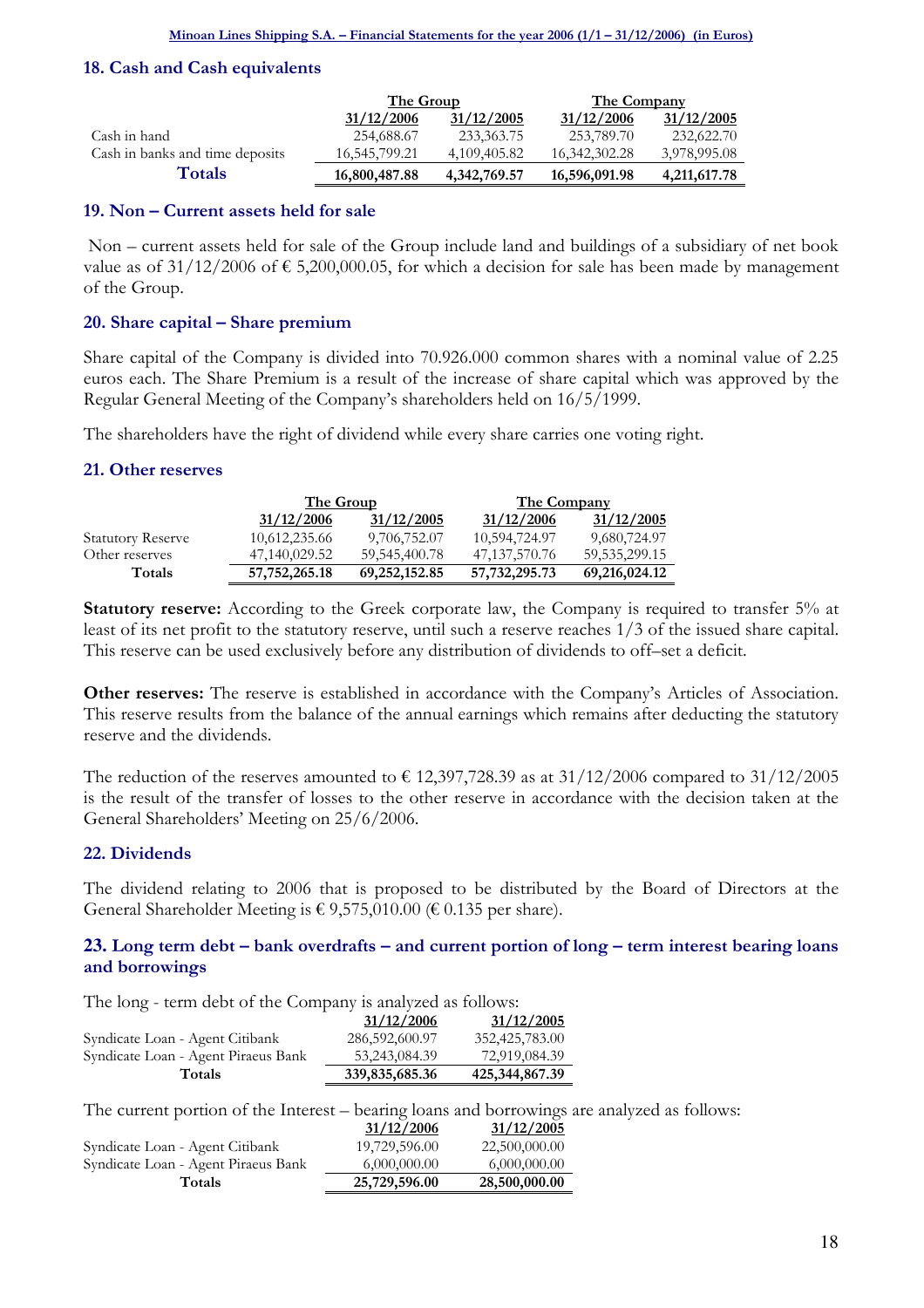The Syndicate loan agreements are denominated in Euro with a floating interest rate (euribor), plus a spread as defined in the particular agreements. The loans mature gradually until 2012. The prepayment of loan, partially or completely, is permitted.

- The Syndicate Loan agreements include certain covenants and the Company is required to provide information on a constant basis to the agent bank regarding its business activities.
- In order to secure the aforementioned debt of  $\epsilon$  365,565,281.36, first and second preferred mortgages have been registered on the Company's vessels amounting to  $\epsilon$  408,675,783.00 and  $\epsilon$ 158,000,000.00 respectively. Furthermore, pre-notations of € 17,154,748.66 have been registered on the Group's Land and Buildings while 25,850,775 shares of HELLENIC SEAWAYS S.A., which the Company owns, have been pledged.

Bank overdrafts as of  $31/12/2006$  amounted to  $\epsilon$  35,072,877.45 is covered by post dated checks.

#### 24. Employee defined Benefit obligations

According to the Greek Labour Law, employees when retired are entitled to compensation which amounts to 40% of the amount of their dismissal.

|                                        | The Group       | <b>The Company</b> |
|----------------------------------------|-----------------|--------------------|
| Balance as at $1/1/2005$               | 2,925,281.49    | 2,872,966.53       |
| <b>Current Service Cost</b>            | 227,229.41      | 205,945.87         |
| Interest Cost                          | 117,665.84      | 116,217.48         |
| Benefits paid                          | $-1,069,138.41$ | $-1,064,740.53$    |
| Balance as at 31/12/2005               | 2,201,038.33    | 2,130,389.35       |
|                                        |                 |                    |
| Balance as at $1/1/2006$               | 2,201,038.33    | 2,130,389.35       |
| Write-off provision of sold Subsidiary | $-70,648.98$    |                    |
| <b>Current Service Cost</b>            | 144,699.96      | 144,699.96         |
| Interest Cost                          | 68,654.78       | 68,654.78          |
| Benefits paid                          | $-21,918.29$    | $-21,918.29$       |
| Balance as at 31/12/2006               | 2,321,825.80    | 2,321,825.80       |

The total amount of Employee Defined Benefit Obligations is unfunded

The amount, recorded as an expense at 31/12/2006 and 31/12/2005 respectively, is analyzed as follows:

|                      |            | The Group  |            | <b>The Company</b> |
|----------------------|------------|------------|------------|--------------------|
|                      | 31/12/2006 | 31/12/2005 | 31/12/2006 | 31/12/2005         |
| Current Service cost | 144,699.96 | 227,229.41 | 144,699.96 | 205,945.87         |
| Interest Cost        | 68,654.78  | 117,665.84 | 68,654.78  | 116,217.48         |
| Totals               | 213,354.74 | 344,895.25 | 213,354.74 | 322, 163. 35       |

The above expenditure is included in the following categories of the income statement:

|                         |                          | The Group  |                          | <b>The Company</b> |
|-------------------------|--------------------------|------------|--------------------------|--------------------|
|                         | 31/12/2006               | 31/12/2005 | 31/12/2006               | 31/12/2005         |
| Distribution expenses   | 89,608.99                | 115,978.81 | 89,608.99                | 115,978.81         |
| Administrative expenses | 123,745.75               | 209,075.13 | 123,745.75               | 206,184.54         |
| Cost of sales           | $\overline{\phantom{0}}$ | 19.841.31  | $\overline{\phantom{a}}$ |                    |
| Totals                  | 213, 354. 74             | 344,895.25 | 213,354.74               | 322, 163. 35       |

The main assumptions used are as follows:

- Discounted Rate 4.10% as of  $31/12/2006$  and  $3.63\%$  as of  $31/12/2005$
- Long term average annual salaries increase  $5.00\%$  in both  $31/12/2006$  and  $31/12/2005$ .

#### 25. Deferred Government grants

The deferred government grant relates to the subsidy received by the Company from the Norwegian Government for the vessel IKARUS PALACE during the period of its shipbuilding. It is recognized as revenue in the income statement on a systematic basis over the useful life of the vessel. The amount recorded in the income statement at  $31/12/2006$  and  $31/12/2005$  respectively, was  $\text{\textsterling}193,120.61$ .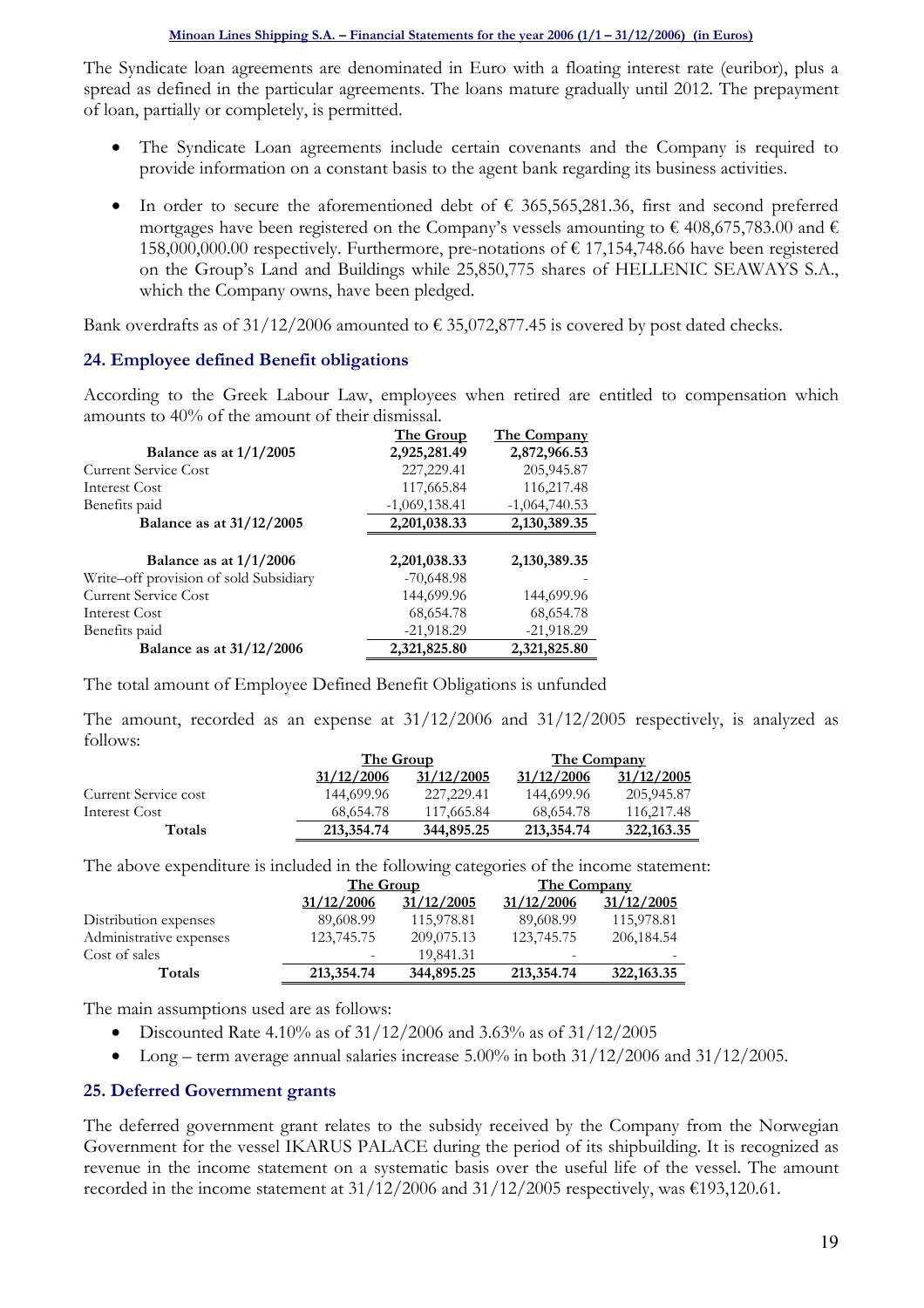## 26. Trade and Other payables

|                                                           | The Group     |                 | The Company   |               |
|-----------------------------------------------------------|---------------|-----------------|---------------|---------------|
|                                                           | 31/12/2006    | 31/12/2005      | 31/12/2006    | 31/12/2005    |
| Suppliers – Check payables                                | 24,948,349.47 | 29,903,414.62   | 24,948,146.47 | 29,847,327.05 |
| Income Tax payable                                        | 68,110.51     | 349,929.86      | 48,982.71     | 213,645.30    |
| Withholding Taxes - Social Security Contributions payable | 3,753,246.49  | 3,985,367.34    | 3,751,860.92  | 3,936,464.77  |
| Dividends payable                                         | 444, 303. 13  | 654, 207.80     | 444,303.13    | 654, 207. 75  |
| Sundry creditors                                          | 4,991,226.31  | 4,404,919.18    | 4,976,693.46  | 4,318,632.27  |
| Derivative Financial Instruments                          | 864,810.55    |                 | 864,810.55    |               |
| European Competition Committee fine (interest included)   |               | 4,491,520.82    |               | 4,491,520.82  |
| Accrued expenses                                          | 2,715,737.03  | 3,083,669.39    | 2,714,740.81  | 3,083,092.60  |
| Customer advances                                         | 160,337.55    | 1, 181, 335. 98 | 159,687.55    | 1,181,335.98  |
| Deferred income                                           | 873,795.01    | 698,959.77      | 873,795.01    | 698,959.77    |
| Payables to affiliates and associates                     | 72,235.29     | 156,601.48      | 72,235.29     | 281,313.41    |
| Totals                                                    | 38,892,151.34 | 48,909,926.24   | 38,855,255.90 | 48,706,499.72 |

The item "Derivative financial instruments" represents the fair value of the hedge in fuel prices which amounts to 864.810,55, as determined by the Banks (accounting policy 3.3.2). The amount is also recorded in the account "Hedge reserve" under equity.

#### 27. Financial instruments

Due to the nature of their business activities, the Group companies are exposed to potential risks which namely are the increases in interest rate and fuel prices. In order to hedge their exposure to such risks, derivative financial instruments are being used.

#### 27.1 Interest rate, fuel price – credit – foreign currency risks

#### • Risks from Interest rate and fuel prices fluctuations

The loan agreements are associated with floating interest rates adjusted to the changing market conditions. The fuel cost is related to floating fuel prices affecting the cash flows of the Group's companies.

## • Hedging

According to the Company's policy, and in order to hedge its exposure to the increase of interest rates and fuel prices, it signed hedging agreements for the aforementioned potential risks. The Company considers these derivatives as cash flow hedges.

The interest rate swap contracts of the Company cover the 55% approximately of the Company's loans as at 31/12/2006. The respective hedge contract related to the fuel prices covers the 25% of the estimated fuel consumption quantity for 2007. At 31/12/2006, the fair value of the interest rate swaps amounts to 4.311.622,45 and it is recorded in the account "Other Financial Assets" (note 15). At  $31/12/2006$  the fair value of the fuel price swap amounts to  $\epsilon$  864.810,55 and it is recorded to the account "Trade and other payables" (note 26).

#### • Credit risks

Credit valuations are performed on all customers requiring credit and a credit limit is established for each customer. The "Trade and Other Receivables" balances are reviewed in order to ensure that they do not exceed the predetermined credit limit.

The Company's maximum exposure to credit risks in case all customers do not pay their debts reached, at 31/12/2006, to the amount of the accounts receivable as stated in the balance sheet, decreased by the received Letters of Guarantee amounting to  $\epsilon$  3,739,292.10. At the balance sheet date, there were no significant concentrations of credit risk.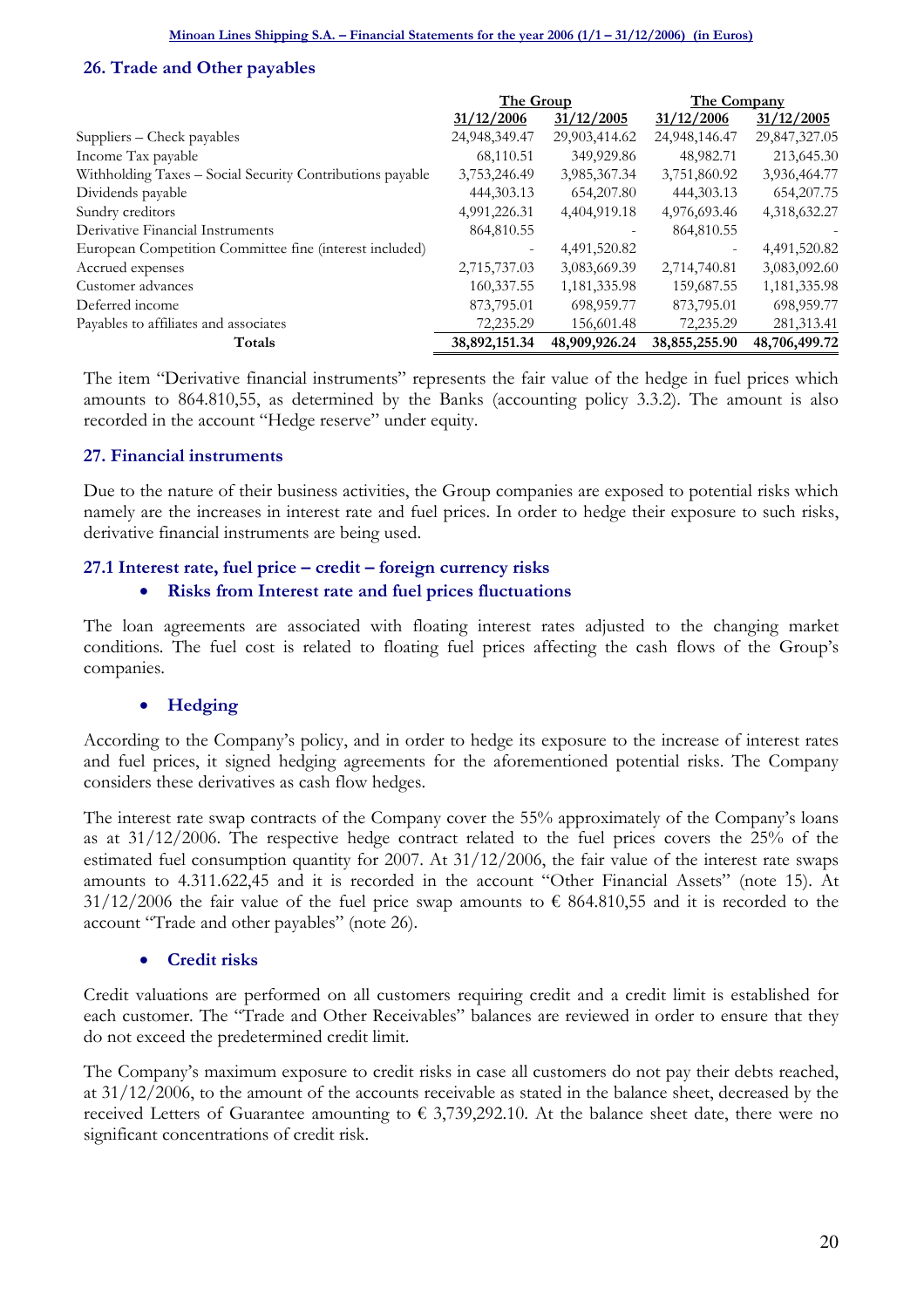#### • Foreign currency risks

After the entrance of Greece in the Euro-Zone, the Company's foreign currency risk was almost eliminated given the fact that the transactions abroad are mainly realized in Euro. Furthermore, the Company is not subject to foreign currency risk regarding its loans, taking under consideration that these are denominated in Euro.

#### 27.2 Effective interest rates

The average effective interest rate as at the Balance Sheet Date along with the periods in which they mature

|                               | Average<br>effective |                   |                          |                |                  | More than 5    |
|-------------------------------|----------------------|-------------------|--------------------------|----------------|------------------|----------------|
| 31/12/2006                    | Rate                 | Total             | Until 1 year             | 2-3 years      | 4-5 years        | vears          |
| <b>Fixed rate instruments</b> |                      |                   |                          |                |                  |                |
| Short term Borrowings         | $5.82\%$             | 35,072,877.45     | 35,072,877.45            |                |                  |                |
| Variable rate instruments     |                      |                   |                          |                |                  |                |
| Long Term Borrowing           | $5.16\%$             | 365, 565, 281. 36 | 25,729,596.00            | 150,823,309.39 | 107, 177, 567.00 | 81,834,808.97  |
| Interest rate Swap            | $-0.18%$             | $-4,311,622.45$   | $\overline{\phantom{a}}$ | $\sim$         | $-4,311,622.45$  |                |
| 31/12/2005                    |                      |                   |                          |                |                  |                |
| Fixed rate instruments        |                      |                   |                          |                |                  |                |
| Short Term Borrowings         | $5.54\%$             | 28,083,893.59     | 28,083,893.59            |                |                  |                |
| Variable rate instruments     |                      |                   |                          |                |                  |                |
| Long term Borrowings          | $4.31\%$             | 453,844,867.39    | 28,500,000.00            | 181,740,117.39 | 33,600,000.00    | 210,004,750.00 |

#### 27.3 Fair values

The fair values of the financial instruments, that is trade and other receivables, current liabilities and cash and cash equivalents do not differ from the carrying value due to their short term nature. Furthermore, the fair values of long – term borrowings do not differ in respect to the book values due to the fact that they bear variable interest rates. The financial assets which are related to interest rate and fuel price hedging are recognized at the fair values as these have been determined by the Banks.

#### 28. Analysis of business activities by geographical segment

The Group operates its business mainly to the passenger ferry shipping industry while the geographical segment is based on the vessels' operations of the parent in both, coastal (Greece) and Adriatic (Europe) routes.

The Company due to the nature of its business activities encounters the effect of seasonality relating to the revenue from passengers' and private cars' fares and the revenue from on-board services (bars – restaurants, shops) that represent 42.9% and 16.2% of the total annual revenue, respectively. The revenue that results from truck fares represents 40.9% of the total annual revenue and it is evenly earned throughout the year.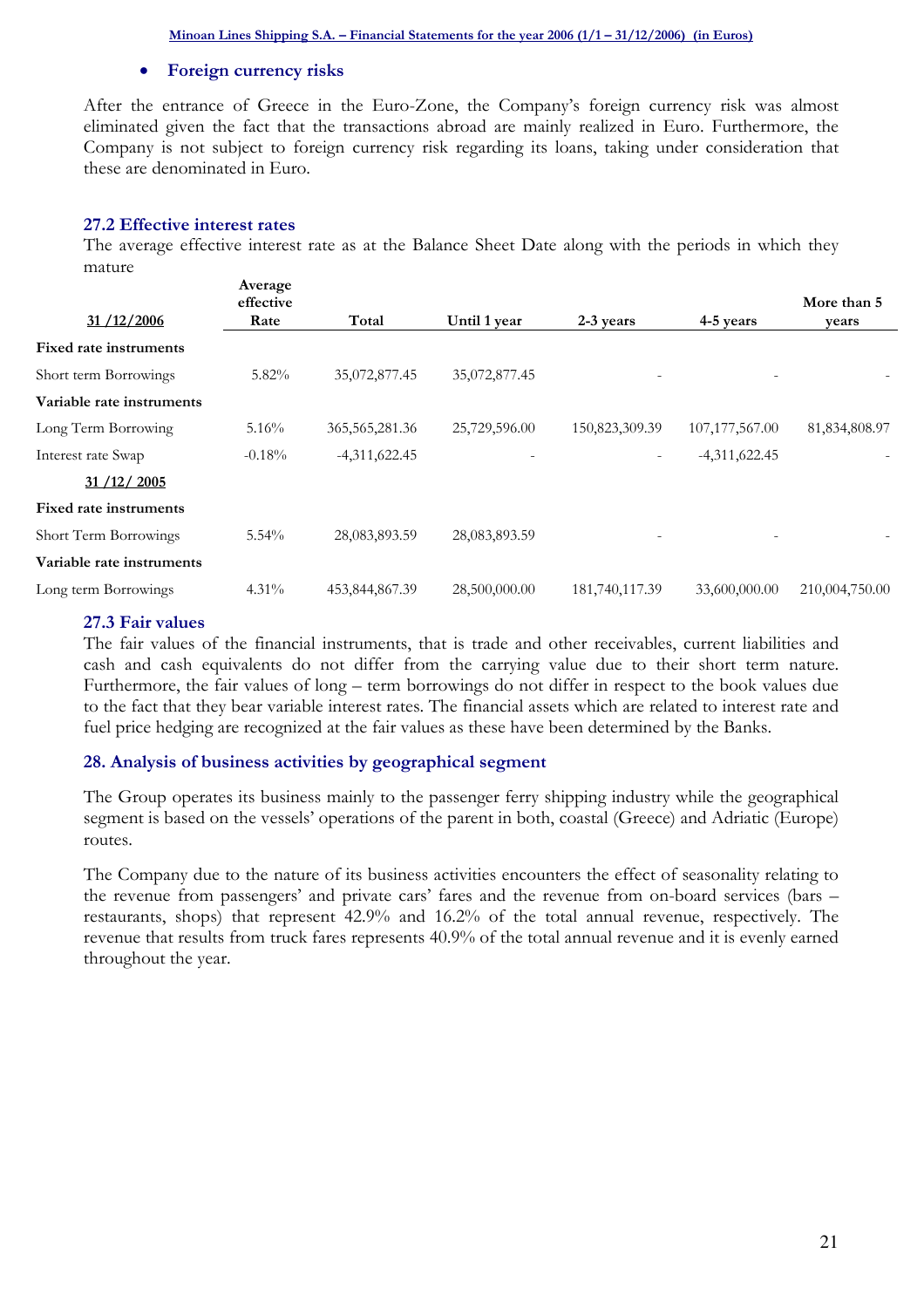#### Minoan Lines Shipping S.A. – Financial Statements for the year 2006 (1/1 – 31/12/2006) (in Euros)

|                                               |                                                          |                |                | <b>The Group</b>                      |                    |                    |
|-----------------------------------------------|----------------------------------------------------------|----------------|----------------|---------------------------------------|--------------------|--------------------|
|                                               | Hellas                                                   |                | <b>Europe</b>  |                                       | Totals             |                    |
|                                               | 31/12/2006                                               | 31/12/2005     | 31/12/2006     | 31/12/2005                            | 31/12/2006         | 31/12/2005         |
| Total Non – Current                           |                                                          |                |                |                                       |                    |                    |
| assets                                        | 291,423,153.49                                           | 292,763,830.87 | 351,269,581.71 | 438,243,093.55                        | 642,692,735.20     | 731,006,924.42     |
| Capital expenditure                           | 314,815.39                                               | 247,137.39     | 519,395.91     | 337,702.45                            | 834,211.30         | 584,839.84         |
| <b>Total Liabilities</b>                      | 158,616,520.12                                           | 172,089,505.22 | 288,425,001.61 | 366,396,060.44                        | 447,041,521.73     | 538,485,565.66     |
|                                               | $1/1 - 31/12/20061/1$                                    | $-31/12/2005$  |                | $1/1 - 31/12/2006$ $1/1 - 31/12/2005$ | $1/1 - 31/12/2006$ | $1/1 - 31/12/2005$ |
| Revenue                                       | 67,924,873.17                                            | 65,945,913.99  | 138,966,165.13 | 138,862,868.82                        | 206,891,038.30     | 204,808,782.81     |
| Gross Profit*                                 | 29,745,346.39                                            | 23,379,632.79  | 29,492,326.77  | 39,452,268.87                         | 59,237,673.16      | 62,831,901.66      |
| Profit before Tax,<br>Financing cost and      |                                                          |                |                |                                       |                    |                    |
| Depreciation (EBITDA)                         | 28, 257, 223. 60                                         | 25,024,354.80  | 33,136,606.06  | 31,227,738.62                         | 61,393,829.66      | 56,252,093.42      |
|                                               |                                                          |                |                | The Company                           |                    |                    |
|                                               | Hellas                                                   |                | Europe         |                                       | Totals             |                    |
|                                               | 31/12/2006                                               | 31/12/2005     | 31/12/2006     | 31/12/2005                            | 31/12/2006         | 31/12/2005         |
| Total Non - Current                           |                                                          |                |                |                                       |                    |                    |
| assets                                        | 286,275,920.05                                           | 290,999,149.03 | 351,269,076.10 | 438, 257, 343. 71                     | 637,544,996.15     | 729,256,492.74     |
| Capital expenditure                           | 314,815.39                                               | 247, 137. 39   | 518,717.87     | 334,392.11                            | 833,533.26         | 581,529.50         |
| <b>Total Liabilities</b>                      | 158,592,383.20                                           | 172,053,144.02 | 288,412,243.09 | 366,152,320.78                        | 447,004,626.29     | 538,205,464.80     |
|                                               | $1/1 - 31/12/2006$ $1/1 - 31/12/2005$ $1/1 - 31/12/2006$ |                |                | $1/1 - 31/12/2005$                    | $1/1 - 31/12/2006$ | $1/1 - 31/12/2005$ |
| Revenue                                       | 67,847,864.86                                            | 65,870,470.05  | 138,855,197.91 | 138,327,200.09                        | 206,703,062.77     | 204, 197, 670. 14  |
| Gross Profit*                                 | 29,668,338.08                                            | 23,304,188.85  | 29,454,334.87  | 39,737,368.86                         | 59,122,672.95      | 63,041,557.71      |
| Profit before Tax,<br>Financing cost and      |                                                          |                |                |                                       |                    |                    |
| Depreciation (EBITDA)<br>* after depreciation | 28, 269, 185. 51                                         | 24,999,786.78  | 33,149,268.56  | 31,037,150.85                         | 61,418,454.07      | 56,036,937.63      |

#### 29. Earnings per share

|                                                    | The Group     |               | <b>The Company</b> |               |
|----------------------------------------------------|---------------|---------------|--------------------|---------------|
|                                                    | 31/12/2006    | 31/12/2005    | 31/12/2006         | 31/12/2005    |
| Profit attributable to shareholders of the Company | 21,603,340.15 | 17,612,845.90 | 18,273,436.77      | 17,021,659.42 |
| Weighted average number of shares outstanding      | 70,926,000    | 70.926.000    | 70.926,000         | 70,926,000    |
| Basic and diluted earnings per share               | 0.30          | 0.25          | 0.26               | 0.24          |

There is no current obligation for issuing new shares in the future, thus it is not necessary to provide any other earnings per share.

#### 30. Related Party transactions

Related parties are considered the members of the Board of Directors and Management of the Company, the members of the Board of Directors and Management of subsidiaries of the Group, the financially dependent members and first-degree relatives of the members of the Board of Directors and Management, and the associated companies.

On the tables below the balances of trade receivables and payables as well as the purchases and sales of the companies of the Group as at 31/12/2006 and 31/12/2005 are stated:

#### 30.1 Subsidiaries

#### 31/12/2006

| Company                      | Minoan<br>Escape S.A. | Kritiki<br>Filoxenia S.A. | Totals      |
|------------------------------|-----------------------|---------------------------|-------------|
| Minoan Lines S.A. (due from) | 13,317.61             | $\overline{\phantom{a}}$  | 13,317.61   |
| Athina A.V.E.E. (due from)   | -                     | 53, 345. 39               | 53, 345. 39 |
| Totals                       | 13,317.61             | 53,345.39                 | 66,663.00   |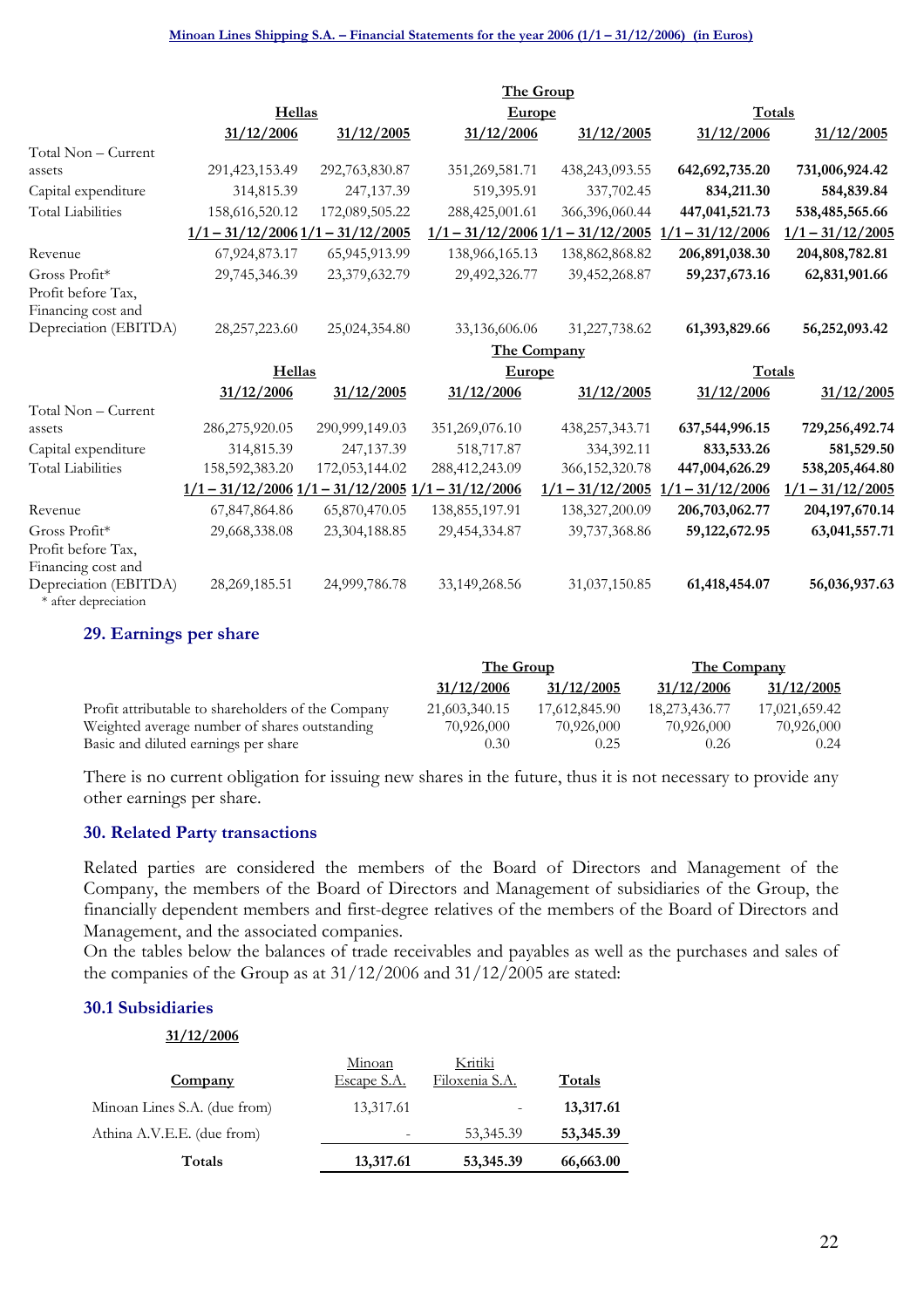31/12/2005

|                                                |                        | Minoan                          |                              | Kritiki       |              |
|------------------------------------------------|------------------------|---------------------------------|------------------------------|---------------|--------------|
|                                                | Minoan                 | Agencies                        | Minoan                       | Filoxenia     |              |
| Company                                        | Lines S.A.             | S.r.l.                          | Cruises S.A.                 | S.A.          | Totals       |
| Minoan Lines S.A. (due from)                   |                        | 229,645.02                      | 29,571.45                    | 33,016.64     | 292,233.11   |
| Athina A.V.E.E. (due from)                     | 124,711.93             |                                 |                              | 13,300.64     | 138,012.57   |
| Totals                                         | 124,711.93             | 229,645.02                      | 29,571.45                    | 46,317.28     | 430,245.68   |
| $1/1 - 31/12/2006$                             |                        |                                 |                              |               |              |
|                                                |                        | Minoan                          | Kritiki                      |               |              |
| Company                                        | Minoan<br>Escape S.A.  | Cruises<br><u>S.A.</u>          | Filoxenia<br><u>S.A.</u>     | <b>Totals</b> |              |
| Minoan Lines S.A.                              |                        |                                 |                              |               |              |
| Revenues from Fares                            | 94,534.78              |                                 |                              | 94,534.78     |              |
| Revenues from lease                            |                        | 600.00                          | 1,760.84                     | 2,360.84      |              |
|                                                |                        |                                 |                              |               |              |
| Totals                                         | 94,534.78              | 600.00                          | 1,760.84                     | 96,895.62     |              |
| $1/1 - 31/12/2005$                             |                        |                                 |                              |               |              |
|                                                |                        | Minoan                          |                              | Kritiki       |              |
|                                                | Minoan                 | <b>Agencies</b>                 | Minoan                       | Filoxenia     |              |
| Company                                        | Lines S.A.             | <u>S.r.l.</u>                   | Cruises S.A.                 | <u>S.A.</u>   | Totals       |
| Minoan Lines S.A.                              |                        |                                 |                              |               |              |
| Revenue from Leases and other                  |                        | 19,759.46                       | 600.00                       | 1,760.84      | 22,120.30    |
| Minoan Agencies S.r.l.                         |                        |                                 |                              |               |              |
| Agency fees and commissions on<br>ticket sales | 1,048,708.40           |                                 |                              |               | 1,048,708.40 |
| Totals                                         | 1,048,708.40           | 19,759.46                       | 600.00                       | 1,760.84      | 1,070,828.70 |
|                                                |                        |                                 |                              |               |              |
| <b>30.2 Associates</b>                         |                        |                                 |                              |               |              |
| 31/12/2006                                     |                        |                                 |                              |               |              |
|                                                | Hellenic               | Mediterranean                   |                              |               |              |
| Company                                        | Seaways<br><u>S.A.</u> | <b>Ferries</b><br><u>S.r.l.</u> | Totals                       |               |              |
| Minoan Lines S.A. (payable to)                 | 72,235.29              |                                 | 72,235.29                    |               |              |
| Minoan Lines S.A. (due from)                   |                        | 193,954.03                      | 193,954.03                   |               |              |
| 31/12/2005                                     |                        |                                 |                              |               |              |
|                                                | Hellenic               | Mediterranean                   |                              |               |              |
|                                                | <u>Seaways</u>         | Ferries                         |                              |               |              |
| Company                                        | <u>S.A.</u>            | <u>S.r.l.</u>                   | Totals                       |               |              |
| Minoan Lines S.A. (payable to)                 | 156,601.48             |                                 | 156,601.48<br>$\blacksquare$ |               |              |
| Minoan Lines S.A. (due from)                   |                        | 193,954.03                      | 193,954.03                   |               |              |

Additionally, the Company has received from the associate Hellenic Seaways S.A. for the year 2006 and 2005, revenue from building rentals amounted to € 37,362.79 and € 35,105.28 respectively.

The above transactions are at arm's length.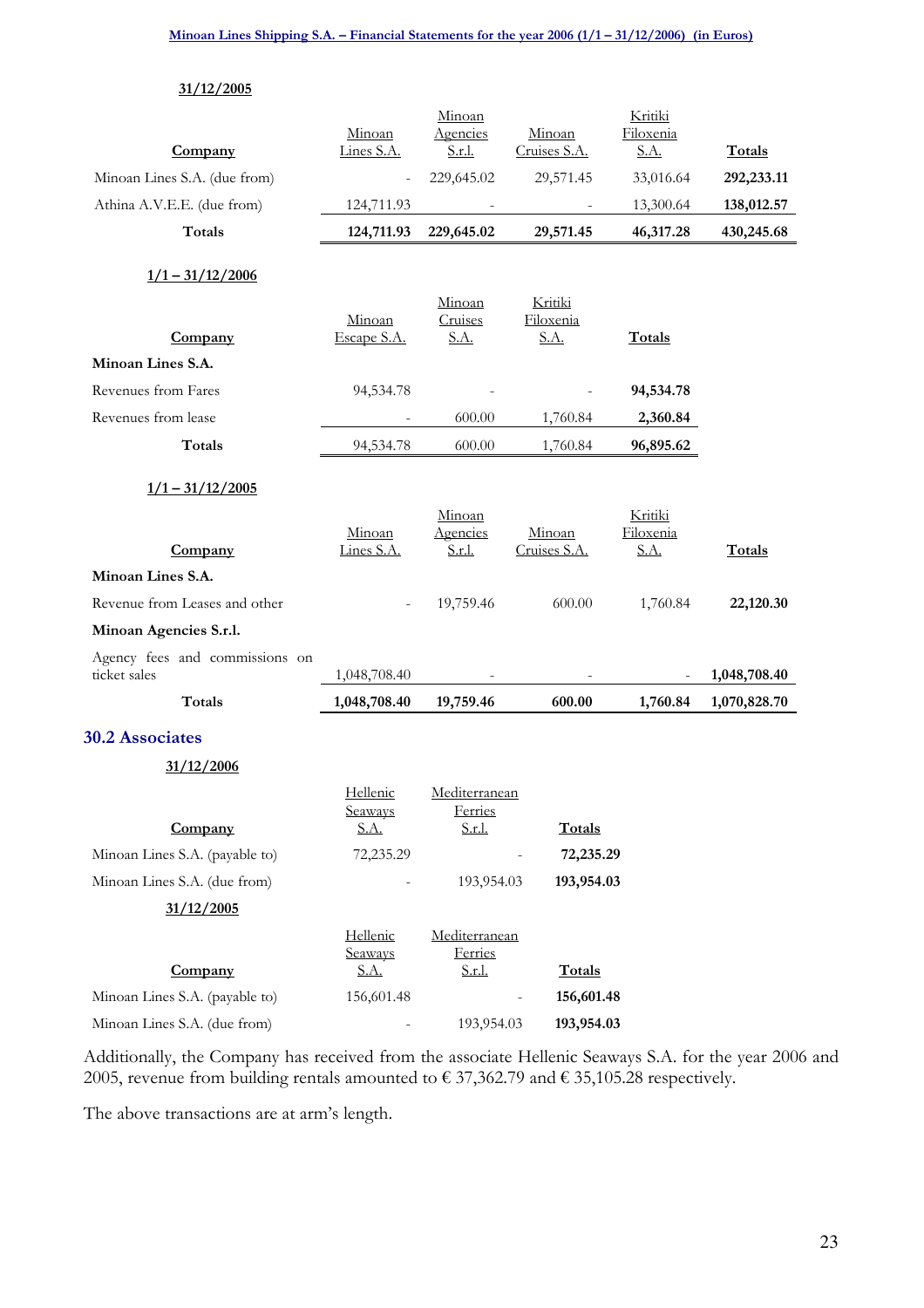#### 30.3 Members of the Board of Directors and management

|                         | 31/12/2006   | 31/12/2005   |
|-------------------------|--------------|--------------|
| Executive members       | 393,726.62   | 316,744.82   |
| $Non-executive$ members | 242,072.10   | 217,408.09   |
| Directors               | 1,216,679.32 | 1,541,203.88 |
| Totals                  | 1,852,478.04 | 2,075,356.79 |

#### 31. Contingent liabilities

The contingent liabilities are the following:

a. By virtue of Decision No. 210/III/2002 of the Competition Committee, which is based on two reports of the Competition Secretariat, a penalty was imposed to the parent company in the total amount of  $\epsilon$  4,5 million for:

(i) not making notification, and proceeding to concentration of business by the Company with the businesses of the joint venture named "JOINT VENTURE HYDROFOIL" and

(ii) not making notification and proceeding with twenty (20) business concentrations on coastal business the period between 3/3/1999 and 31/12/1999 by Hellenic Flying Dolphins S.A. (HELLENIC SEAWAYS S.A.).

The Company has filed before the Administrative Court of Appeal of Athens an appeal dated 19/4/2002 against the above Decision for legal falses and vague and conflicting valuation of the facts and arguments that were presented before the Competition Committee; furthermore, the Company filed before the aforementioned Court an application dated 22/4/2002 by virtue of which the execution of the above decision of the Competition Committee was suspended until the issuance of the court decision on the appeal against such Decision. Estimating that the appropriate Administrative Courts will issue a decision justifying the Company, the Company has not recorded any respective provision.

By virtue of Decision No. 1101/2005 of the Administrative Court of Appeal of Athens, the above mentioned Decision No. 210/III/2002 of the Competition Committee was nullified with regard to the section that is connected with the Company.

The Company has not recorded any provision for the above-mentioned fine, estimating that it will be justified from the Administrative Courts.

b. The companies of the Group, which are either consolidated or integrated by the equity method in the Consolidated Financial Statements, have not been audited and consequently their tax obligations have not yet been finalized by the tax authorities, for the financial years presented below:

| Company                      | Open tax years |
|------------------------------|----------------|
| Minoan Lines S.A.            | 2006           |
| Minoan Escape S.A.           | 2006           |
| Minoan Cruises S.A.          | $2000 - 2006$  |
| Kritiki Filoxenia S.A.       | $2000 - 2006$  |
| Athina A.V.E.E.              | $2000 - 2006$  |
| Mediterranean Ferries S.r.l. | $2002 - 2006$  |
| Hellenic Seaways S.A.        | $2003 - 2006$  |

c. The adverse effect on the operating results of one of the subsidiaries by the amounts of USD 0.56 million and  $\epsilon$  0.21 million for which letters of guarantee have been issued to the Seamen's Pension Fund depends on the results of the legal proceedings commenced by both the subsidiary and the Seamen's Pension Fund. The subsidiary has not made any provision estimating that it will be justified by the appropriate Courts.